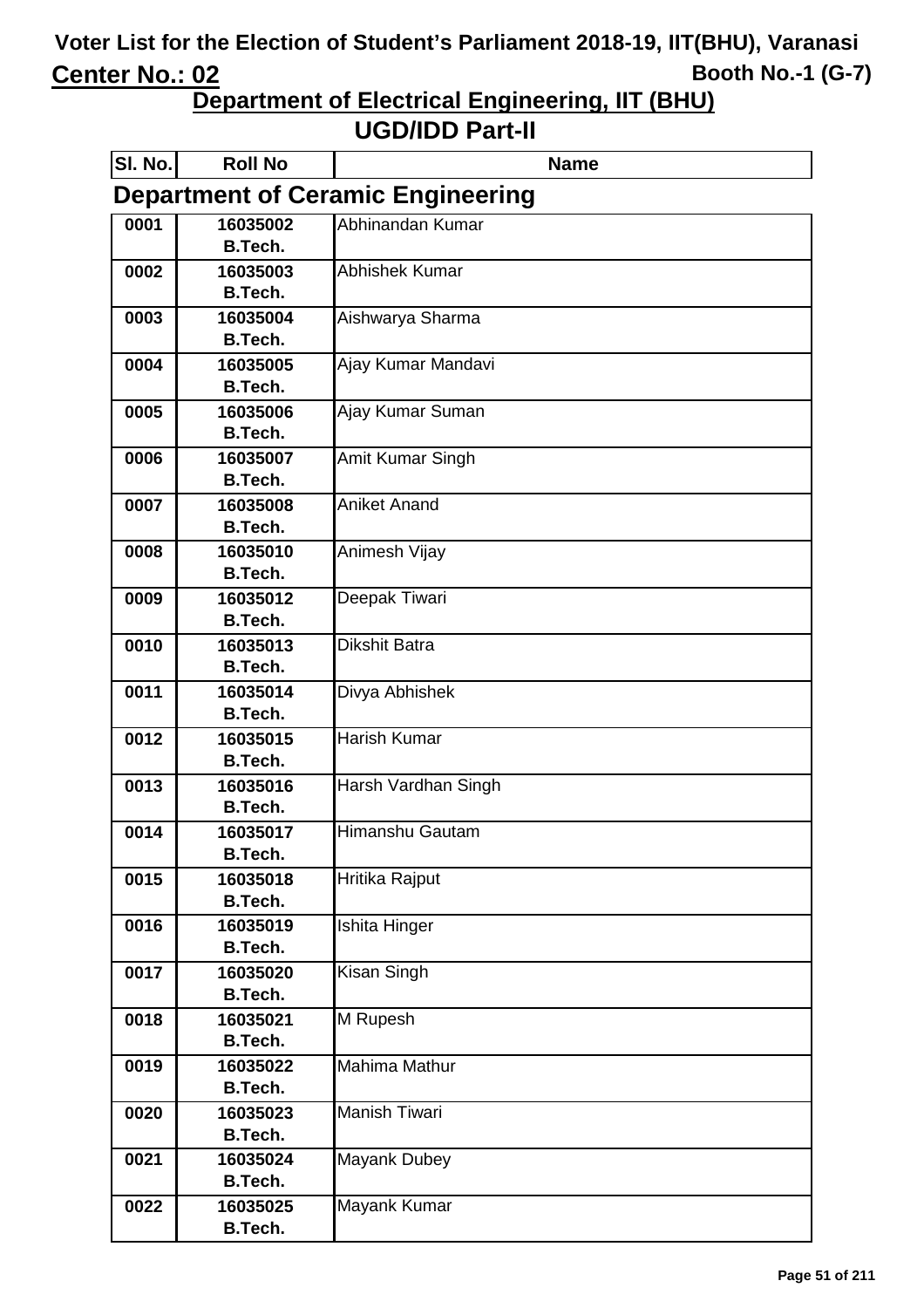**Department of Electrical Engineering, IIT (BHU)**

| SI. No. | <b>Roll No</b>                           | <b>Name</b>             |  |
|---------|------------------------------------------|-------------------------|--|
|         | <b>Department of Ceramic Engineering</b> |                         |  |
| 0023    | 16035026                                 | Mehta Keval Nilesh      |  |
|         | <b>B.Tech.</b>                           |                         |  |
| 0024    | 16035027                                 | Mohammad Asaf Zaki      |  |
|         | <b>B.Tech.</b>                           |                         |  |
| 0025    | 16035028                                 | <b>Mohammed Hussain</b> |  |
|         | <b>B.Tech.</b>                           |                         |  |
| 0026    | 16035029                                 | <b>Mudiet Rajotia</b>   |  |
|         | <b>B.Tech.</b>                           |                         |  |
| 0027    | 16035030                                 | Nilamber Kadaba         |  |
|         | <b>B.Tech.</b>                           |                         |  |
| 0028    | 16035031                                 | <b>Nishant Mishra</b>   |  |
|         | <b>B.Tech.</b>                           |                         |  |
| 0029    | 16035032<br><b>B.Tech.</b>               | Nishita Agrawal         |  |
|         | 16035033                                 | Paras Singh Chauhan     |  |
| 0030    | <b>B.Tech.</b>                           |                         |  |
| 0031    | 16035034                                 | <b>Piyush Kumar</b>     |  |
|         | <b>B.Tech.</b>                           |                         |  |
| 0032    | 16035035                                 | <b>Prankit Jain</b>     |  |
|         | <b>B.Tech.</b>                           |                         |  |
| 0033    | 16035037                                 | Priyanshu Singh         |  |
|         | <b>B.Tech.</b>                           |                         |  |
| 0034    | 16035038                                 | <b>Rahul Kumar</b>      |  |
|         | <b>B.Tech.</b>                           |                         |  |
| 0035    | 16035039                                 | Rahul Sanjay Thakkar    |  |
|         | <b>B.Tech.</b>                           |                         |  |
| 0036    | 16035040                                 | Rajeev Ranjan           |  |
|         | <b>B.Tech.</b>                           |                         |  |
| 0037    | 16035041                                 | Rakesh Kumar            |  |
|         | <b>B.Tech.</b>                           |                         |  |
| 0038    | 16035042                                 | Ramashish Katiyar       |  |
|         | <b>B.Tech.</b>                           |                         |  |
| 0039    | 16035043                                 | Rishabh Mishra          |  |
|         | <b>B.Tech.</b>                           |                         |  |
| 0040    | 16035044                                 | <b>Rithik Kumar</b>     |  |
|         | <b>B.Tech.</b>                           |                         |  |
| 0041    | 16035045                                 | Sachin Talampure        |  |
|         | <b>B.Tech.</b>                           |                         |  |
| 0042    | 16035047                                 | Shubham Kumar           |  |
|         | <b>B.Tech.</b>                           |                         |  |
| 0043    | 16035048                                 | Sparsh Goyal            |  |
|         | <b>B.Tech.</b>                           |                         |  |
| 0044    | 16035049<br><b>B.Tech.</b>               | Srashti Vijay           |  |
|         |                                          |                         |  |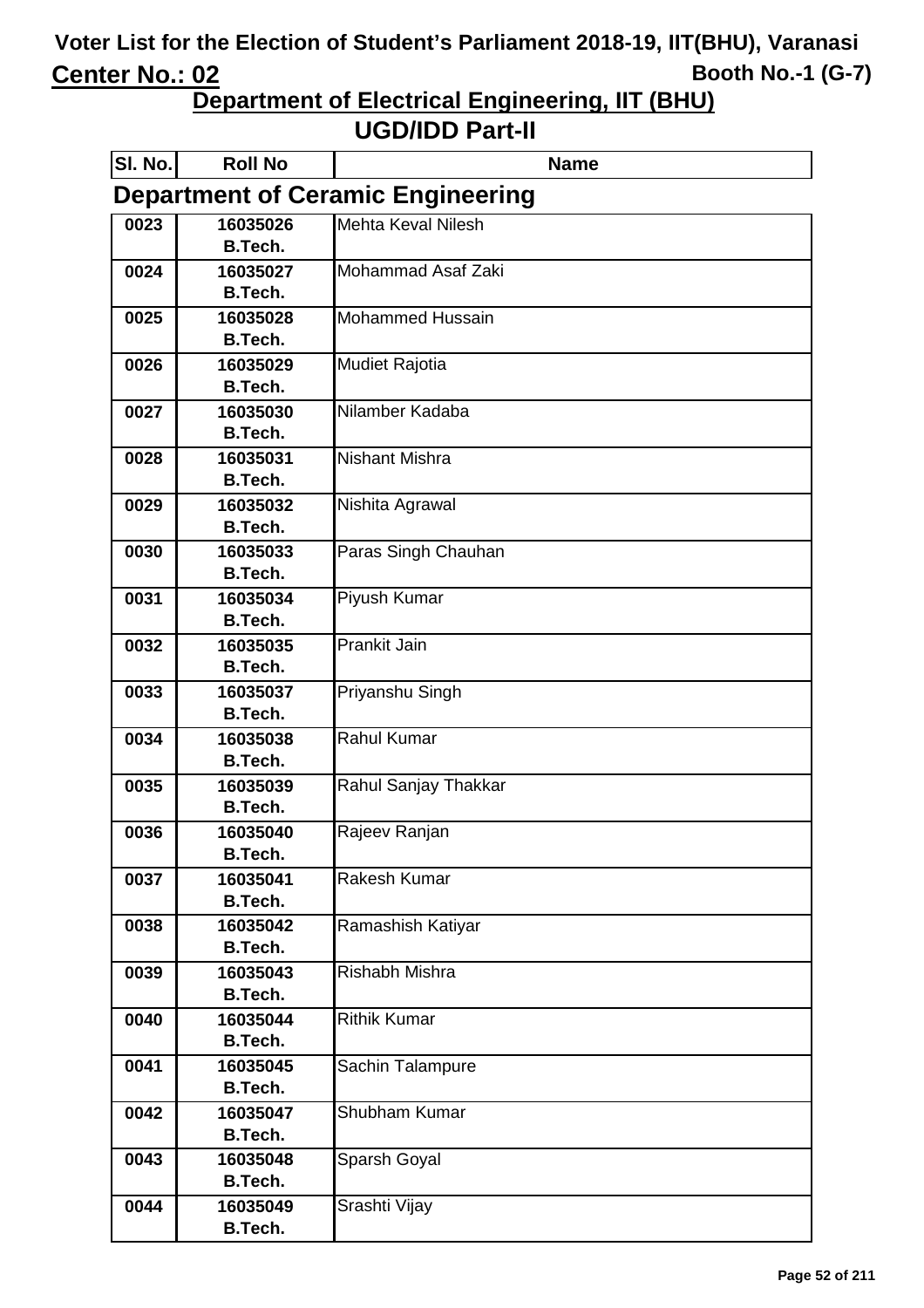**Department of Electrical Engineering, IIT (BHU)**

| <b>SI. No.</b> | <b>Roll No</b>                            | <b>Name</b>                              |  |
|----------------|-------------------------------------------|------------------------------------------|--|
|                |                                           | <b>Department of Ceramic Engineering</b> |  |
| 0045           | 16035050                                  | Sreeram Kumar S                          |  |
|                | <b>B.Tech.</b>                            |                                          |  |
| 0046           | 16035051                                  | Srishti Singh                            |  |
|                | <b>B.Tech.</b>                            |                                          |  |
| 0047           | 16035052                                  | Tejwant Meena                            |  |
|                | <b>B.Tech.</b>                            |                                          |  |
| 0048           | 16035053                                  | Yash Agarwal                             |  |
|                | <b>B.Tech.</b>                            |                                          |  |
| 0049           | 16035054<br><b>B.Tech.</b>                | Yash Sharma                              |  |
|                |                                           | Aman Kumar Verma                         |  |
| 0050           | 16034001<br><b>IDD</b>                    |                                          |  |
|                | 16034002                                  |                                          |  |
| 0051           | <b>IDD</b>                                | Ghanshyam Anuj                           |  |
| 0052           | 16034003                                  | <b>Indraneel Sahu</b>                    |  |
|                | <b>IDD</b>                                |                                          |  |
| 0053           | 16034004                                  | Love Kishor Kurrey                       |  |
|                | <b>IDD</b>                                |                                          |  |
| 0054           | 16034005                                  | Mahendra Singh Meena                     |  |
|                | <b>IDD</b>                                |                                          |  |
| 0055           | 16034006                                  | Manish Choudhary                         |  |
|                | <b>IDD</b>                                |                                          |  |
| 0056           | 16034007                                  | Muskan Agarwal                           |  |
|                | <b>IDD</b>                                |                                          |  |
| 0057           | 16034008                                  | Nalluru Tulasi Ram                       |  |
|                | <b>IDD</b>                                |                                          |  |
| 0058           | 16034009                                  | Nikhilesh Kumar Kurella                  |  |
|                | <b>IDD</b>                                |                                          |  |
| 0059           | 16034010                                  | <b>Prakhar Mithal</b>                    |  |
|                | <b>IDD</b>                                |                                          |  |
| 0060           | 16034011<br><b>IDD</b>                    | <b>Robin Kansal</b>                      |  |
|                |                                           |                                          |  |
| 0061           | 16034012<br><b>IDD</b>                    | Samarth Mandotra                         |  |
| 0062           | 16034014                                  | Shubham Marandi                          |  |
|                | <b>IDD</b>                                |                                          |  |
| 0063           | 16034015                                  | Siddhartha Shukla                        |  |
|                | <b>IDD</b>                                |                                          |  |
| 0064           | 16034016                                  | Surendra Kumar Meena                     |  |
|                | <b>IDD</b>                                |                                          |  |
|                | <b>Department of Chemical Engineering</b> |                                          |  |

| 0065 | 14045059 | Mukul Verma |
|------|----------|-------------|
|      | B.Tech.  |             |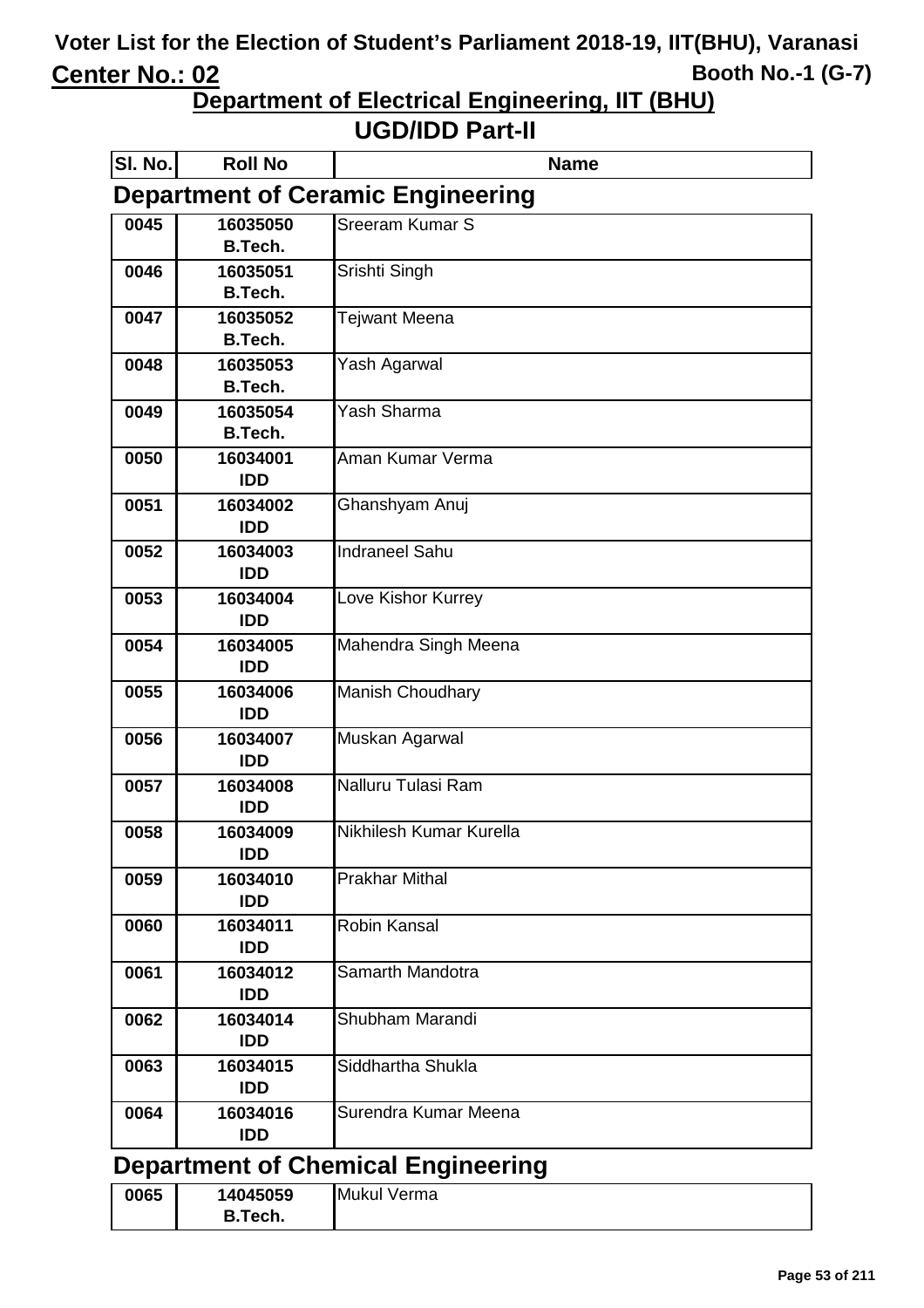**Department of Electrical Engineering, IIT (BHU)**

| SI. No.                                   | <b>Roll No</b>             | <b>Name</b>                  |
|-------------------------------------------|----------------------------|------------------------------|
| <b>Department of Chemical Engineering</b> |                            |                              |
| 0066                                      | 16045001                   | Abhijit Kumar                |
|                                           | B.Tech.                    |                              |
| 0067                                      | 16045002                   | Abhinav Yadav                |
|                                           | <b>B.Tech.</b>             |                              |
| 0068                                      | 16045003                   | Abhishek Bajiya              |
|                                           | <b>B.Tech.</b>             |                              |
| 0069                                      | 16045004                   | Abhishek Jain                |
|                                           | <b>B.Tech.</b>             |                              |
| 0070                                      | 16045006<br>B.Tech.        | Akshika Agarwal              |
| 0071                                      |                            | Amit Jain                    |
|                                           | 16045007<br><b>B.Tech.</b> |                              |
| 0072                                      | 16045008                   | <b>Amit Mahobe</b>           |
|                                           | <b>B.Tech.</b>             |                              |
| 0073                                      | 16045010                   | <b>Ankit Choudhary</b>       |
|                                           | <b>B.Tech.</b>             |                              |
| 0074                                      | 16045011                   | <b>Ankit Kumar Singh</b>     |
|                                           | <b>B.Tech.</b>             |                              |
| 0075                                      | 16045012                   | Ankit Soni                   |
|                                           | <b>B.Tech.</b>             |                              |
| 0076                                      | 16045013                   | Anmol Agarwal                |
|                                           | <b>B.Tech.</b>             |                              |
| 0077                                      | 16045014                   | Anubhav Bansal               |
|                                           | <b>B.Tech.</b>             |                              |
| 0078                                      | 16045015                   | Anuj Kumar Pal               |
|                                           | <b>B.Tech.</b>             |                              |
| 0079                                      | 16045016                   | Anuj Singh                   |
|                                           | B.Tech.                    |                              |
| 0080                                      | 16045017                   | Anupam Pal                   |
|                                           | <b>B.Tech.</b>             |                              |
| 0081                                      | 16045018<br><b>B.Tech.</b> | Anurag Nidhi                 |
| 0082                                      | 16045019                   | <b>Apoorv Anil Choudhary</b> |
|                                           | <b>B.Tech.</b>             |                              |
| 0083                                      | 16045021                   | Arpit Shrivastava            |
|                                           | <b>B.Tech.</b>             |                              |
| 0084                                      | 16045022                   | Ashutosh Mishra              |
|                                           | <b>B.Tech.</b>             |                              |
| 0085                                      | 16045023                   | Ashutosh Singh               |
|                                           | <b>B.Tech.</b>             |                              |
| 0086                                      | 16045024                   | Ashwin Singhal               |
|                                           | <b>B.Tech.</b>             |                              |
| 0087                                      | 16045025                   | Avanish Kumar Yadav          |
|                                           | <b>B.Tech.</b>             |                              |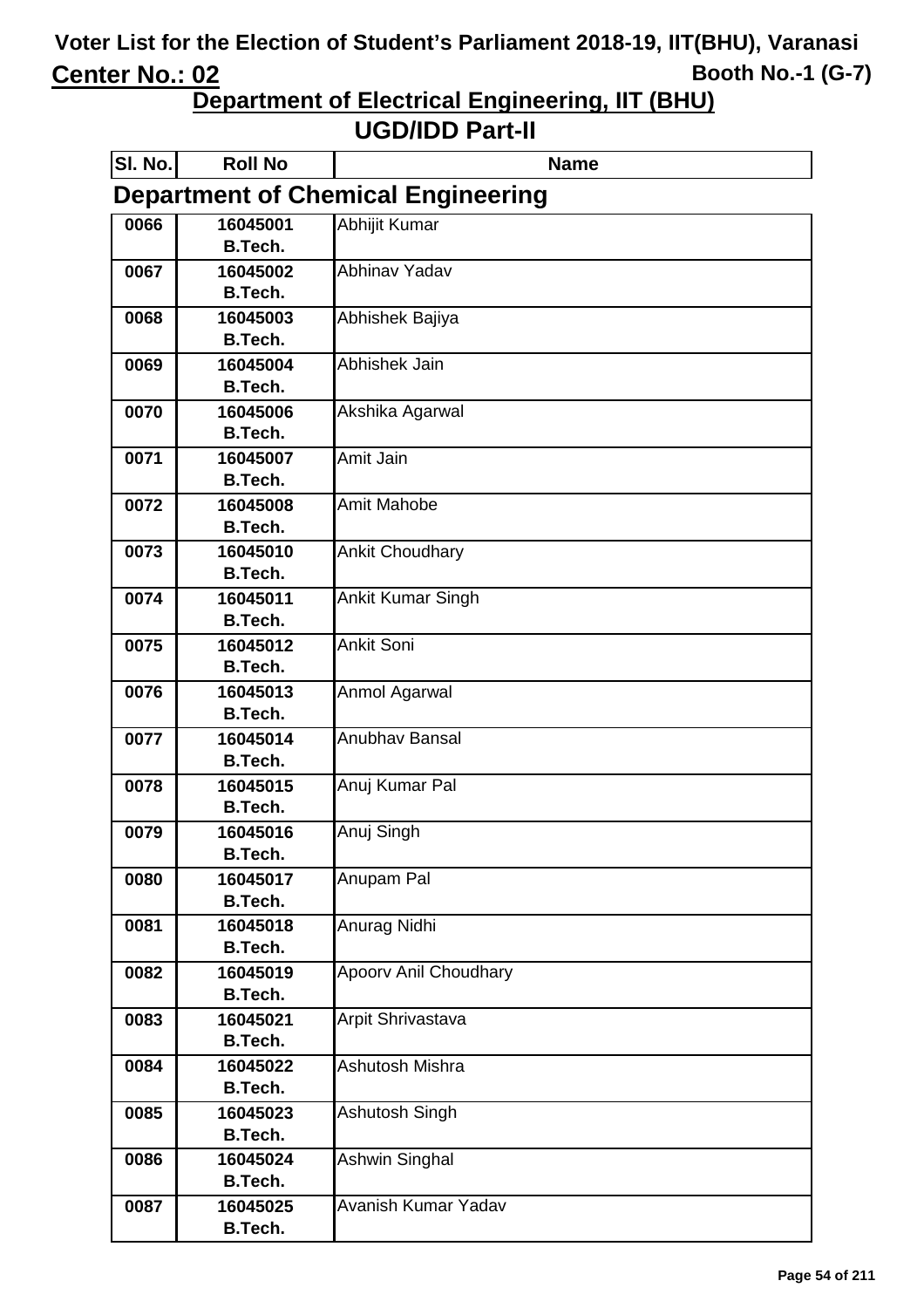**Department of Electrical Engineering, IIT (BHU)**

| SI. No.                                   | <b>Roll No</b>             | <b>Name</b>                   |
|-------------------------------------------|----------------------------|-------------------------------|
| <b>Department of Chemical Engineering</b> |                            |                               |
| 0088                                      | 16045026                   | Ayush Chakraborty             |
|                                           | <b>B.Tech.</b>             |                               |
| 0089                                      | 16045027                   | Chandan Kumar                 |
|                                           | <b>B.Tech.</b>             |                               |
| 0090                                      | 16045028                   | <b>Chander Shekher Pandey</b> |
|                                           | <b>B.Tech.</b>             |                               |
| 0091                                      | 16045029<br><b>B.Tech.</b> | Debjyoti Bhakta               |
|                                           |                            |                               |
| 0092                                      | 16045030<br><b>B.Tech.</b> | Deepak Kumar                  |
| 0093                                      | 16045031                   | Dheeraj Meena                 |
|                                           | <b>B.Tech.</b>             |                               |
| 0094                                      | 16045032                   | Divyam Shukla                 |
|                                           | <b>B.Tech.</b>             |                               |
| 0095                                      | 16045033                   | Gaurav Jasoria                |
|                                           | <b>B.Tech.</b>             |                               |
| 0096                                      | 16045034                   | Goldi Nayak                   |
|                                           | <b>B.Tech.</b>             |                               |
| 0097                                      | 16045035                   | <b>Hariom Mandloi</b>         |
|                                           | <b>B.Tech.</b>             |                               |
| 0098                                      | 16045036                   | Harsh Vardhan                 |
|                                           | <b>B.Tech.</b>             |                               |
| 0099                                      | 16045037                   | Harsh Vardhan Singh Rathore   |
|                                           | B.Tech.                    |                               |
| 0100                                      | 16045038                   | <b>Harshit Dixit</b>          |
|                                           | <b>B.Tech.</b>             |                               |
| 0101                                      | 16045039                   | <b>Harshit Gupta</b>          |
| 0102                                      | <b>B.Tech.</b><br>16045040 |                               |
|                                           | B.Tech.                    | Harshwardhan Nagar            |
| 0103                                      | 16045041                   | <b>Hemant Chouhan</b>         |
|                                           | B.Tech.                    |                               |
| 0104                                      | 16045042                   | Himanshu Kamalvanshi          |
|                                           | <b>B.Tech.</b>             |                               |
| 0105                                      | 16045044                   | Kamble Shubham Ganpati        |
|                                           | <b>B.Tech.</b>             |                               |
| 0106                                      | 16045045                   | Kaushal Kumar Yadav           |
|                                           | <b>B.Tech.</b>             |                               |
| 0107                                      | 16045046                   | Krishna Raj                   |
|                                           | <b>B.Tech.</b>             |                               |
| 0108                                      | 16045047                   | <b>Kumar Divyank</b>          |
|                                           | <b>B.Tech.</b>             |                               |
| 0109                                      | 16045048                   | <b>Kumar Vaibhav</b>          |
|                                           | <b>B.Tech.</b>             |                               |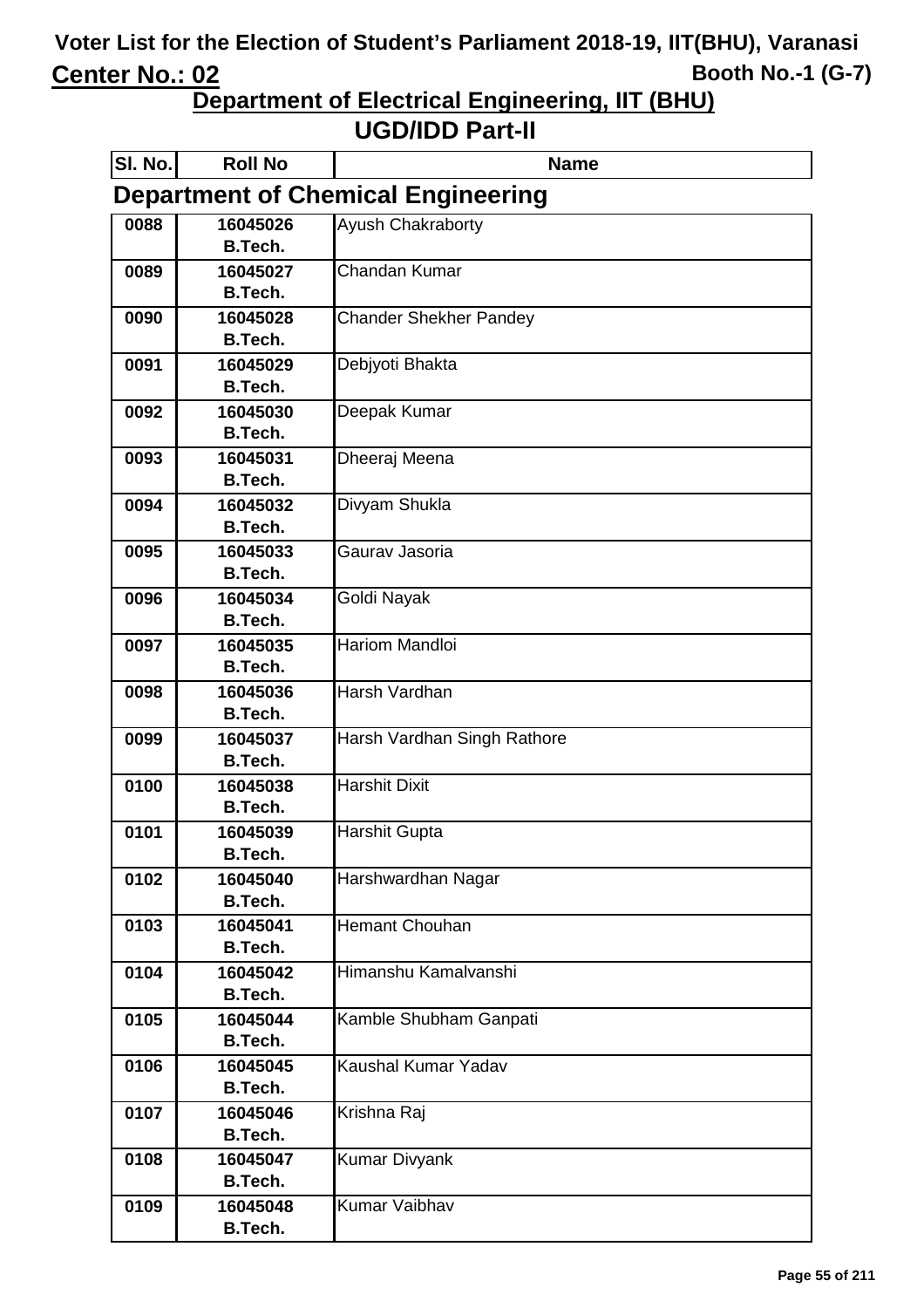**Department of Electrical Engineering, IIT (BHU)**

| SI. No. | <b>Roll No</b>                            | <b>Name</b>               |  |
|---------|-------------------------------------------|---------------------------|--|
|         | <b>Department of Chemical Engineering</b> |                           |  |
| 0110    | 16045049                                  | <b>Manish Tekam</b>       |  |
|         | B.Tech.                                   |                           |  |
| 0111    | 16045050                                  | Manjot Singh Chahal       |  |
|         | <b>B.Tech.</b>                            |                           |  |
| 0112    | 16045051                                  | Mayank Dhaked             |  |
|         | <b>B.Tech.</b>                            |                           |  |
| 0113    | 16045052                                  | <b>Mohit Agrawal</b>      |  |
|         | <b>B.Tech.</b>                            |                           |  |
| 0114    | 16045053                                  | <b>Mohit Sharma</b>       |  |
|         | B.Tech.                                   |                           |  |
| 0115    | 16045054                                  | <b>Mudassir Fazal</b>     |  |
|         | <b>B.Tech.</b>                            | <b>Mukund Madhav</b>      |  |
| 0116    | 16045055<br><b>B.Tech.</b>                |                           |  |
| 0117    | 16045056                                  | Nemi Chand Meena          |  |
|         | <b>B.Tech.</b>                            |                           |  |
| 0118    | 16045057                                  | Nimesh Jain               |  |
|         | <b>B.Tech.</b>                            |                           |  |
| 0119    | 16045058                                  | Nimesh Jaiswal            |  |
|         | <b>B.Tech.</b>                            |                           |  |
| 0120    | 16045059                                  | Niraj Kumar Meena         |  |
|         | <b>B.Tech.</b>                            |                           |  |
| 0121    | 16045060                                  | <b>Nishant Niketan</b>    |  |
|         | <b>B.Tech.</b>                            |                           |  |
| 0122    | 16045061                                  | Nitin Sargara             |  |
|         | <b>B.Tech.</b>                            |                           |  |
| 0123    | 16045063                                  | Piyush L Kashyap          |  |
|         | <b>B.Tech.</b>                            |                           |  |
| 0124    | 16045064                                  | Pooja Yadav               |  |
|         | <b>B.Tech.</b>                            |                           |  |
| 0125    | 16045065                                  | Pranjal Kumar Jain        |  |
|         | B.Tech.                                   |                           |  |
| 0126    | 16045066                                  | Prarabdh Jain             |  |
|         | <b>B.Tech.</b>                            |                           |  |
| 0127    | 16045067                                  | Prerna Singh              |  |
|         | <b>B.Tech.</b>                            |                           |  |
| 0128    | 16045068<br><b>B.Tech.</b>                | <b>Pritam Kumar Patel</b> |  |
| 0129    | 16045069                                  | <b>Pulkit Khandelwal</b>  |  |
|         | <b>B.Tech.</b>                            |                           |  |
| 0130    | 16045070                                  | Rachit Kabra              |  |
|         | <b>B.Tech.</b>                            |                           |  |
| 0131    | 16045071                                  | Rahul                     |  |
|         | B.Tech.                                   |                           |  |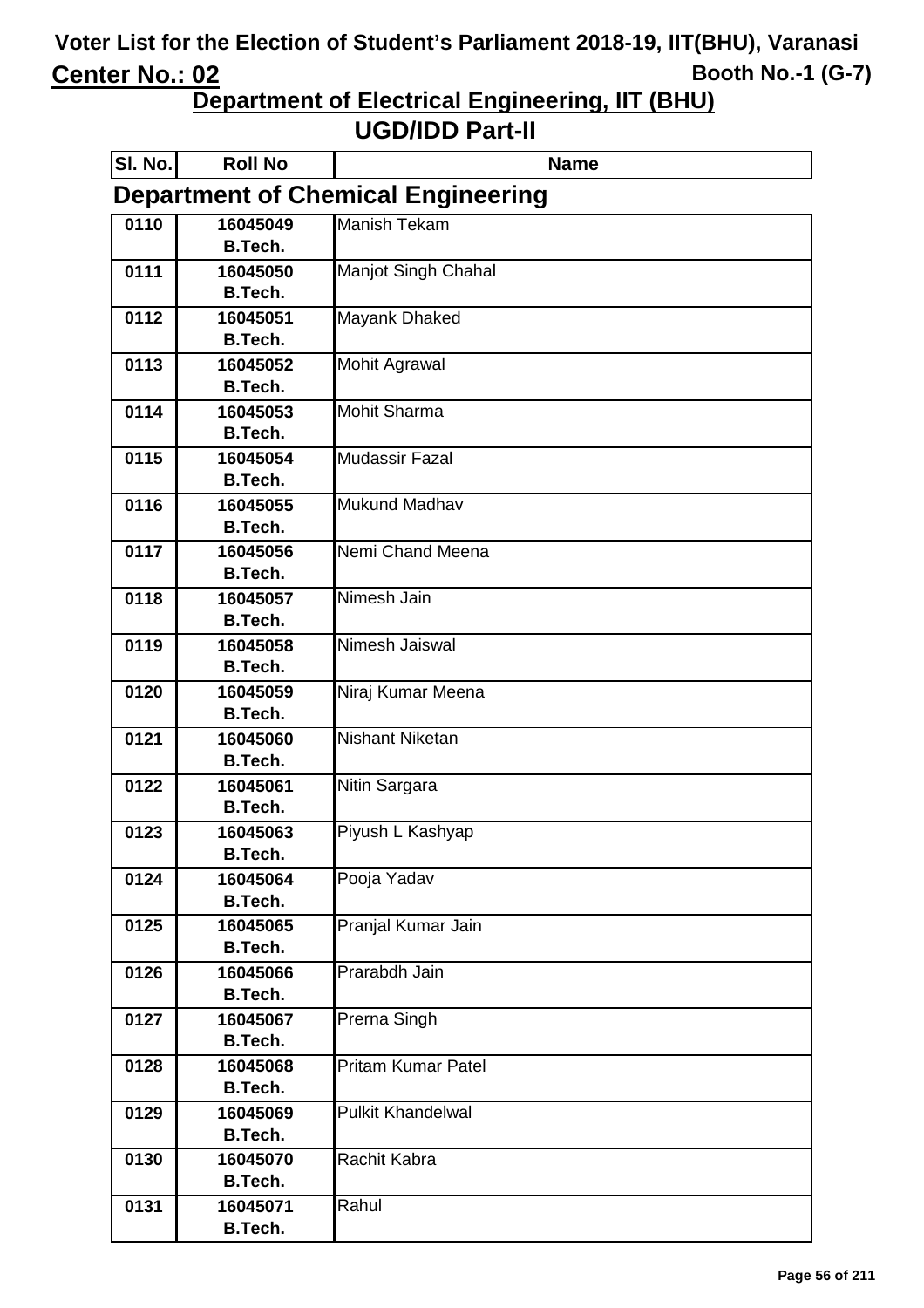**Department of Electrical Engineering, IIT (BHU)**

| SI. No. | <b>Roll No</b>                            | <b>Name</b>                   |  |
|---------|-------------------------------------------|-------------------------------|--|
|         | <b>Department of Chemical Engineering</b> |                               |  |
| 0132    | 16045072                                  | <b>Rahul Mittal</b>           |  |
|         | <b>B.Tech.</b>                            |                               |  |
| 0133    | 16045073                                  | Rajkumar Mishra               |  |
|         | <b>B.Tech.</b>                            |                               |  |
| 0134    | 16045074                                  | Ramavath Akhil                |  |
|         | <b>B.Tech.</b>                            |                               |  |
| 0135    | 16045075                                  | Ramavath Varun Rathod         |  |
|         | <b>B.Tech.</b>                            |                               |  |
| 0136    | 16045076                                  | <b>Raunak Biswas</b>          |  |
|         | B.Tech.                                   |                               |  |
| 0137    | 16045078                                  | <b>Rishabh Shrivas</b>        |  |
|         | B.Tech.                                   |                               |  |
| 0138    | 16045079                                  | Ritik Dhingra                 |  |
|         | <b>B.Tech.</b>                            |                               |  |
| 0139    | 16045080<br><b>B.Tech.</b>                | Roli Bansal                   |  |
| 0140    | 16045082                                  | Sajan Pradip Tonge            |  |
|         | <b>B.Tech.</b>                            |                               |  |
| 0141    | 16045083                                  | <b>Sameer Gaurav</b>          |  |
|         | <b>B.Tech.</b>                            |                               |  |
| 0142    | 16045084                                  | Saransh Goswami               |  |
|         | <b>B.Tech.</b>                            |                               |  |
| 0143    | 16045085                                  | <b>Sarthak Tiwari</b>         |  |
|         | <b>B.Tech.</b>                            |                               |  |
| 0144    | 16045086                                  | Saubhagya Gaurav              |  |
|         | <b>B.Tech.</b>                            |                               |  |
| 0145    | 16045087                                  | Saurabh Bhatia                |  |
|         | B.Tech.                                   |                               |  |
| 0146    | 16045088                                  | Saurabh Verma                 |  |
|         | <b>B.Tech.</b>                            |                               |  |
| 0147    | 16045090                                  | Shah Rachit Anilkumar         |  |
|         | <b>B.Tech.</b>                            |                               |  |
| 0148    | 16045091                                  | Shashank Chaudhary            |  |
|         | <b>B.Tech.</b>                            |                               |  |
| 0149    | 16045092                                  | Shashi Shekhar Kumar          |  |
|         | <b>B.Tech.</b>                            |                               |  |
| 0150    | 16045093                                  | Shelendra Pratap Singh Gautam |  |
|         | <b>B.Tech.</b>                            |                               |  |
| 0151    | 16045096                                  | Shubham                       |  |
|         | <b>B.Tech.</b>                            |                               |  |
| 0152    | 16045097                                  | Shubham Agrawal               |  |
|         | <b>B.Tech.</b>                            |                               |  |
| 0153    | 16045098                                  | Shubham Aryan                 |  |
|         | <b>B.Tech.</b>                            |                               |  |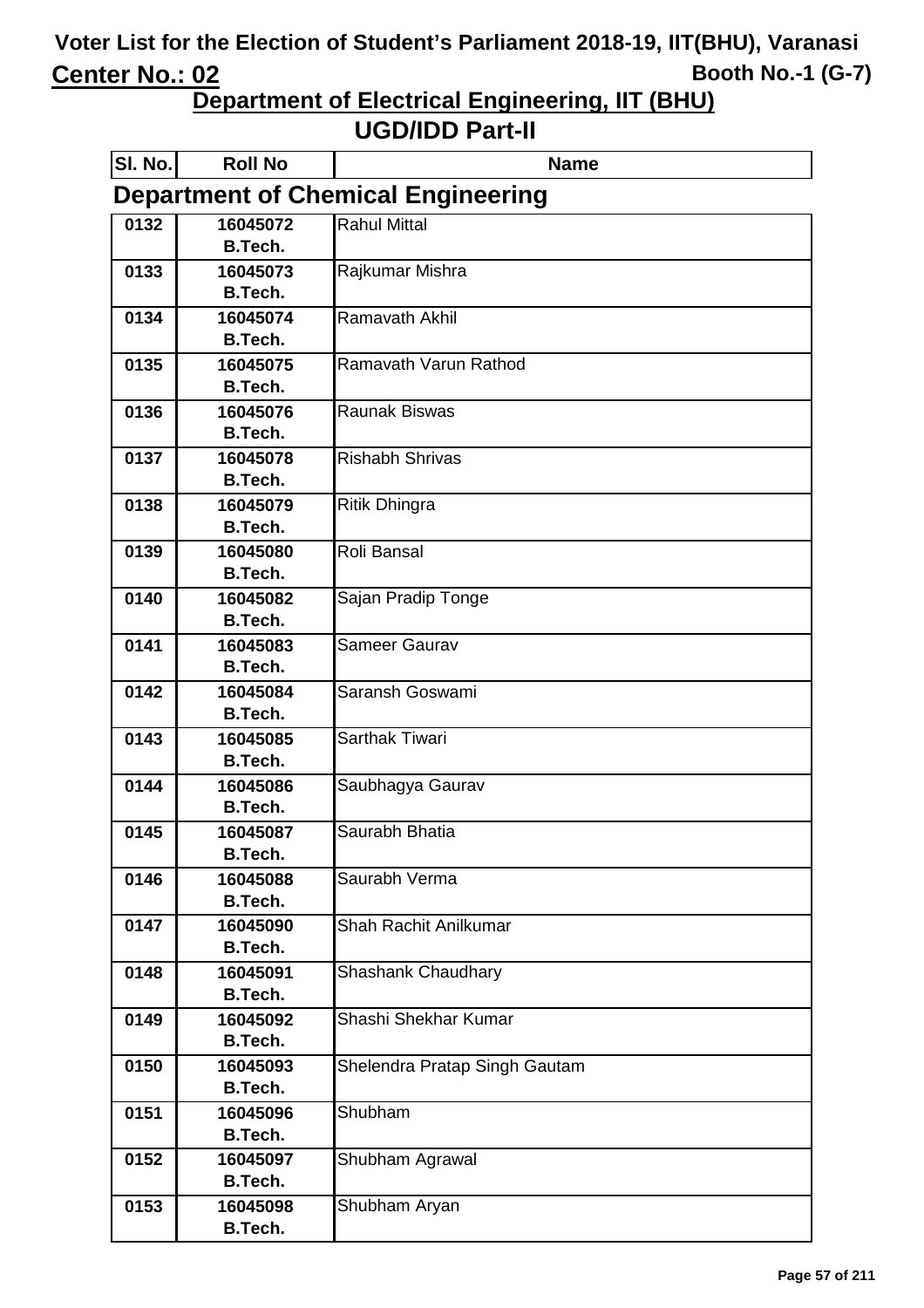**Department of Electrical Engineering, IIT (BHU)** 

**UGD/IDD Part-II**

| <b>SI. No.</b> | <b>Roll No</b>                            | <b>Name</b>                 |  |
|----------------|-------------------------------------------|-----------------------------|--|
|                | <b>Department of Chemical Engineering</b> |                             |  |
| 0154           | 16045099                                  | Shubham Bhalotia            |  |
|                | <b>B.Tech.</b>                            |                             |  |
| 0155           | 16045100                                  | Shubham Parihar             |  |
|                | <b>B.Tech.</b>                            |                             |  |
| 0156           | 16045101                                  | Sonkhedkar Roshni Suryakant |  |
|                | B.Tech.                                   |                             |  |
| 0157           | 16045102                                  | Sourabh Kumar               |  |
|                | B.Tech.                                   |                             |  |
| 0158           | 16045103                                  | Sourav Das                  |  |
|                | B.Tech.                                   |                             |  |
| 0159           | 16045104                                  | Sourav Das                  |  |
|                | <b>B.Tech.</b>                            |                             |  |
| 0160           | 16045105<br>B.Tech.                       | Sourav Kumar Roy            |  |
|                |                                           | <b>Sushant Kumar Sinha</b>  |  |
| 0161           | 16045108<br>B.Tech.                       |                             |  |
| 0162           | 16045109                                  | <b>Swmkwr Narzary</b>       |  |
|                | B.Tech.                                   |                             |  |
| 0163           | 16045110                                  | T Avishkar                  |  |
|                | B.Tech.                                   |                             |  |
| 0164           | 16045113                                  | <b>Utkarsh Dev</b>          |  |
|                | B.Tech.                                   |                             |  |
| 0165           | 16045114                                  | <b>Utkarsh Gautam</b>       |  |
|                | <b>B.Tech.</b>                            |                             |  |
| 0166           | 16045115                                  | <b>Vaibhav Dixit</b>        |  |
|                | <b>B.Tech.</b>                            |                             |  |
| 0167           | 16045116                                  | Varsha Lalwani              |  |
|                | <b>B.Tech.</b>                            |                             |  |
| 0168           | 16045117                                  | Vishu Trivedi               |  |
|                | B.Tech.                                   |                             |  |
| 0169           | 16045118                                  | Avnish Singh                |  |
|                | <b>B.Tech.</b>                            |                             |  |
| 0170           | 16045119                                  | Patel Vaidikkumar Bhogilal  |  |
|                | <b>B.Tech.</b>                            |                             |  |
| 0171           | 16045120                                  | <b>Prince Arora</b>         |  |
|                | <b>B.Tech.</b>                            |                             |  |
| 0172           | 16045121                                  | Dipanshu Das                |  |
|                | B.Tech.                                   |                             |  |
|                |                                           |                             |  |

#### **Department of Chemistry**

| 0173 | 16053001<br>IDD | Abhijeet Kumar Singh |
|------|-----------------|----------------------|
| 0174 | 16053002<br>IDD | Ajay Tomar           |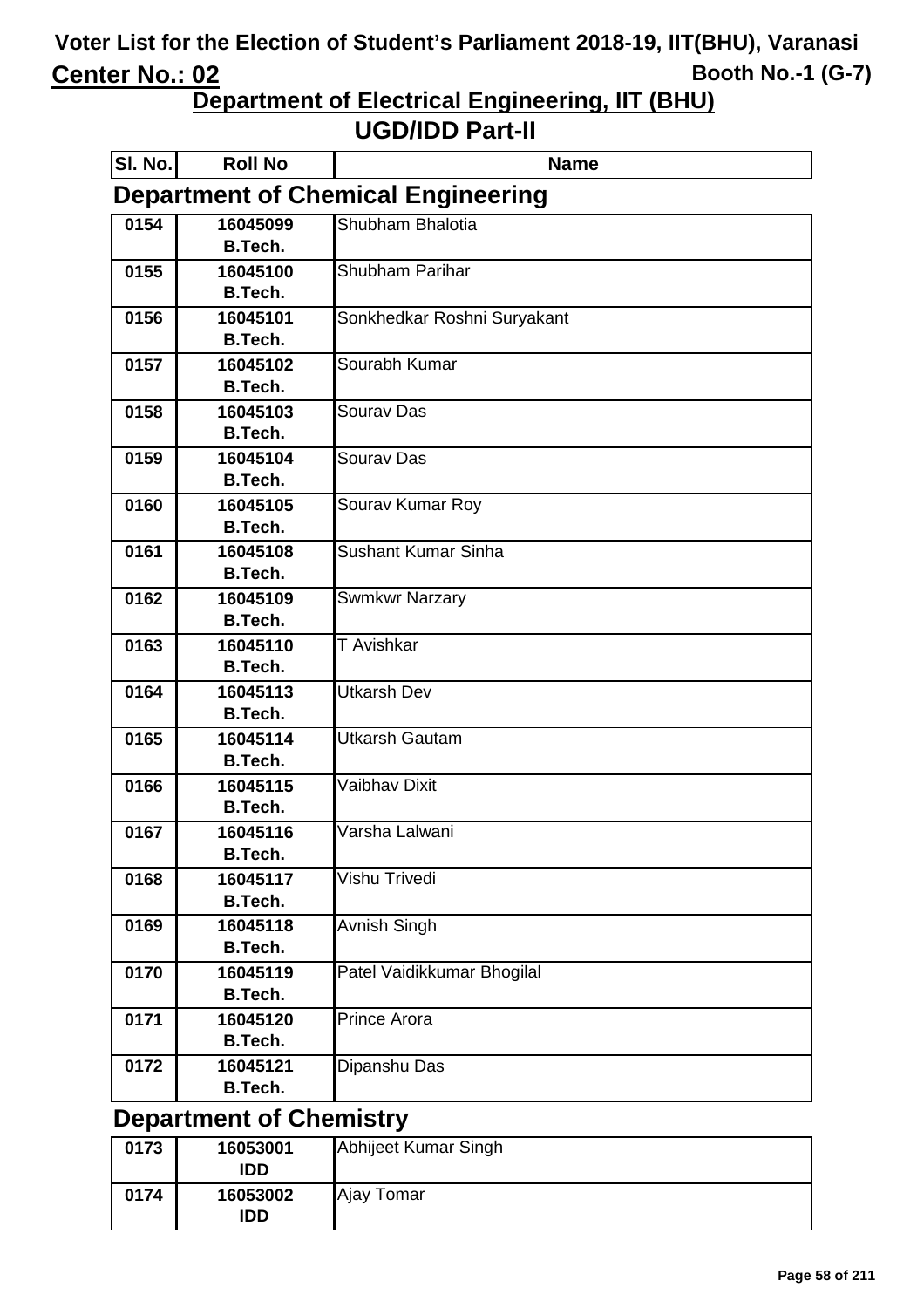**Department of Electrical Engineering, IIT (BHU)**

#### **UGD/IDD Part-II**

| SI. No. | <b>Roll No</b>                 | <b>Name</b>                          |  |
|---------|--------------------------------|--------------------------------------|--|
|         | <b>Department of Chemistry</b> |                                      |  |
| 0175    | 16053003<br><b>IDD</b>         | Akshita Khandelwal                   |  |
| 0176    | 16053004<br><b>IDD</b>         | Amit Kumar Yadav                     |  |
| 0177    | 16053006<br><b>IDD</b>         | Danish Khan                          |  |
| 0178    | 16053007<br><b>IDD</b>         | Dorge Atul Harish                    |  |
| 0179    | 16053008<br><b>IDD</b>         | Edubilli Tirumala Satya Nandi Ganesh |  |
| 0180    | 16053009<br><b>IDD</b>         | Kalpana                              |  |
| 0181    | 16053010<br><b>IDD</b>         | Lokesh Kumar Parewa                  |  |
| 0182    | 16053012<br><b>IDD</b>         | Patil Mohit Pravinchandra            |  |
| 0183    | 16053013<br><b>IDD</b>         | Pourush Gupta                        |  |
| 0184    | 16053015<br><b>IDD</b>         | <b>Rishav Kumar</b>                  |  |
| 0185    | 16053016<br><b>IDD</b>         | Shubham Avasthi                      |  |
| 0186    | 16053017<br><b>IDD</b>         | <b>Updesh Umrao</b>                  |  |
| 0187    | 16053018<br><b>IDD</b>         | Wrig Prajapati                       |  |
| 0188    | 16053019<br><b>IDD</b>         | Yogesh Kumar Verma                   |  |

# **Department of Civil Engineering**

| 0189 | 16065001<br>B.Tech. | Abhishek Chawala      |
|------|---------------------|-----------------------|
| 0190 | 16065002<br>B.Tech. | Abhishek Kumar        |
| 0191 | 16065003<br>B.Tech. | <b>Abhishek Singh</b> |
| 0192 | 16065004<br>B.Tech. | Abhishek Mishra       |
| 0193 | 16065005<br>B.Tech. | Abhishek Tripathi     |
| 0194 | 16065006<br>B.Tech. | <b>Abhishek Yadav</b> |
| 0195 | 16065007<br>B.Tech. | Aditya                |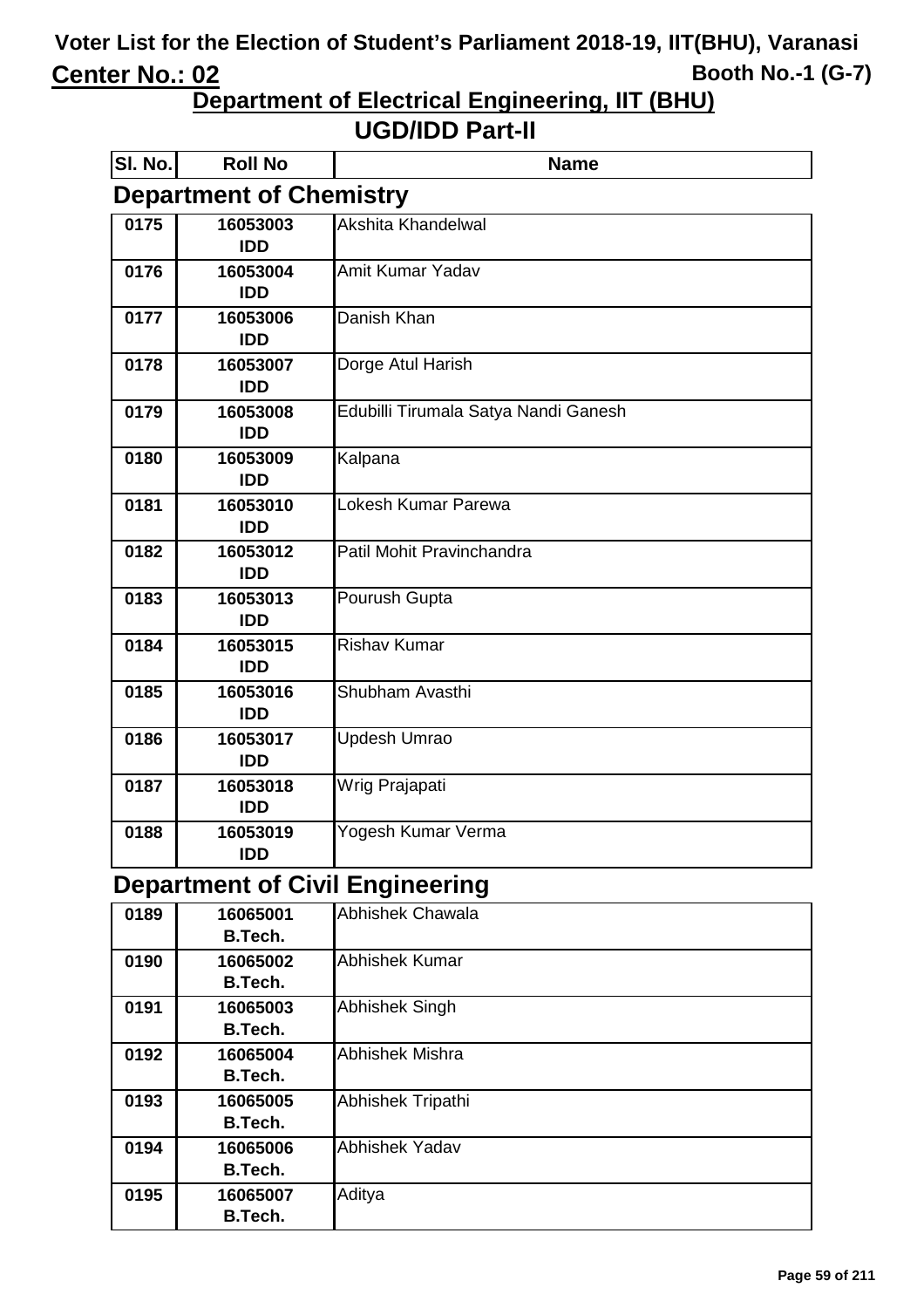**Department of Electrical Engineering, IIT (BHU)**

| SI. No. | <b>Roll No</b>             | <b>Name</b>                            |
|---------|----------------------------|----------------------------------------|
|         |                            | <b>Department of Civil Engineering</b> |
| 0196    | 16065008<br><b>B.Tech.</b> | Akashdeep Garg                         |
| 0197    | 16065009                   | Ameet Sharma                           |
|         | <b>B.Tech.</b>             |                                        |
| 0198    | 16065010<br><b>B.Tech.</b> | <b>Ankit Goel</b>                      |
| 0199    | 16065011                   | <b>Ankit Kumar</b>                     |
|         | <b>B.Tech.</b>             |                                        |
| 0200    | 16065013<br><b>B.Tech.</b> | Anubhav Agarwal                        |
| 0201    | 16065014                   | Apoorv Kumar                           |
|         | <b>B.Tech.</b>             |                                        |
| 0202    | 16065015                   | <b>Archil Kumar Sahu</b>               |
|         | <b>B.Tech.</b>             |                                        |
| 0203    | 16065016<br><b>B.Tech.</b> | Ashwani Kumar Saroj                    |
| 0204    | 16065017                   | <b>Atul Singhal</b>                    |
|         | <b>B.Tech.</b>             |                                        |
| 0205    | 16065018                   | Avinash Kumar                          |
|         | <b>B.Tech.</b>             |                                        |
| 0206    | 16065019                   | <b>Bharat Jain</b>                     |
|         | <b>B.Tech.</b>             |                                        |
| 0207    | 16065020                   | <b>Chirag Goel</b>                     |
|         | <b>B.Tech.</b>             |                                        |
| 0208    | 16065021                   | Devang Dubey                           |
|         | <b>B.Tech.</b>             |                                        |
| 0209    | 16065022<br><b>B.Tech.</b> | Devasani Rakesh                        |
| 0210    | 16065023                   | Devki Nandan Mittal                    |
|         | B.Tech.                    |                                        |
| 0211    | 16065024                   | Dushyant Singh                         |
|         | <b>B.Tech.</b>             |                                        |
| 0212    | 16065025                   | Gouru Jeevan Reddy                     |
|         | <b>B.Tech.</b>             |                                        |
| 0213    | 16065026                   | <b>Harsh</b>                           |
|         | <b>B.Tech.</b>             |                                        |
| 0214    | 16065027                   | <b>Harshit Chaudhary</b>               |
|         | <b>B.Tech.</b>             |                                        |
| 0215    | 16065028<br><b>B.Tech.</b> | Jyoti Agrawal                          |
| 0216    | 16065029                   | <b>Kapil Dev</b>                       |
|         | <b>B.Tech.</b>             |                                        |
| 0217    | 16065030                   | <b>Kaushal Kumar</b>                   |
|         | <b>B.Tech.</b>             |                                        |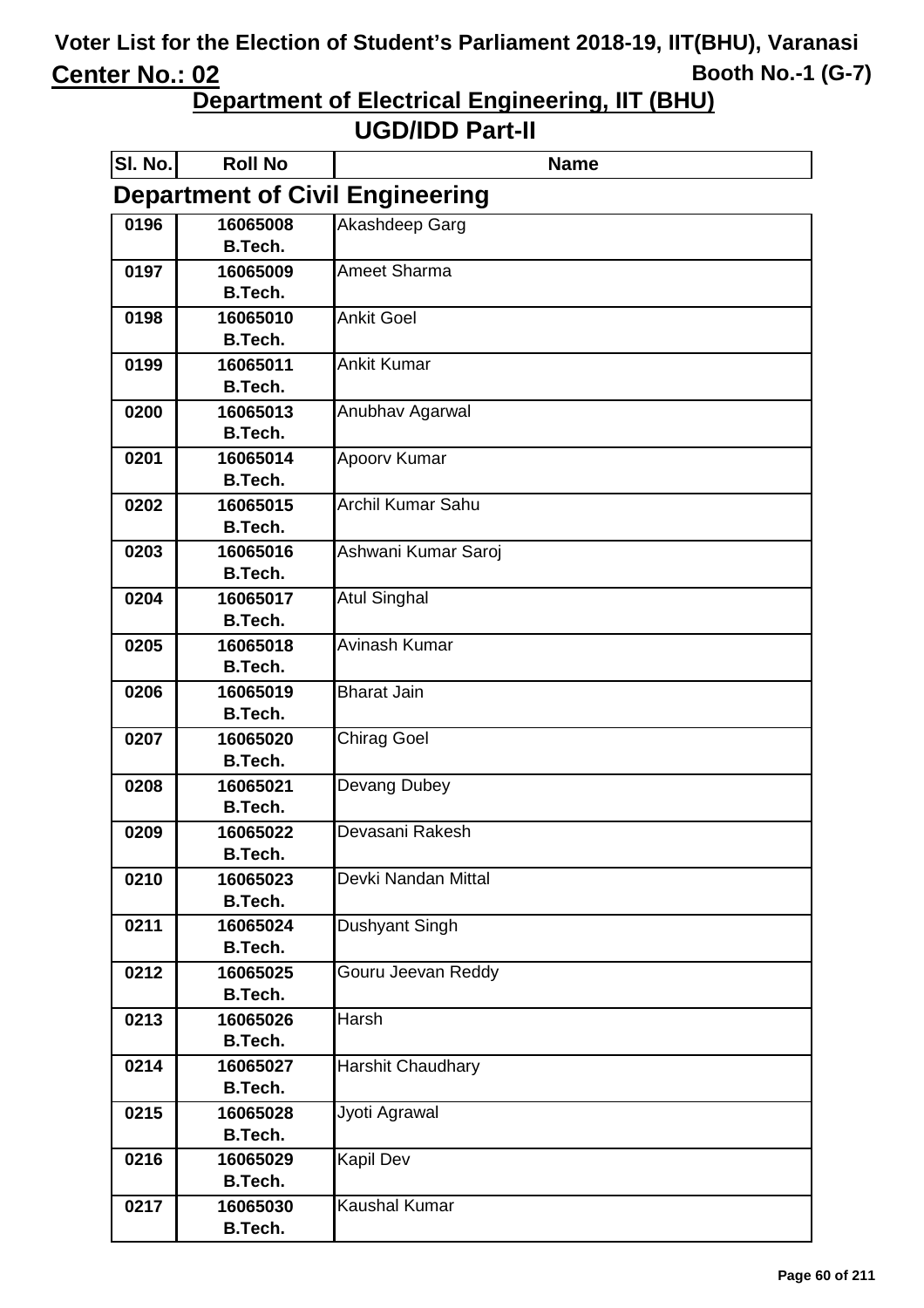**Department of Electrical Engineering, IIT (BHU)**

| SI. No. | <b>Roll No</b>                         | <b>Name</b>                     |  |  |
|---------|----------------------------------------|---------------------------------|--|--|
|         | <b>Department of Civil Engineering</b> |                                 |  |  |
| 0218    | 16065031                               | <b>Koushal Garg</b>             |  |  |
|         | <b>B.Tech.</b>                         |                                 |  |  |
| 0219    | 16065032                               | <b>Kratin Sharma</b>            |  |  |
|         | <b>B.Tech.</b>                         |                                 |  |  |
| 0220    | 16065033<br><b>B.Tech.</b>             | Kulbhooshan Singh Poya          |  |  |
| 0221    | 16065034                               | <b>Mahesh Kumar</b>             |  |  |
|         | <b>B.Tech.</b>                         |                                 |  |  |
| 0222    | 16065035                               | Mayank Bajpai                   |  |  |
|         | <b>B.Tech.</b>                         |                                 |  |  |
| 0223    | 16065036                               | Megha Rajpurohit                |  |  |
|         | <b>B.Tech.</b>                         |                                 |  |  |
| 0224    | 16065037                               | Mudit Joshi                     |  |  |
|         | <b>B.Tech.</b>                         |                                 |  |  |
| 0225    | 16065038                               | Naresh Kumar                    |  |  |
|         | <b>B.Tech.</b>                         |                                 |  |  |
| 0226    | 16065039                               | Nethakani Abhiradh              |  |  |
|         | <b>B.Tech.</b>                         |                                 |  |  |
| 0227    | 16065040<br><b>B.Tech.</b>             | Nikhil Awasthi                  |  |  |
| 0228    | 16065041                               | Noyal Meena                     |  |  |
|         | <b>B.Tech.</b>                         |                                 |  |  |
| 0229    | 16065042                               | Pankaj Kumar Singh              |  |  |
|         | <b>B.Tech.</b>                         |                                 |  |  |
| 0230    | 16065043                               | Pankaj Kumar Singh              |  |  |
|         | <b>B.Tech.</b>                         |                                 |  |  |
| 0231    | 16065044                               | Parijat Pushpam                 |  |  |
|         | <b>B.Tech.</b>                         |                                 |  |  |
| 0232    | 16065045                               | Piyush Kumar                    |  |  |
|         | <b>B.Tech.</b>                         |                                 |  |  |
| 0233    | 16065046                               | <b>Prabhat Kumar</b>            |  |  |
|         | <b>B.Tech.</b>                         |                                 |  |  |
| 0234    | 16065047<br><b>B.Tech.</b>             | Prajanya Kumar Yadav            |  |  |
| 0235    | 16065048                               | Prakriti Verma                  |  |  |
|         | <b>B.Tech.</b>                         |                                 |  |  |
| 0236    | 16065049                               | <b>Pranav Choudhary</b>         |  |  |
|         | <b>B.Tech.</b>                         |                                 |  |  |
| 0237    | 16065050                               | <b>Prashant Kumar Singh</b>     |  |  |
|         | <b>B.Tech.</b>                         |                                 |  |  |
| 0238    | 16065051                               | Prashant Kumar Tiwary           |  |  |
|         | <b>B.Tech.</b>                         |                                 |  |  |
| 0239    | 16065052                               | <b>Pratik Kumar Siddheshwar</b> |  |  |
|         | <b>B.Tech.</b>                         |                                 |  |  |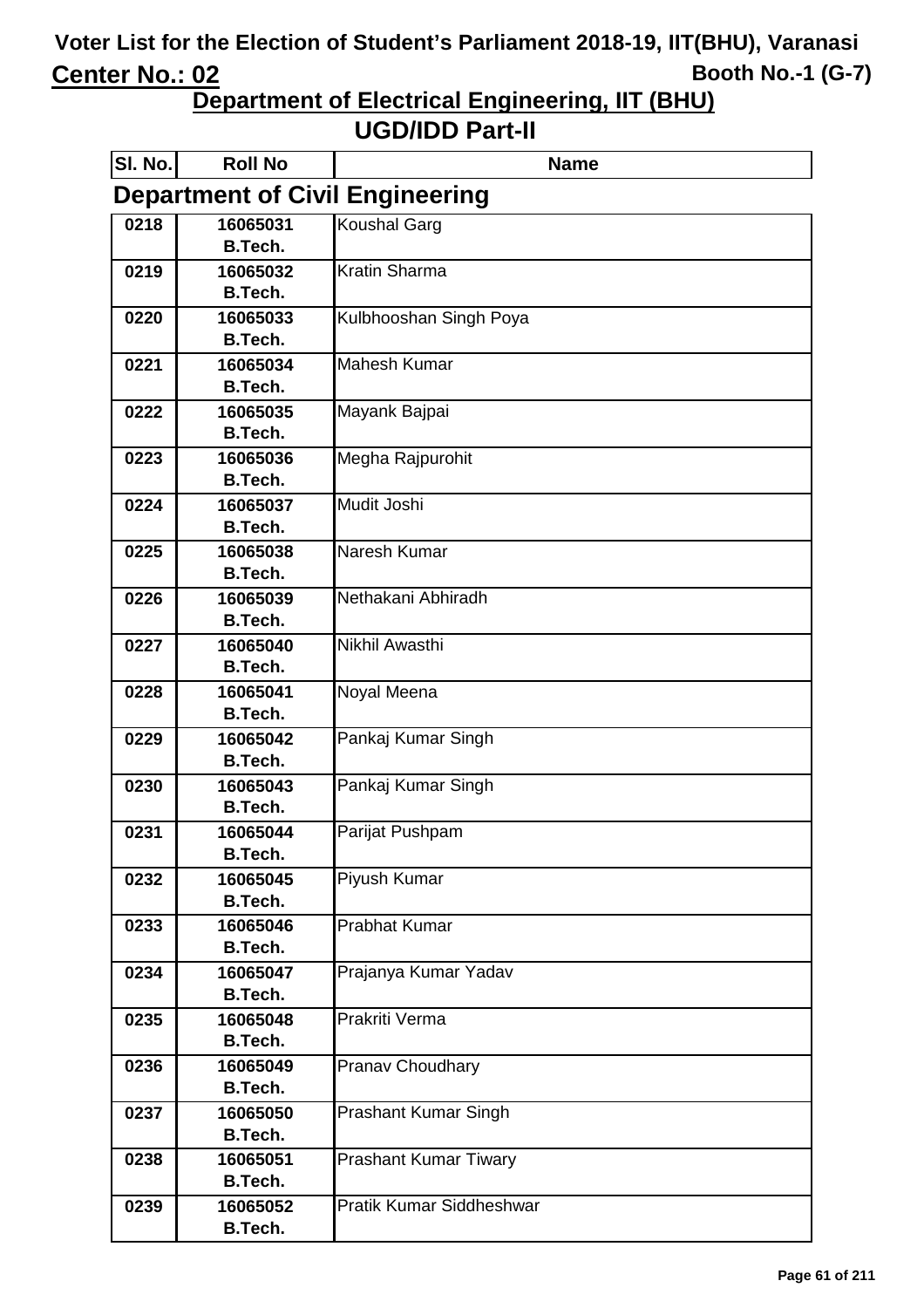**Department of Electrical Engineering, IIT (BHU)**

| SI. No.                                | <b>Roll No</b>             | <b>Name</b>              |  |
|----------------------------------------|----------------------------|--------------------------|--|
| <b>Department of Civil Engineering</b> |                            |                          |  |
| 0240                                   | 16065053                   | <b>Pushkar Shivhare</b>  |  |
|                                        | <b>B.Tech.</b>             |                          |  |
| 0241                                   | 16065054<br><b>B.Tech.</b> | <b>Rahul Kumar</b>       |  |
| 0242                                   | 16065055                   | Rahul Ranjan             |  |
|                                        | <b>B.Tech.</b>             |                          |  |
| 0243                                   | 16065056                   | Raj Merothia             |  |
|                                        | <b>B.Tech.</b>             |                          |  |
| 0244                                   | 16065057                   | <b>Ravikant Meena</b>    |  |
|                                        | <b>B.Tech.</b>             |                          |  |
| 0245                                   | 16065058                   | <b>Rohit Choudhary</b>   |  |
| 0246                                   | <b>B.Tech.</b><br>16065059 |                          |  |
|                                        | <b>B.Tech.</b>             | Sagar Vishishta          |  |
| 0247                                   | 16065060                   | Saurabha Kumar Nayak     |  |
|                                        | <b>B.Tech.</b>             |                          |  |
| 0248                                   | 16065061                   | Shailendra Kumar Meena   |  |
|                                        | <b>B.Tech.</b>             |                          |  |
| 0249                                   | 16065062                   | Shashank Shukla          |  |
|                                        | <b>B.Tech.</b>             |                          |  |
| 0250                                   | 16065063                   | Shivam                   |  |
|                                        | <b>B.Tech.</b>             |                          |  |
| 0251                                   | 16065064<br><b>B.Tech.</b> | <b>Shivam Goyal</b>      |  |
| 0252                                   | 16065065                   | Shivam Jadon             |  |
|                                        | <b>B.Tech.</b>             |                          |  |
| 0253                                   | 16065066                   | Shivam Raj               |  |
|                                        | <b>B.Tech.</b>             |                          |  |
| 0254                                   | 16065067                   | Shobhit Tiwari           |  |
|                                        | <b>B.Tech.</b>             |                          |  |
| 0255                                   | 16065068                   | Shrawan Lal              |  |
|                                        | <b>B.Tech.</b>             |                          |  |
| 0256                                   | 16065069<br>B.Tech.        | Shubham Gupta            |  |
| 0257                                   | 16065070                   | Shubham Kaurav           |  |
|                                        | <b>B.Tech.</b>             |                          |  |
| 0258                                   | 16065071                   | Shubham Kumar Ojha       |  |
|                                        | B.Tech.                    |                          |  |
| 0259                                   | 16065072                   | Simendra Kumar Chaudhary |  |
|                                        | <b>B.Tech.</b>             |                          |  |
| 0260                                   | 16065073                   | Sunny Kumar Singh        |  |
|                                        | <b>B.Tech.</b>             |                          |  |
| 0261                                   | 16065074<br><b>B.Tech.</b> | Suraj Soni               |  |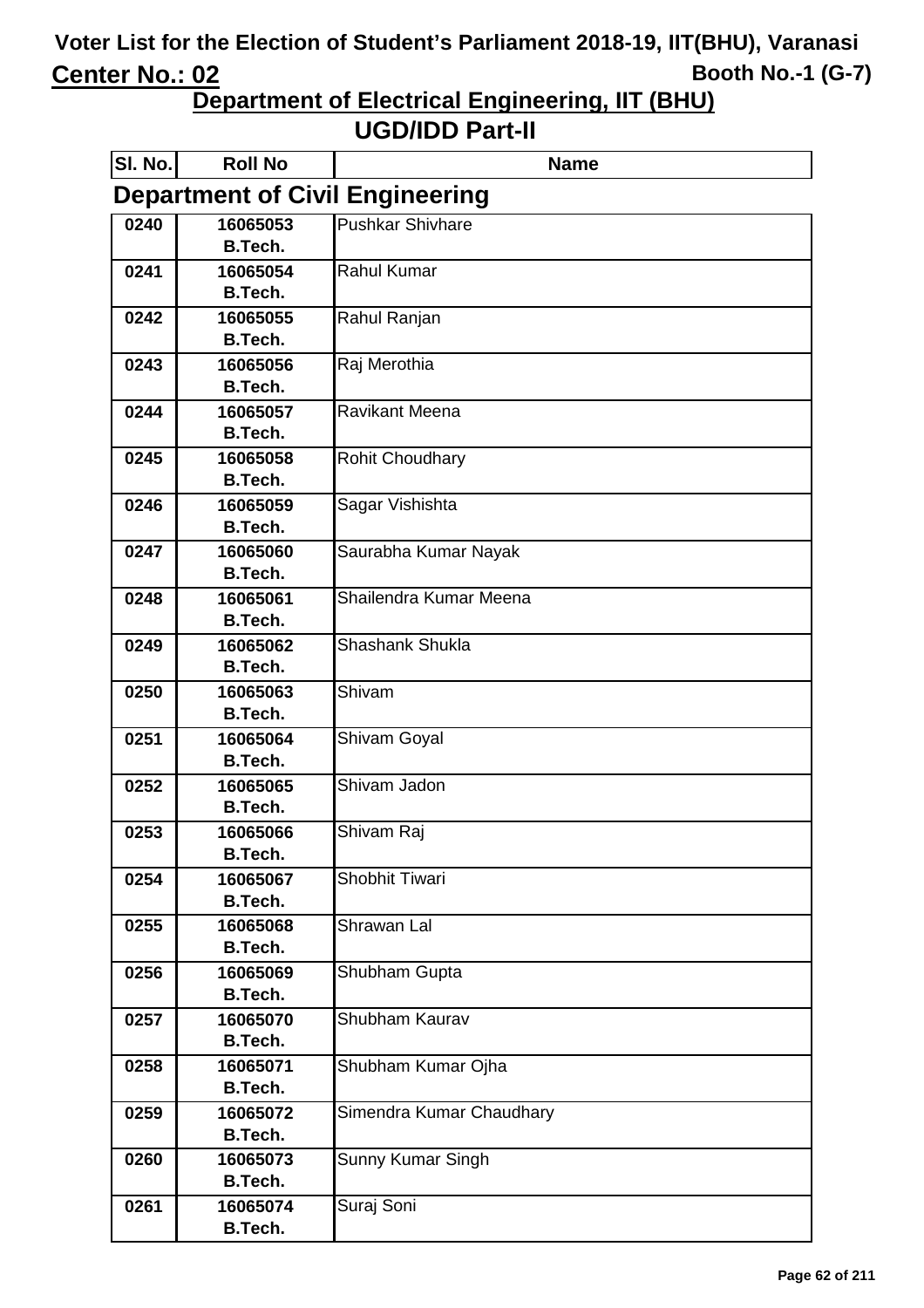**Department of Electrical Engineering, IIT (BHU)**

| SI. No. | <b>Roll No</b>                         | <b>Name</b>            |  |  |
|---------|----------------------------------------|------------------------|--|--|
|         | <b>Department of Civil Engineering</b> |                        |  |  |
| 0262    | 16065075                               | Swastik Sharma         |  |  |
|         | <b>B.Tech.</b>                         |                        |  |  |
| 0263    | 16065076                               | Tanuj Dwivedi          |  |  |
|         | <b>B.Tech.</b>                         |                        |  |  |
| 0264    | 16065077<br><b>B.Tech.</b>             | Ujjwal Khare           |  |  |
| 0265    | 16065078                               | Vikas Kumar Singh      |  |  |
|         | <b>B.Tech.</b>                         |                        |  |  |
| 0266    | 16065080                               | Vishwajeet Kumar Gupta |  |  |
|         | <b>B.Tech.</b>                         |                        |  |  |
| 0267    | 16065081                               | Zahle Sakir Khan       |  |  |
|         | B.Tech.                                |                        |  |  |
| 0268    | 16065082                               | Chinmay Mishra         |  |  |
|         | <b>B.Tech.</b>                         |                        |  |  |
| 0269    | 16065083<br>B.Tech.                    | Sachin Singhal         |  |  |
| 0270    | 16064001                               |                        |  |  |
|         | <b>IDD</b>                             | Ankit Pankaj           |  |  |
| 0271    | 16064002                               | Ashutosh Kumar         |  |  |
|         | <b>IDD</b>                             |                        |  |  |
| 0272    | 16064003                               | Basanta Kumar Barik    |  |  |
|         | <b>IDD</b>                             |                        |  |  |
| 0273    | 16064005                               | Kamal Suryawanshi      |  |  |
|         | <b>IDD</b>                             |                        |  |  |
| 0274    | 16064006                               | Kapil Pushkar          |  |  |
|         | <b>IDD</b>                             |                        |  |  |
| 0275    | 16064008<br><b>IDD</b>                 | <b>Kaushal Kumar</b>   |  |  |
| 0276    | 16064009                               | Morthala Rahul Reddy   |  |  |
|         | <b>IDD</b>                             |                        |  |  |
| 0277    | 16064010                               | Pandey Anurag Ramakant |  |  |
|         | <b>IDD</b>                             |                        |  |  |
| 0278    | 16064011                               | Piyush                 |  |  |
|         | <b>IDD</b>                             |                        |  |  |
| 0279    | 16064012                               | Pranjal                |  |  |
|         | <b>IDD</b>                             |                        |  |  |
| 0280    | 16064013<br><b>IDD</b>                 | Priyanshu Garg         |  |  |
| 0281    | 16064014                               | <b>Rahul Khichar</b>   |  |  |
|         | <b>IDD</b>                             |                        |  |  |
| 0282    | 16064015                               | <b>Rohan Nathiley</b>  |  |  |
|         | <b>IDD</b>                             |                        |  |  |
| 0283    | 16064016                               | Shantanu Jasoria       |  |  |
|         | <b>IDD</b>                             |                        |  |  |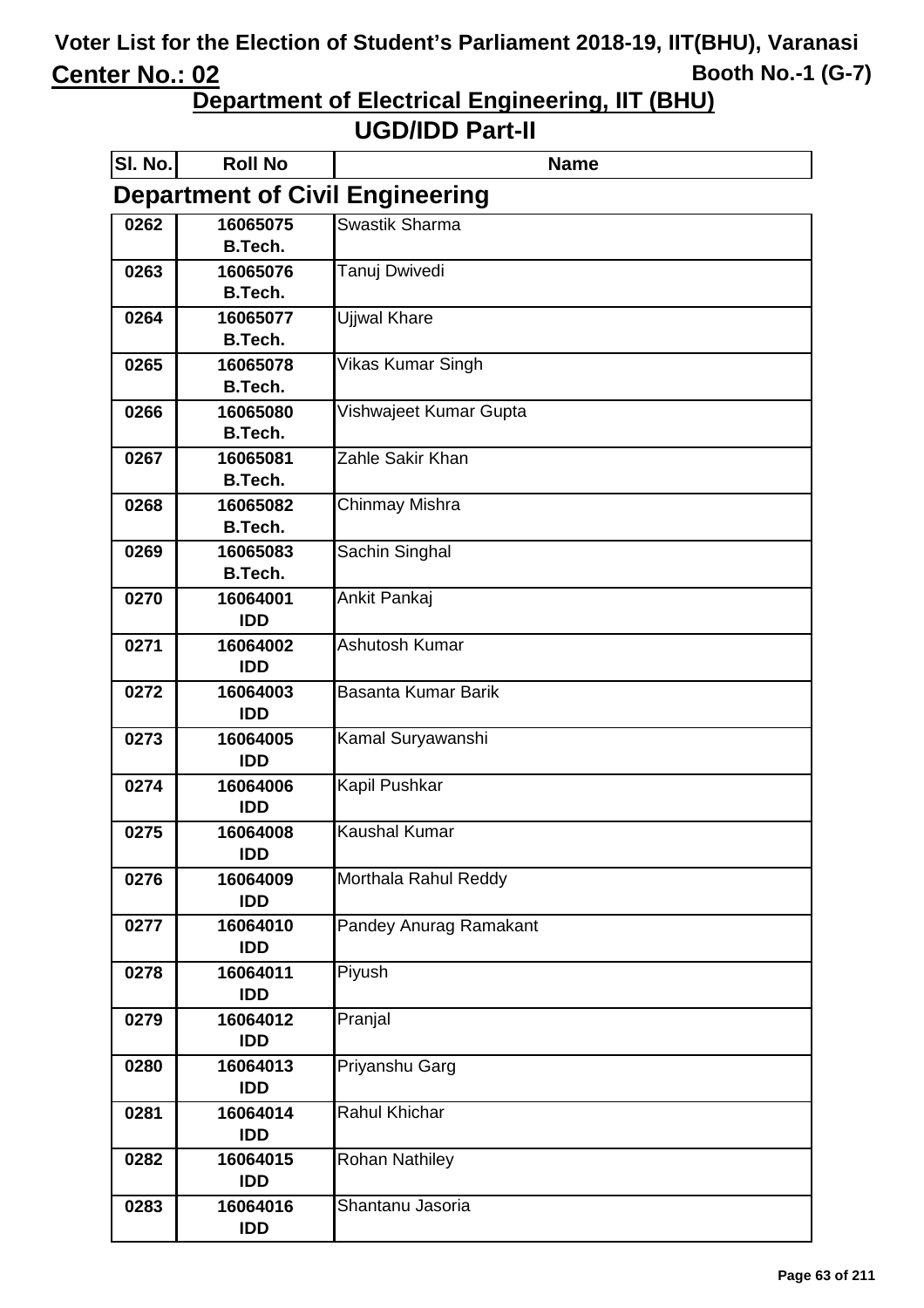**Department of Electrical Engineering, IIT (BHU)**

| SI. No. | <b>Roll No</b>         | <b>Name</b>                            |
|---------|------------------------|----------------------------------------|
|         |                        | <b>Department of Civil Engineering</b> |
| 0284    | 16064018<br><b>IDD</b> | V S V Surya Prakash                    |
| 0285    | 16064019<br><b>IDD</b> | Vikas Meena                            |
| 0286    | 16064020<br><b>IDD</b> | Vinayak Chaturvedi                     |
| 0287    | 16064021<br><b>IDD</b> | Manan Kumawat                          |
| 0288    | 16064022<br><b>IDD</b> | Aradhya Mudgal                         |
| 0289    | 16064023<br>IDD        | <b>Mohammad Arif</b>                   |
| 0290    | 16064024<br>IDD        | <b>Pushkin Arora</b>                   |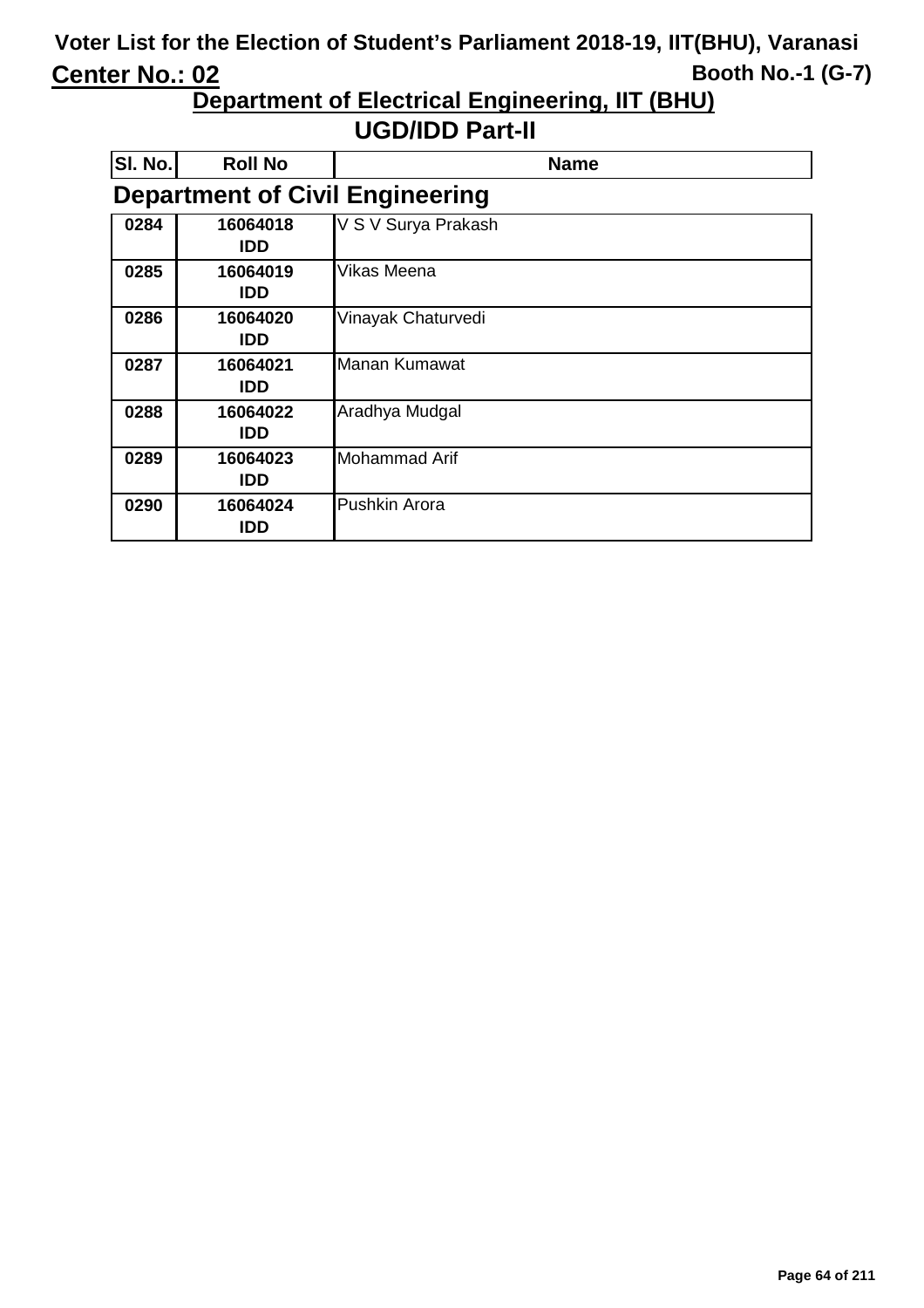**Department of Electrical Engineering, IIT (BHU)**

| SI. No. | <b>Roll No</b>                                        | <b>Name</b>                |  |  |
|---------|-------------------------------------------------------|----------------------------|--|--|
|         | <b>Department of Computer Science and Engineering</b> |                            |  |  |
| 0291    | 16075001                                              | Aayush Jham                |  |  |
|         | <b>B.Tech.</b>                                        |                            |  |  |
| 0292    | 16075002                                              | Abhijeet Sharma            |  |  |
|         | <b>B.Tech.</b>                                        |                            |  |  |
| 0293    | 16075003                                              | <b>Abhinav Gupta</b>       |  |  |
|         | <b>B.Tech.</b>                                        |                            |  |  |
| 0294    | 16075004                                              | Abhinav Raj                |  |  |
|         | <b>B.Tech.</b>                                        |                            |  |  |
| 0295    | 16075005                                              | Abhineet                   |  |  |
|         | <b>B.Tech.</b>                                        |                            |  |  |
| 0296    | 16075006                                              | Aditya Dokhale             |  |  |
|         | <b>B.Tech.</b>                                        |                            |  |  |
| 0297    | 16075007                                              | Aman Raj                   |  |  |
|         | B.Tech.                                               |                            |  |  |
| 0298    | 16075008                                              | Anay Agrawal               |  |  |
|         | <b>B.Tech.</b>                                        |                            |  |  |
| 0299    | 16075009                                              | Anil Kachhwaha             |  |  |
|         | <b>B.Tech.</b>                                        |                            |  |  |
| 0300    | 16075010                                              | <b>Ankit Gaurav</b>        |  |  |
|         | <b>B.Tech.</b>                                        |                            |  |  |
| 0301    | 16075011<br><b>B.Tech.</b>                            | Anurag Tyagi               |  |  |
|         |                                                       |                            |  |  |
| 0302    | 16075012<br><b>B.Tech.</b>                            | Apurv Jain                 |  |  |
| 0303    | 16075013                                              | Ashish Verma               |  |  |
|         | <b>B.Tech.</b>                                        |                            |  |  |
| 0304    | 16075014                                              | Avi Chawla                 |  |  |
|         | B.Tech.                                               |                            |  |  |
| 0305    | 16075015                                              | Aviral Jethalia            |  |  |
|         | <b>B.Tech.</b>                                        |                            |  |  |
| 0306    | 16075016                                              | Ayush Sharma               |  |  |
|         | <b>B.Tech.</b>                                        |                            |  |  |
| 0307    | 16075017                                              | Ayush Verma                |  |  |
|         | <b>B.Tech.</b>                                        |                            |  |  |
| 0308    | 16075018                                              | Ayushi Sneha               |  |  |
|         | B.Tech.                                               |                            |  |  |
| 0309    | 16075019                                              | Bhagat Namrata Balkrishna  |  |  |
|         | <b>B.Tech.</b>                                        |                            |  |  |
| 0310    | 16075020                                              | <b>Bhavy Jain</b>          |  |  |
|         | B.Tech.                                               |                            |  |  |
| 0311    | 16075021                                              | <b>Brijesh Dhakar</b>      |  |  |
|         | <b>B.Tech.</b>                                        |                            |  |  |
| 0312    | 16075022                                              | Buchupalli Sai Natha Reddy |  |  |
|         | <b>B.Tech.</b>                                        |                            |  |  |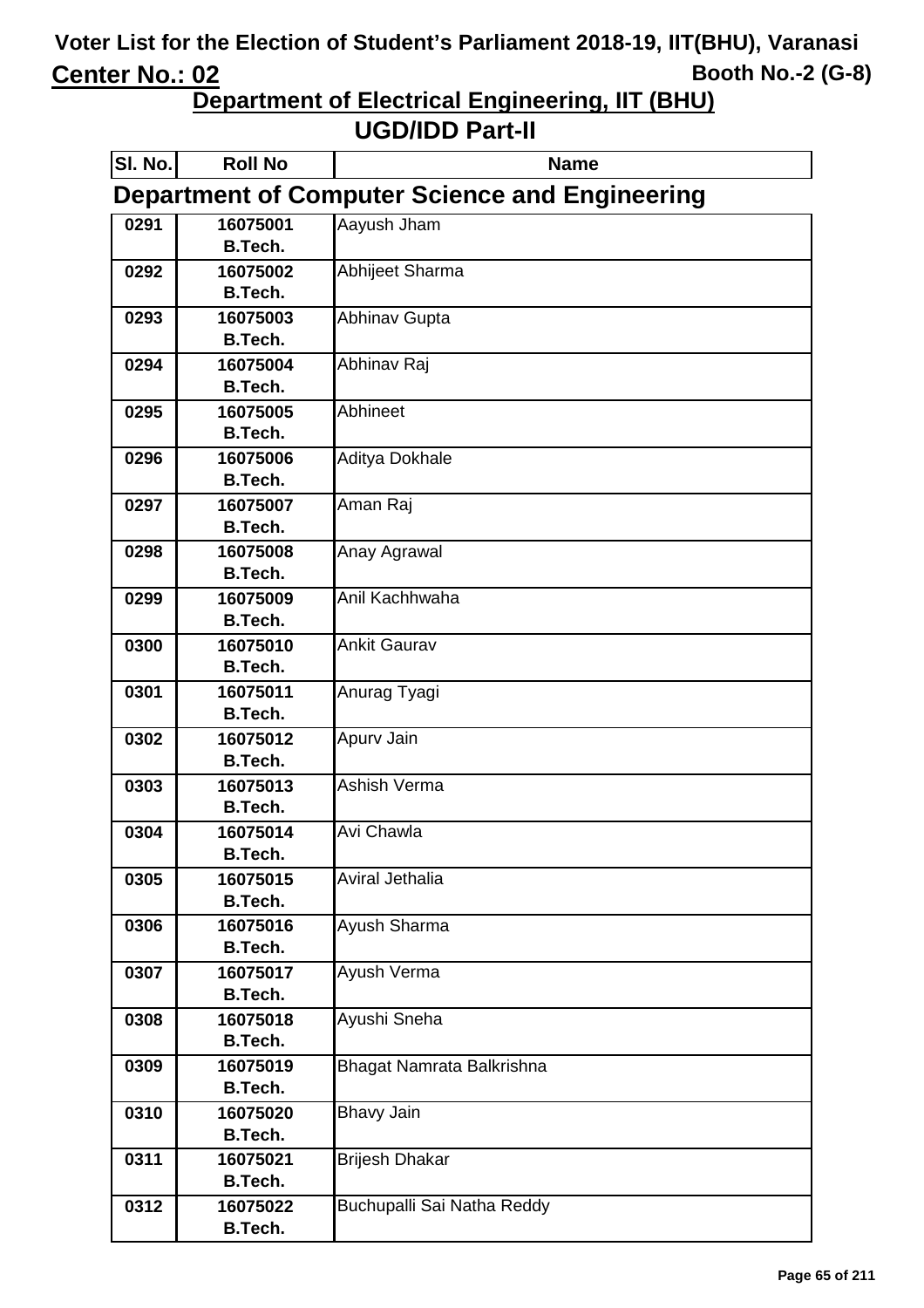**Department of Electrical Engineering, IIT (BHU)**

| SI. No. | <b>Roll No</b>                                        | <b>Name</b>               |  |  |
|---------|-------------------------------------------------------|---------------------------|--|--|
|         | <b>Department of Computer Science and Engineering</b> |                           |  |  |
| 0313    | 16075023                                              | Deepak Kumar Gour         |  |  |
|         | <b>B.Tech.</b>                                        |                           |  |  |
| 0314    | 16075024                                              | Deepanshu Vijay           |  |  |
|         | <b>B.Tech.</b>                                        |                           |  |  |
| 0315    | 16075025                                              | Devesh Singh Gole         |  |  |
|         | B.Tech.                                               |                           |  |  |
| 0316    | 16075026                                              | Dhruv Rastogi             |  |  |
|         | <b>B.Tech.</b>                                        |                           |  |  |
| 0317    | 16075027                                              | Dipanshu Singh            |  |  |
|         | <b>B.Tech.</b>                                        |                           |  |  |
| 0318    | 16075028                                              | Divyansh                  |  |  |
|         | <b>B.Tech.</b>                                        |                           |  |  |
| 0319    | 16075029                                              | Govinda Totla             |  |  |
|         | B.Tech.                                               |                           |  |  |
| 0320    | 16075030                                              | Harjeet Singh Pal         |  |  |
|         | <b>B.Tech.</b>                                        |                           |  |  |
| 0321    | 16075031                                              | Himanshu Singh            |  |  |
|         | <b>B.Tech.</b>                                        |                           |  |  |
| 0322    | 16075032                                              | <b>Kamal Kalwa</b>        |  |  |
|         | <b>B.Tech.</b>                                        |                           |  |  |
| 0323    | 16075033<br><b>B.Tech.</b>                            | Khustule Tushar Sanjay    |  |  |
|         |                                                       | <b>Manche Sumanth</b>     |  |  |
| 0324    | 16075035<br><b>B.Tech.</b>                            |                           |  |  |
|         | 16075036                                              | <b>Manish</b>             |  |  |
| 0325    | <b>B.Tech.</b>                                        |                           |  |  |
| 0326    | 16075037                                              | Naresh Kumar Meena        |  |  |
|         | B.Tech.                                               |                           |  |  |
| 0327    | 16075038                                              | <b>Nitish Nehra</b>       |  |  |
|         | <b>B.Tech.</b>                                        |                           |  |  |
| 0328    | 16075039                                              | Onkar Singh               |  |  |
|         | <b>B.Tech.</b>                                        |                           |  |  |
| 0329    | 16075040                                              | Piyush Choudhary          |  |  |
|         | <b>B.Tech.</b>                                        |                           |  |  |
| 0330    | 16075041                                              | <b>Rohith Kumar Golle</b> |  |  |
|         | B.Tech.                                               |                           |  |  |
| 0331    | 16075042                                              | Sandeep                   |  |  |
|         | <b>B.Tech.</b>                                        |                           |  |  |
| 0332    | 16075043                                              | Satyajit Ghosh            |  |  |
|         | <b>B.Tech.</b>                                        |                           |  |  |
| 0333    | 16075044                                              | Saurabh Gupta             |  |  |
|         | B.Tech.                                               |                           |  |  |
| 0334    | 16075045                                              | Saurabh Kumar Singh       |  |  |
|         | <b>B.Tech.</b>                                        |                           |  |  |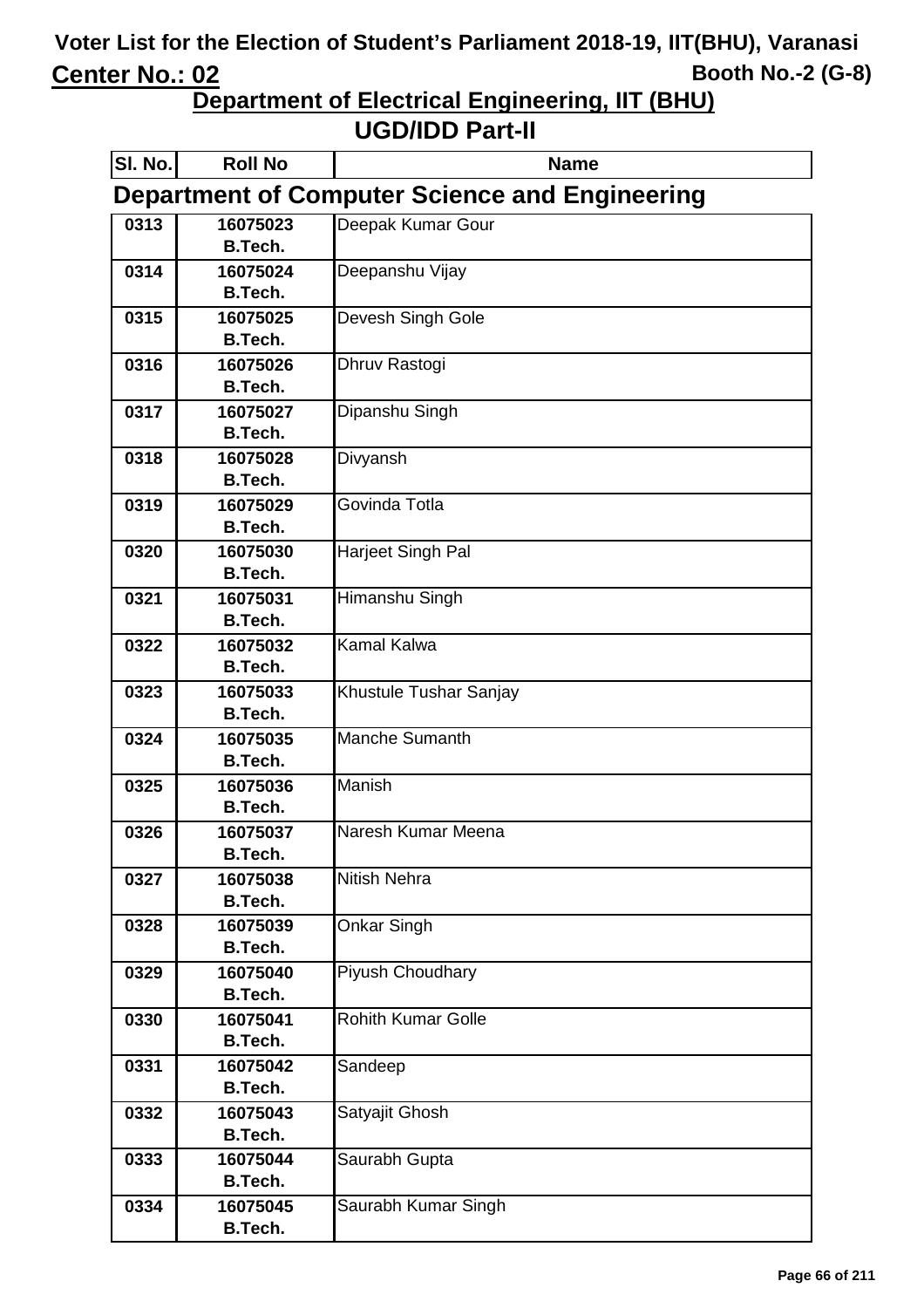**Department of Electrical Engineering, IIT (BHU)**

| SI. No. | <b>Roll No</b>                                        | <b>Name</b>               |  |  |  |
|---------|-------------------------------------------------------|---------------------------|--|--|--|
|         | <b>Department of Computer Science and Engineering</b> |                           |  |  |  |
| 0335    | 16075046                                              | Selva Kumar U             |  |  |  |
|         | <b>B.Tech.</b>                                        |                           |  |  |  |
| 0336    | 16075047                                              | Shadab Shamim             |  |  |  |
|         | <b>B.Tech.</b>                                        |                           |  |  |  |
| 0337    | 16075048                                              | <b>Shikhar Tomar</b>      |  |  |  |
|         | B.Tech.                                               |                           |  |  |  |
| 0338    | 16075049                                              | <b>Shivam Anand Murmu</b> |  |  |  |
|         | <b>B.Tech.</b>                                        |                           |  |  |  |
| 0339    | 16075050                                              | Shorya Jain               |  |  |  |
|         | <b>B.Tech.</b>                                        |                           |  |  |  |
| 0340    | 16075051                                              | Shrey Tanna               |  |  |  |
|         | <b>B.Tech.</b>                                        |                           |  |  |  |
| 0341    | 16075052                                              | Shreyansh Singh           |  |  |  |
|         | B.Tech.                                               |                           |  |  |  |
| 0342    | 16075053                                              | Suraj Barfa               |  |  |  |
|         | <b>B.Tech.</b>                                        |                           |  |  |  |
| 0343    | 16075054                                              | Umare Deepankar Vasant    |  |  |  |
|         | <b>B.Tech.</b>                                        |                           |  |  |  |
| 0344    | 16075055                                              | Utkarsh Tripathi          |  |  |  |
|         | <b>B.Tech.</b>                                        |                           |  |  |  |
| 0345    | 16075056                                              | Vankineeni Tawrun         |  |  |  |
|         | <b>B.Tech.</b>                                        |                           |  |  |  |
| 0346    | 16075057                                              | Vijit Saxena              |  |  |  |
|         | <b>B.Tech.</b>                                        | Vikash Kumar Sah          |  |  |  |
| 0347    | 16075058<br><b>B.Tech.</b>                            |                           |  |  |  |
| 0348    | 16075059                                              |                           |  |  |  |
|         | B.Tech.                                               | Yogesh Bulani             |  |  |  |
| 0349    | 16075060                                              | Ankan Bohara              |  |  |  |
|         | <b>B.Tech.</b>                                        |                           |  |  |  |
| 0350    | 16075061                                              | Naveen Punjabi            |  |  |  |
|         | <b>B.Tech.</b>                                        |                           |  |  |  |
| 0351    | 16075062                                              | <b>Prakhar Sinha</b>      |  |  |  |
|         | <b>B.Tech.</b>                                        |                           |  |  |  |
| 0352    | 16075063                                              | Shristi Raj               |  |  |  |
|         | B.Tech.                                               |                           |  |  |  |
| 0353    | 16075064                                              | Tejas Sardana             |  |  |  |
|         | <b>B.Tech.</b>                                        |                           |  |  |  |
| 0354    | 16075065                                              | <b>Prashant Sharma</b>    |  |  |  |
|         | <b>B.Tech.</b>                                        |                           |  |  |  |
| 0355    | 16074001                                              | Abhay Singh Rawat         |  |  |  |
|         | IDD                                                   |                           |  |  |  |
| 0356    | 16074002                                              | Abhishek Kumar            |  |  |  |
|         | <b>IDD</b>                                            |                           |  |  |  |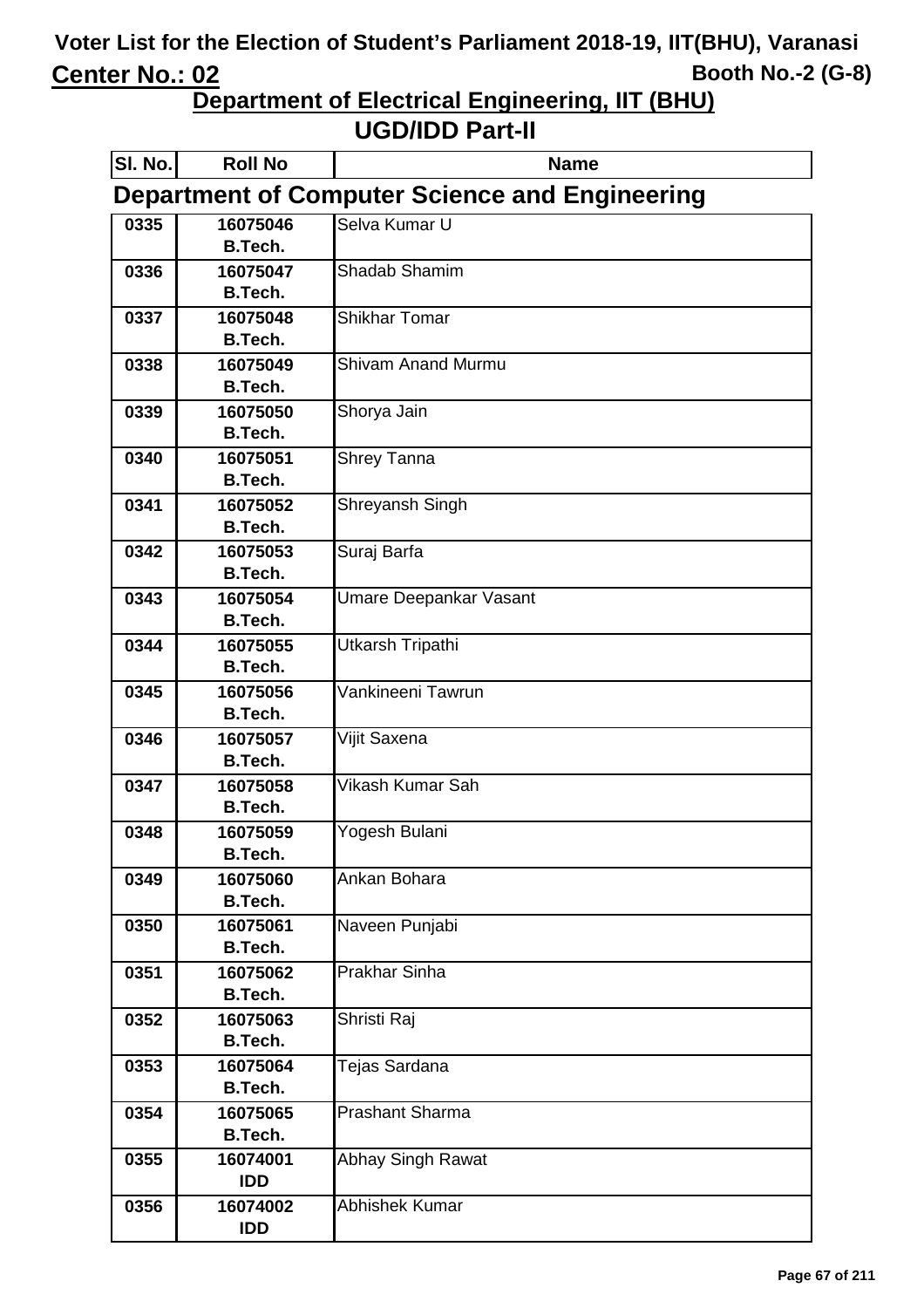**Department of Electrical Engineering, IIT (BHU)**

#### **UGD/IDD Part-II**

| SI. No. | <b>Roll No</b>                                        | <b>Name</b>              |  |
|---------|-------------------------------------------------------|--------------------------|--|
|         | <b>Department of Computer Science and Engineering</b> |                          |  |
| 0357    | 16074003<br><b>IDD</b>                                | Alavelli Venkata Neeraj  |  |
| 0358    | 16074004<br><b>IDD</b>                                | <b>Bhanu Prakash</b>     |  |
| 0359    | 16074005<br><b>IDD</b>                                | Deepansh Agrawal         |  |
| 0360    | 16074006<br><b>IDD</b>                                | Gajula Srujith Swaroop   |  |
| 0361    | 16074007<br><b>IDD</b>                                | <b>Keshav Kumar</b>      |  |
| 0362    | 16074008<br><b>IDD</b>                                | Khush Chopra             |  |
| 0363    | 16074009<br><b>IDD</b>                                | Mayank                   |  |
| 0364    | 16074010<br><b>IDD</b>                                | Raghav Kabra             |  |
| 0365    | 16074011<br><b>IDD</b>                                | Sanket Sachin Jakhete    |  |
| 0366    | 16074012<br><b>IDD</b>                                | Saurabh Chauhan          |  |
| 0367    | 16074013<br><b>IDD</b>                                | <b>Shashank Yadav</b>    |  |
| 0368    | 16074014<br><b>IDD</b>                                | Suyash Shukla            |  |
| 0369    | 16074015<br><b>IDD</b>                                | Vaishnav Sreekanth Menon |  |
| 0370    | 16074016<br><b>IDD</b>                                | Siddharth Sahay          |  |
| 0371    | 16074017<br><b>IDD</b>                                | Shimpi Tejas Nitin       |  |

#### **Department of Electrical Engineering**

| 0372 | 16085001 | <b>Abhinav Anand</b>  |
|------|----------|-----------------------|
|      | B.Tech.  |                       |
| 0373 | 16085002 | <b>Abhishek Kumar</b> |
|      | B.Tech.  |                       |
| 0374 | 16085003 | <b>Adarsh Sonkar</b>  |
|      | B.Tech.  |                       |
| 0375 | 16085005 | Ajay Meena            |
|      | B.Tech.  |                       |
| 0376 | 16085006 | Amrtanshu Raj         |
|      | B.Tech.  |                       |
| 0377 | 16085007 | Ananya Gupta          |
|      | B.Tech.  |                       |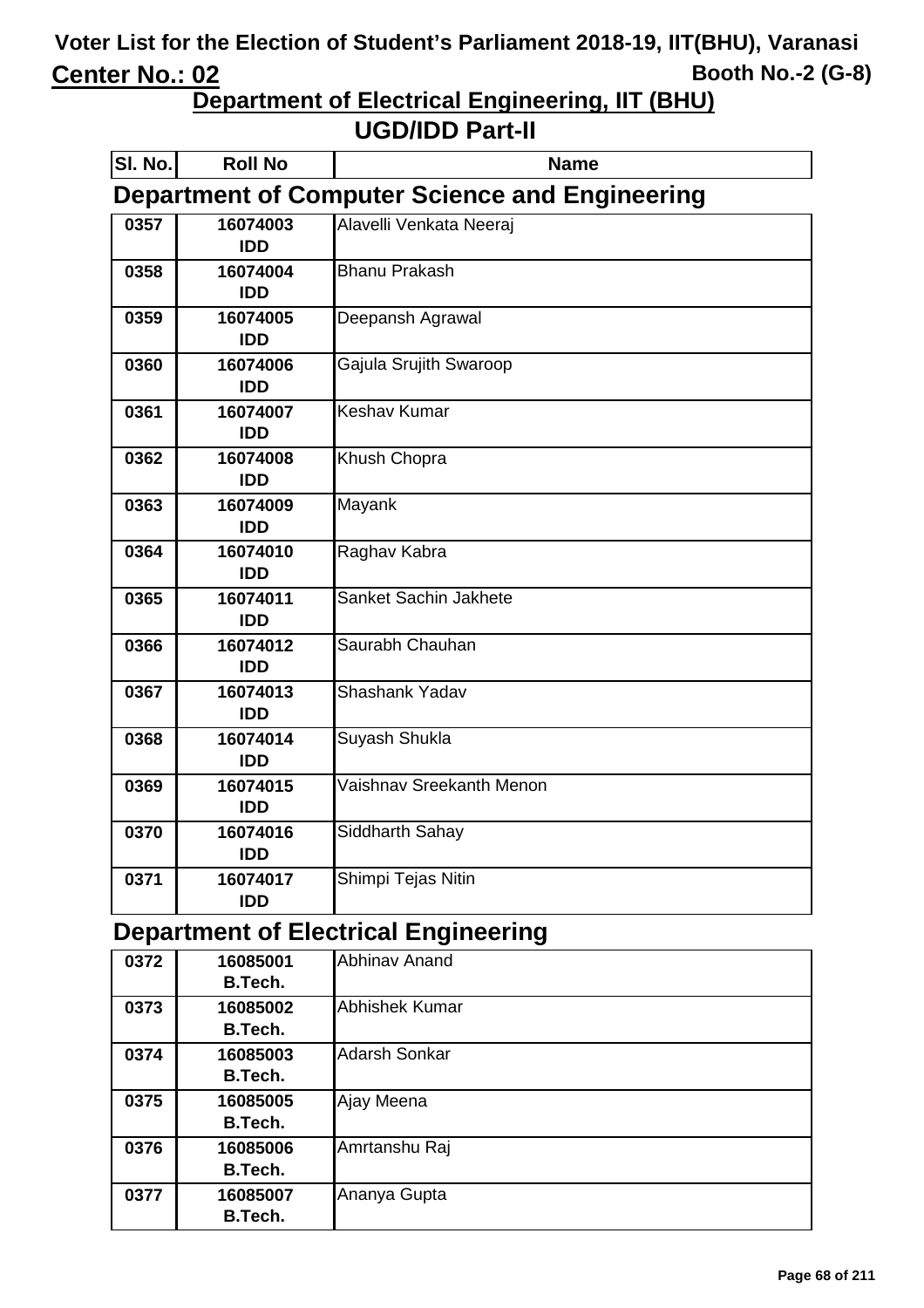**Department of Electrical Engineering, IIT (BHU)**

| SI. No.                                     | <b>Roll No</b>             | <b>Name</b>                 |  |
|---------------------------------------------|----------------------------|-----------------------------|--|
| <b>Department of Electrical Engineering</b> |                            |                             |  |
| 0378                                        | 16085008                   | <b>Ankit Sharma</b>         |  |
|                                             | <b>B.Tech.</b>             |                             |  |
| 0379                                        | 16085009                   | <b>Ankit Yadav</b>          |  |
|                                             | <b>B.Tech.</b>             |                             |  |
| 0380                                        | 16085010                   | <b>Ankur Kumar</b>          |  |
|                                             | <b>B.Tech.</b>             |                             |  |
| 0381                                        | 16085012                   | Arun Choudhary              |  |
|                                             | <b>B.Tech.</b>             |                             |  |
| 0382                                        | 16085013                   | Avinash Awadhesh Kanaujiya  |  |
|                                             | <b>B.Tech.</b>             |                             |  |
| 0383                                        | 16085014                   | Avnish Jain                 |  |
|                                             | <b>B.Tech.</b>             |                             |  |
| 0384                                        | 16085015<br><b>B.Tech.</b> | Ayush Bansal                |  |
|                                             |                            |                             |  |
| 0385                                        | 16085016<br><b>B.Tech.</b> | Ayush Behl                  |  |
| 0386                                        | 16085017                   | Betapudi Mahesh Chandra     |  |
|                                             | <b>B.Tech.</b>             |                             |  |
| 0387                                        | 16085018                   | <b>Burde Uttkarsh Ashok</b> |  |
|                                             | <b>B.Tech.</b>             |                             |  |
| 0388                                        | 16085019                   | Chandra Prakash Singh       |  |
|                                             | <b>B.Tech.</b>             |                             |  |
| 0389                                        | 16085020                   | Chetan Singh                |  |
|                                             | <b>B.Tech.</b>             |                             |  |
| 0390                                        | 16085021                   | Debasis Mohanty             |  |
|                                             | <b>B.Tech.</b>             |                             |  |
| 0391                                        | 16085022                   | Deepak                      |  |
|                                             | <b>B.Tech.</b>             |                             |  |
| 0392                                        | 16085023                   | Deepak Sharma               |  |
|                                             | <b>B.Tech.</b>             |                             |  |
| 0393                                        | 16085024                   | Devendra Kumar Singh        |  |
|                                             | <b>B.Tech.</b>             |                             |  |
| 0394                                        | 16085025                   | Dharini Chetan Somani       |  |
|                                             | <b>B.Tech.</b>             |                             |  |
| 0395                                        | 16085026                   | Divyansh Agarwal            |  |
|                                             | <b>B.Tech.</b>             |                             |  |
| 0396                                        | 16085027<br><b>B.Tech.</b> | Gadpal Tejaswi Vinod        |  |
|                                             |                            |                             |  |
| 0397                                        | 16085028<br><b>B.Tech.</b> | <b>Hariom Kumar Singh</b>   |  |
| 0398                                        | 16085029                   | Hemanta Kumar Bhue          |  |
|                                             | <b>B.Tech.</b>             |                             |  |
| 0399                                        | 16085030                   | Ingewad Shweta Prakash      |  |
|                                             | <b>B.Tech.</b>             |                             |  |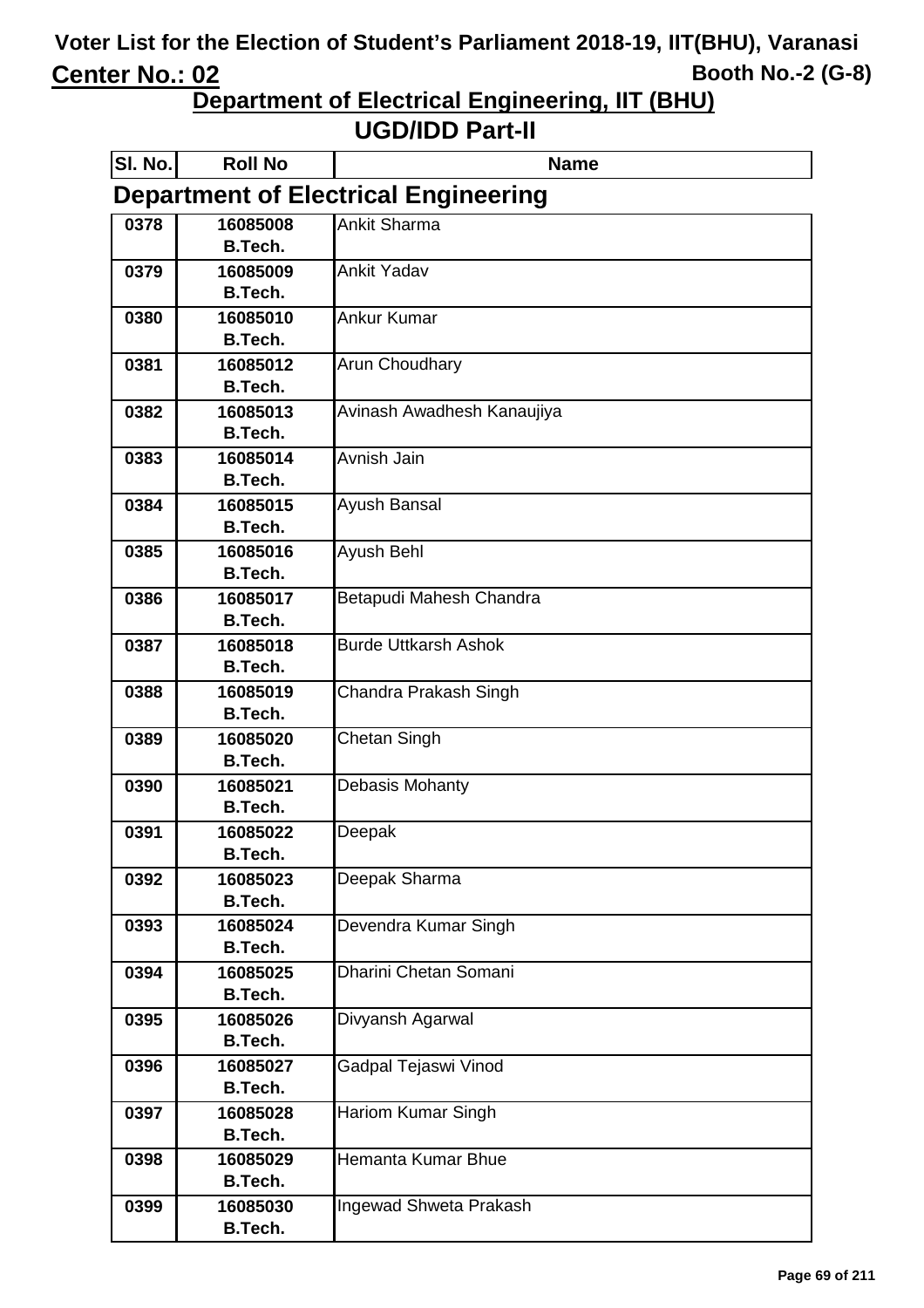**Department of Electrical Engineering, IIT (BHU)**

| SI. No. | <b>Roll No</b>             | <b>Name</b>                                 |
|---------|----------------------------|---------------------------------------------|
|         |                            | <b>Department of Electrical Engineering</b> |
| 0400    | 16085031                   | Kale Pratik Govind                          |
|         | <b>B.Tech.</b>             |                                             |
| 0401    | 16085032                   | Kalp Jain                                   |
|         | <b>B.Tech.</b>             |                                             |
| 0402    | 16085033                   | Kartik Jain                                 |
|         | <b>B.Tech.</b>             |                                             |
| 0403    | 16085034<br><b>B.Tech.</b> | <b>Keshav Goyal</b>                         |
|         |                            | Kokonda Hariharan                           |
| 0404    | 16085035<br><b>B.Tech.</b> |                                             |
| 0405    | 16085036                   | <b>Kumar Akshat</b>                         |
|         | <b>B.Tech.</b>             |                                             |
| 0406    | 16085037                   | Kuruva Yogananda                            |
|         | <b>B.Tech.</b>             |                                             |
| 0407    | 16085038                   | Mahaveer Kothari                            |
|         | <b>B.Tech.</b>             |                                             |
| 0408    | 16085039                   | Malka Avinash                               |
|         | <b>B.Tech.</b>             |                                             |
| 0409    | 16085040                   | Manda Brahma Mohith Reddy                   |
|         | <b>B.Tech.</b>             |                                             |
| 0410    | 16085041                   | Mayank Bansal                               |
|         | <b>B.Tech.</b>             |                                             |
| 0411    | 16085042                   | <b>Mrinam Milan</b>                         |
|         | <b>B.Tech.</b>             |                                             |
| 0412    | 16085043<br><b>B.Tech.</b> | Mukta Malakar                               |
| 0413    | 16085044                   | Naveen Saini                                |
|         | <b>B.Tech.</b>             |                                             |
| 0414    | 16085045                   | Neeraj Kumar Singh                          |
|         | <b>B.Tech.</b>             |                                             |
| 0415    | 16085046                   | Nidhi Kumari                                |
|         | <b>B.Tech.</b>             |                                             |
| 0416    | 16085047                   | Paritosh Saroj                              |
|         | <b>B.Tech.</b>             |                                             |
| 0417    | 16085048                   | Parmanand Mourya                            |
|         | <b>B.Tech.</b>             |                                             |
| 0418    | 16085049                   | Pavuluri Venkata Mahesh                     |
|         | <b>B.Tech.</b>             |                                             |
| 0419    | 16085050                   | Piyush Bhardwaj                             |
|         | <b>B.Tech.</b>             |                                             |
| 0420    | 16085051                   | Piyush Suman                                |
|         | <b>B.Tech.</b>             |                                             |
| 0421    | 16085052<br><b>B.Tech.</b> | Pooja Jatoliya                              |
|         |                            |                                             |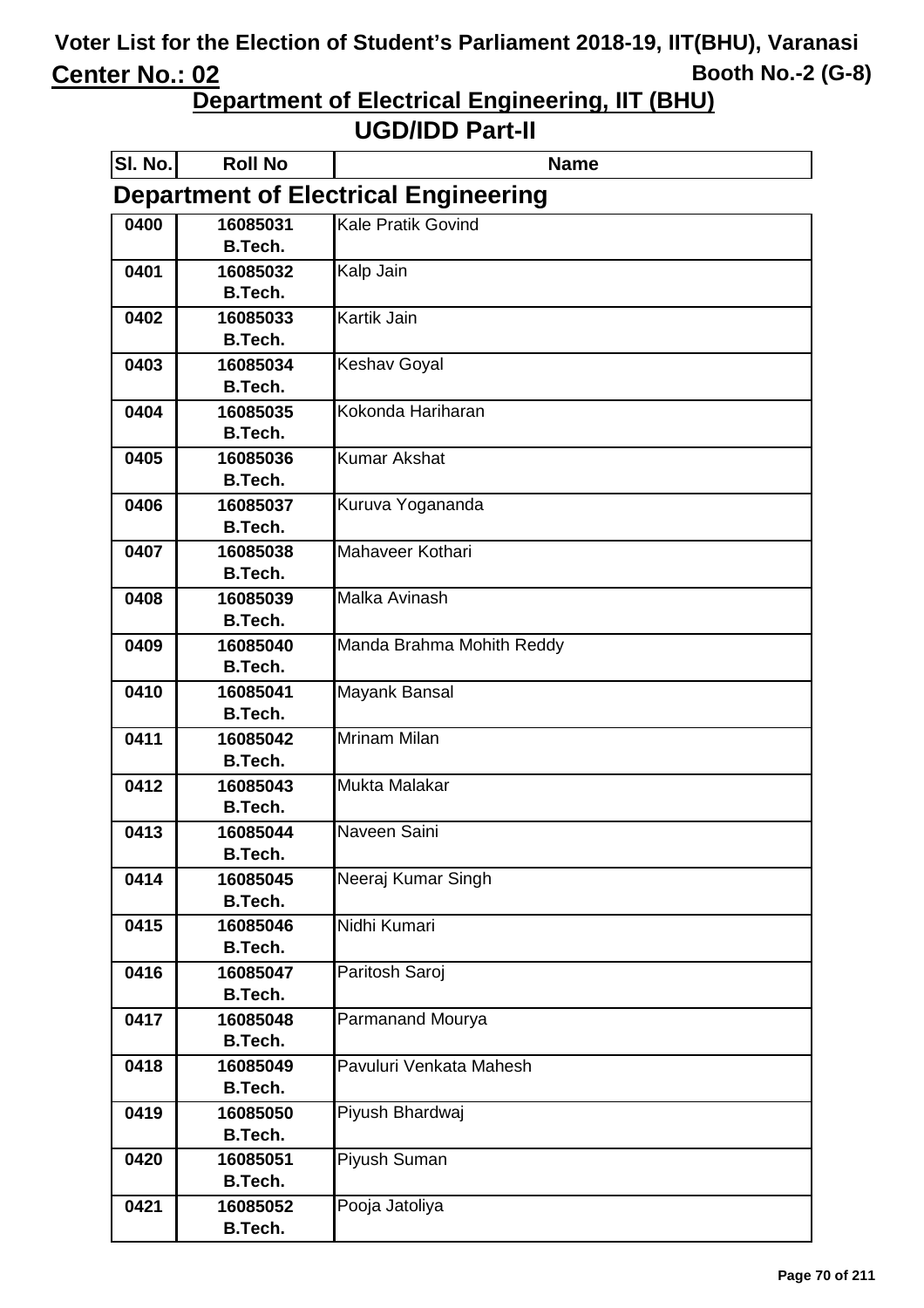**Department of Electrical Engineering, IIT (BHU)**

| SI. No.                                     | <b>Roll No</b>             | <b>Name</b>              |  |  |
|---------------------------------------------|----------------------------|--------------------------|--|--|
| <b>Department of Electrical Engineering</b> |                            |                          |  |  |
| 0422                                        | 16085053                   | Pooja Meena              |  |  |
|                                             | B.Tech.                    |                          |  |  |
| 0423                                        | 16085054                   | Prabhakar Singh          |  |  |
|                                             | <b>B.Tech.</b>             |                          |  |  |
| 0424                                        | 16085055                   | Pradeep Kumar Chaurasiya |  |  |
|                                             | <b>B.Tech.</b>             |                          |  |  |
| 0425                                        | 16085056                   | Pradyumn Vaishnav        |  |  |
|                                             | <b>B.Tech.</b>             |                          |  |  |
| 0426                                        | 16085057<br><b>B.Tech.</b> | <b>Pratikshit Singh</b>  |  |  |
|                                             |                            |                          |  |  |
| 0427                                        | 16085058<br><b>B.Tech.</b> | Priyank Mohan Verma      |  |  |
| 0428                                        | 16085059                   | Rahul Kumar Chaudhary    |  |  |
|                                             | <b>B.Tech.</b>             |                          |  |  |
| 0429                                        | 16085060                   | Rajat Khandelwal         |  |  |
|                                             | <b>B.Tech.</b>             |                          |  |  |
| 0430                                        | 16085061                   | Ravindra Kumawat         |  |  |
|                                             | <b>B.Tech.</b>             |                          |  |  |
| 0431                                        | 16085062                   | <b>Rinku Kumar Meena</b> |  |  |
|                                             | <b>B.Tech.</b>             |                          |  |  |
| 0432                                        | 16085063                   | <b>Rohit Verma</b>       |  |  |
|                                             | B.Tech.                    |                          |  |  |
| 0433                                        | 16085064                   | Routhu Sriharsha         |  |  |
|                                             | <b>B.Tech.</b>             |                          |  |  |
| 0434                                        | 16085065                   | Sambhav Jain             |  |  |
|                                             | <b>B.Tech.</b>             |                          |  |  |
| 0435                                        | 16085066                   | Sambhav Jain             |  |  |
|                                             | <b>B.Tech.</b><br>16085067 |                          |  |  |
| 0436                                        | <b>B.Tech.</b>             | Satya Narayan Meena      |  |  |
| 0437                                        | 16085068                   | <b>Shashank Kumar</b>    |  |  |
|                                             | <b>B.Tech.</b>             |                          |  |  |
| 0438                                        | 16085069                   | Shikhar Gupta            |  |  |
|                                             | <b>B.Tech.</b>             |                          |  |  |
| 0439                                        | 16085070                   | Shivam Shukla            |  |  |
|                                             | <b>B.Tech.</b>             |                          |  |  |
| 0440                                        | 16085071                   | Shreyas Sarkar           |  |  |
|                                             | <b>B.Tech.</b>             |                          |  |  |
| 0441                                        | 16085072                   | Shruti Patolia           |  |  |
|                                             | <b>B.Tech.</b>             |                          |  |  |
| 0442                                        | 16085073                   | Sonawane Ankur Shrikant  |  |  |
|                                             | <b>B.Tech.</b>             |                          |  |  |
| 0443                                        | 16085074                   | Surya Prakash            |  |  |
|                                             | <b>B.Tech.</b>             |                          |  |  |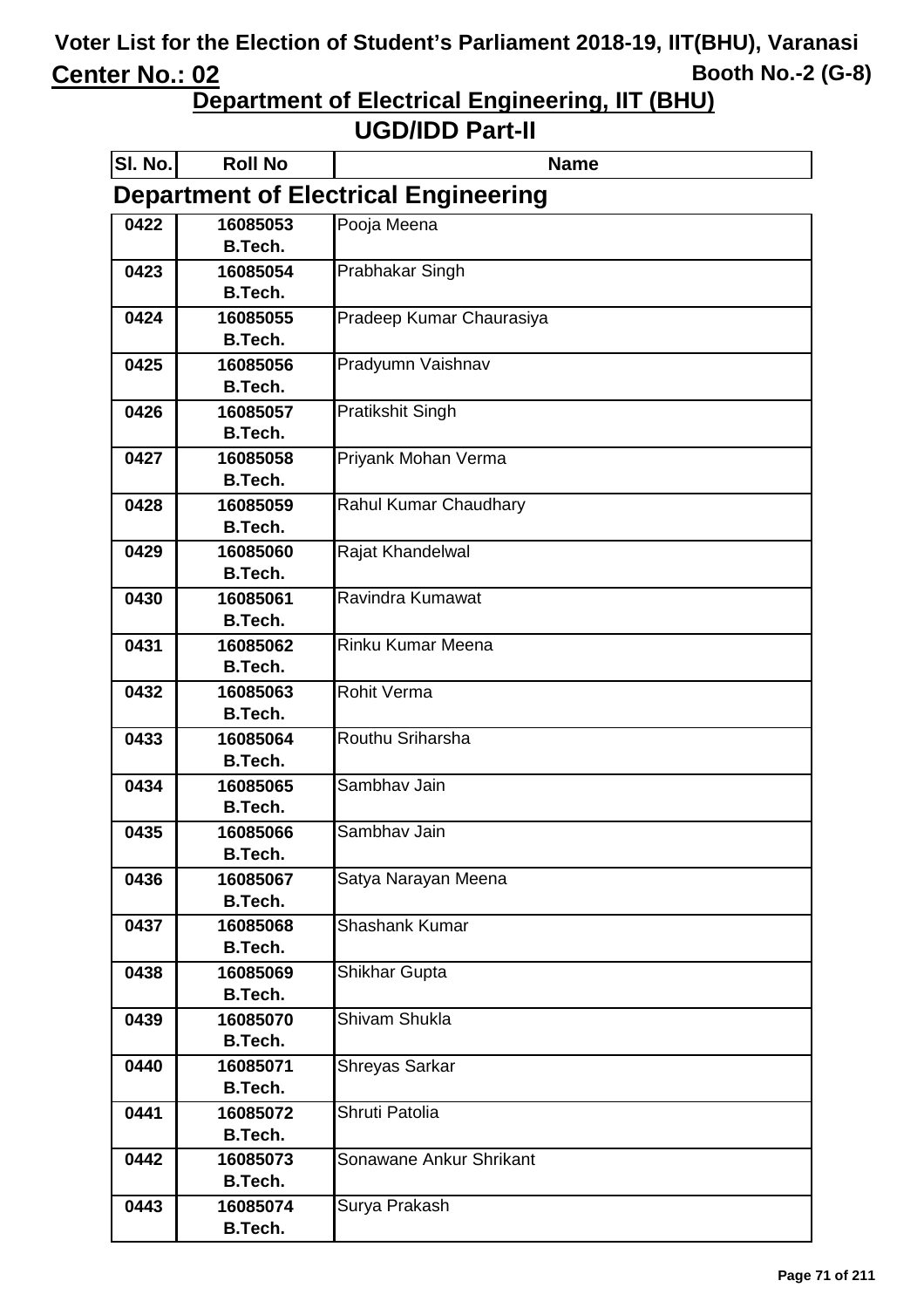**Department of Electrical Engineering, IIT (BHU)**

| SI. No. | <b>Roll No</b>             | <b>Name</b>                                 |
|---------|----------------------------|---------------------------------------------|
|         |                            | <b>Department of Electrical Engineering</b> |
| 0444    | 16085075                   | Swarnim Pandey                              |
|         | <b>B.Tech.</b>             |                                             |
| 0445    | 16085077                   | <b>Utkarsh Chaudhary</b>                    |
|         | <b>B.Tech.</b>             |                                             |
| 0446    | 16085078<br><b>B.Tech.</b> | Vaibhav Agrawal                             |
| 0447    | 16085079                   | Vikas Sharma                                |
|         | <b>B.Tech.</b>             |                                             |
| 0448    | 16085080                   | Vivek Kumar Verma                           |
|         | <b>B.Tech.</b>             |                                             |
| 0449    | 16085081                   | <b>Rishabh Sharma</b>                       |
|         | <b>B.Tech.</b>             |                                             |
| 0450    | 16085082                   | Pavitra Agarwal                             |
|         | B.Tech.                    |                                             |
| 0451    | 16085083                   | <b>Aniket Jain</b>                          |
|         | B.Tech.                    |                                             |
| 0452    | 16085084<br><b>B.Tech.</b> | Sudhanshu Kumar                             |
| 0453    | 16085085                   |                                             |
|         | <b>B.Tech.</b>             | Saarthak Agrawal                            |
| 0454    | 16085086                   | Shivam Pandey                               |
|         | <b>B.Tech.</b>             |                                             |
| 0455    | 16085087                   | Aman Ahlawat                                |
|         | <b>B.Tech.</b>             |                                             |
| 0456    | 16085088                   | Abhishek Kumar Singh                        |
|         | <b>B.Tech.</b>             |                                             |
| 0457    | 16085089                   | Sujeet Kumar Vishwakarma                    |
|         | <b>B.Tech.</b>             |                                             |
| 0458    | 16085090                   | Prashant Rastogi                            |
|         | <b>B.Tech.</b>             |                                             |
| 0459    | 16085091<br><b>B.Tech.</b> | <b>Pranjal Pandey</b>                       |
| 0460    | 16084001                   | Abhishek Kavrani                            |
|         | <b>IDD</b>                 |                                             |
| 0461    | 16084002                   | Agnivesh Mehar                              |
|         | <b>IDD</b>                 |                                             |
| 0462    | 16084003                   | Aman Ranjan                                 |
|         | <b>IDD</b>                 |                                             |
| 0463    | 16084004                   | Arya Verma                                  |
|         | <b>IDD</b>                 |                                             |
| 0464    | 16084005                   | Deogune Mukesh Suresh                       |
|         | <b>IDD</b>                 |                                             |
| 0465    | 16084006<br><b>IDD</b>     | G Rajashekar                                |
|         |                            |                                             |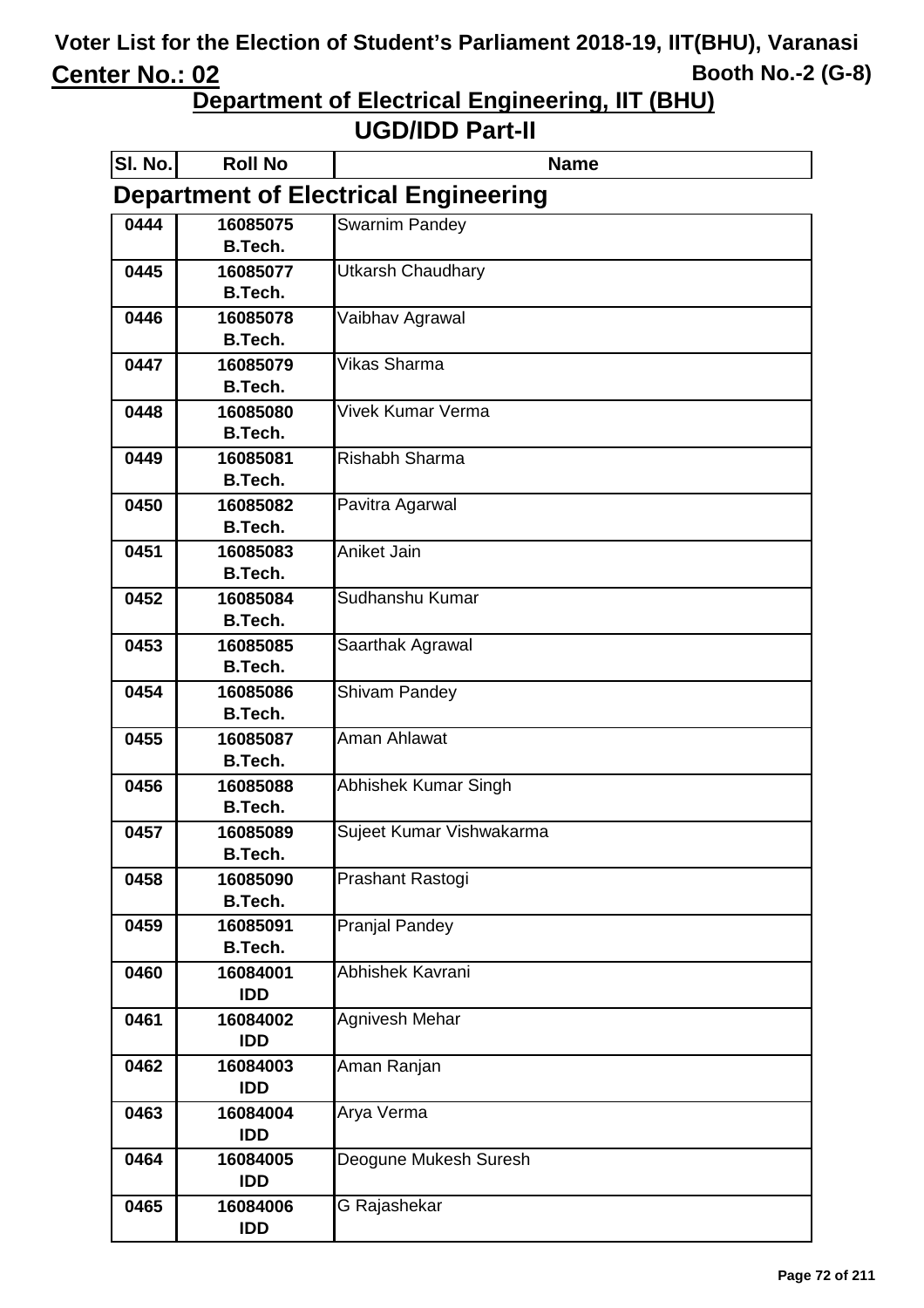**Department of Electrical Engineering, IIT (BHU)**

**UGD/IDD Part-II**

| SI. No. | <b>Roll No</b>         | <b>Name</b>                                 |
|---------|------------------------|---------------------------------------------|
|         |                        | <b>Department of Electrical Engineering</b> |
| 0466    | 16084007<br><b>IDD</b> | Harsh Vardhan Tandon                        |
| 0467    | 16084008<br><b>IDD</b> | Jayesh S Giramkar                           |
| 0468    | 16084009<br><b>IDD</b> | Manoj Kumar Arya                            |
| 0469    | 16084010<br><b>IDD</b> | Nidhi Malhotra                              |
| 0470    | 16084011<br><b>IDD</b> | <b>Pritam Vishnoi</b>                       |
| 0471    | 16084012<br><b>IDD</b> | Rahul Meena                                 |
| 0472    | 16084013<br><b>IDD</b> | Rajeshwar Sharma                            |
| 0473    | 16084014<br><b>IDD</b> | Shelke Sayali Rajkumar                      |
| 0474    | 16084015<br><b>IDD</b> | Shwetabh Suman                              |
| 0475    | 16084017<br><b>IDD</b> | Sourav Jaiswal                              |
| 0476    | 16084018<br><b>IDD</b> | <b>Utkarsh Baranwal</b>                     |
| 0477    | 16084019<br><b>IDD</b> | Vaibhav Maheshwari                          |
| 0478    | 16084020<br><b>IDD</b> | Yash Agrawal                                |
| 0479    | 16084021<br><b>IDD</b> | Yogita Choudhary                            |
| 0480    | 16084022<br><b>IDD</b> | <b>Karan Kumar</b>                          |
| 0481    | 16084023<br><b>IDD</b> | Vikas Baghel                                |

# **Department of Electronics Engineering**

| 0482 | 16095001       | Aayush Mishra   |
|------|----------------|-----------------|
|      | <b>B.Tech.</b> |                 |
| 0483 | 16095002       | Abhinav Bhadana |
|      | <b>B.Tech.</b> |                 |
| 0484 | 16095003       | Akshay          |
|      | <b>B.Tech.</b> |                 |
| 0485 | 16095004       | Aman Gupta      |
|      | <b>B.Tech.</b> |                 |
| 0486 | 16095005       | Aman Shreshtha  |
|      | <b>B.Tech.</b> |                 |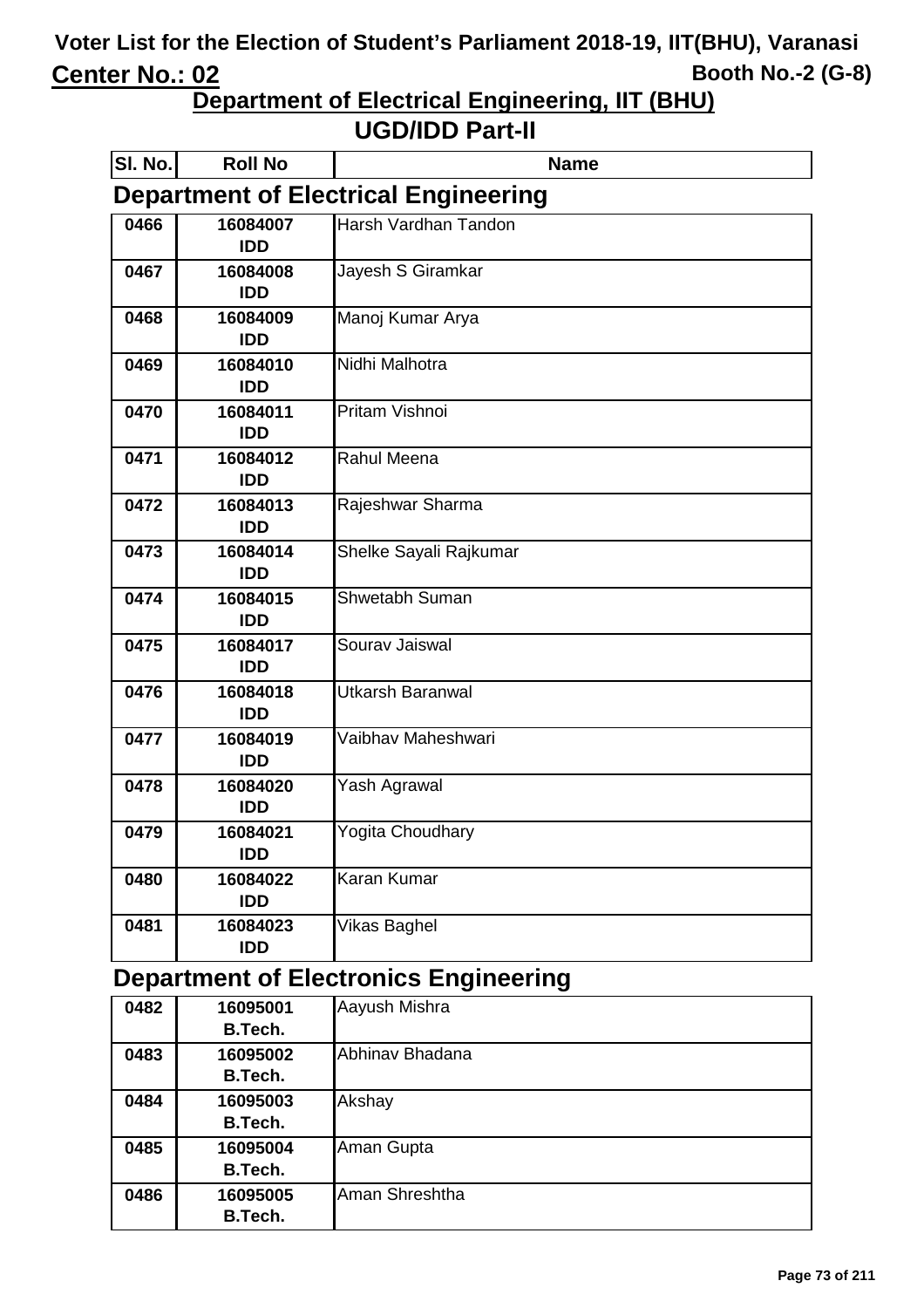**Department of Electrical Engineering, IIT (BHU)**

| SI. No.                                      | <b>Roll No</b>             | <b>Name</b>                    |  |
|----------------------------------------------|----------------------------|--------------------------------|--|
| <b>Department of Electronics Engineering</b> |                            |                                |  |
| 0487                                         | 16095006                   | Ambati Sai Jagadeesh           |  |
|                                              | <b>B.Tech.</b>             |                                |  |
| 0488                                         | 16095007                   | Amit                           |  |
|                                              | <b>B.Tech.</b>             |                                |  |
| 0489                                         | 16095008                   | <b>Amit Kumar Meena</b>        |  |
|                                              | <b>B.Tech.</b>             |                                |  |
| 0490                                         | 16095009                   | Animesh Sah                    |  |
|                                              | <b>B.Tech.</b>             |                                |  |
| 0491                                         | 16095010                   | Anjali Singh                   |  |
|                                              | <b>B.Tech.</b>             |                                |  |
| 0492                                         | 16095011<br><b>B.Tech.</b> | Ankit Kumar Bhardwaj           |  |
| 0493                                         | 16095012                   | Ashutosh Jaiswal               |  |
|                                              | <b>B.Tech.</b>             |                                |  |
| 0494                                         | 16095013                   | Ashwini Raj                    |  |
|                                              | <b>B.Tech.</b>             |                                |  |
| 0495                                         | 16095014                   | Astha Sharan                   |  |
|                                              | <b>B.Tech.</b>             |                                |  |
| 0496                                         | 16095016                   | Ayush Lokesh Songra            |  |
|                                              | <b>B.Tech.</b>             |                                |  |
| 0497                                         | 16095017                   | Chandan Srivastava             |  |
|                                              | <b>B.Tech.</b>             |                                |  |
| 0498                                         | 16095018                   | Dasari Ashok Chakravarthy      |  |
|                                              | <b>B.Tech.</b>             |                                |  |
| 0499                                         | 16095019                   | Deepak Maurya                  |  |
|                                              | <b>B.Tech.</b>             |                                |  |
| 0500                                         | 16095020                   | Gaurav Prasad                  |  |
|                                              | <b>B.Tech.</b>             |                                |  |
| 0501                                         | 16095021                   | Harish Loumash                 |  |
|                                              | <b>B.Tech.</b>             |                                |  |
| 0502                                         | 16095022                   | <b>Harsh Gupta</b>             |  |
|                                              | B.Tech.                    |                                |  |
| 0503                                         | 16095023<br><b>B.Tech.</b> | Harsh Vishal                   |  |
| 0504                                         | 16095024                   | Harshal Vaishnav               |  |
|                                              | <b>B.Tech.</b>             |                                |  |
| 0505                                         | 16095025                   | Harshit Verma                  |  |
|                                              | <b>B.Tech.</b>             |                                |  |
| 0506                                         | 16095026                   | <b>Ishvinder Singh Dhillon</b> |  |
|                                              | <b>B.Tech.</b>             |                                |  |
| 0507                                         | 16095027                   | Jyotiraditya Singh Tomar       |  |
|                                              | <b>B.Tech.</b>             |                                |  |
| 0508                                         | 16095028                   | Kailash Choudhary              |  |
|                                              | <b>B.Tech.</b>             |                                |  |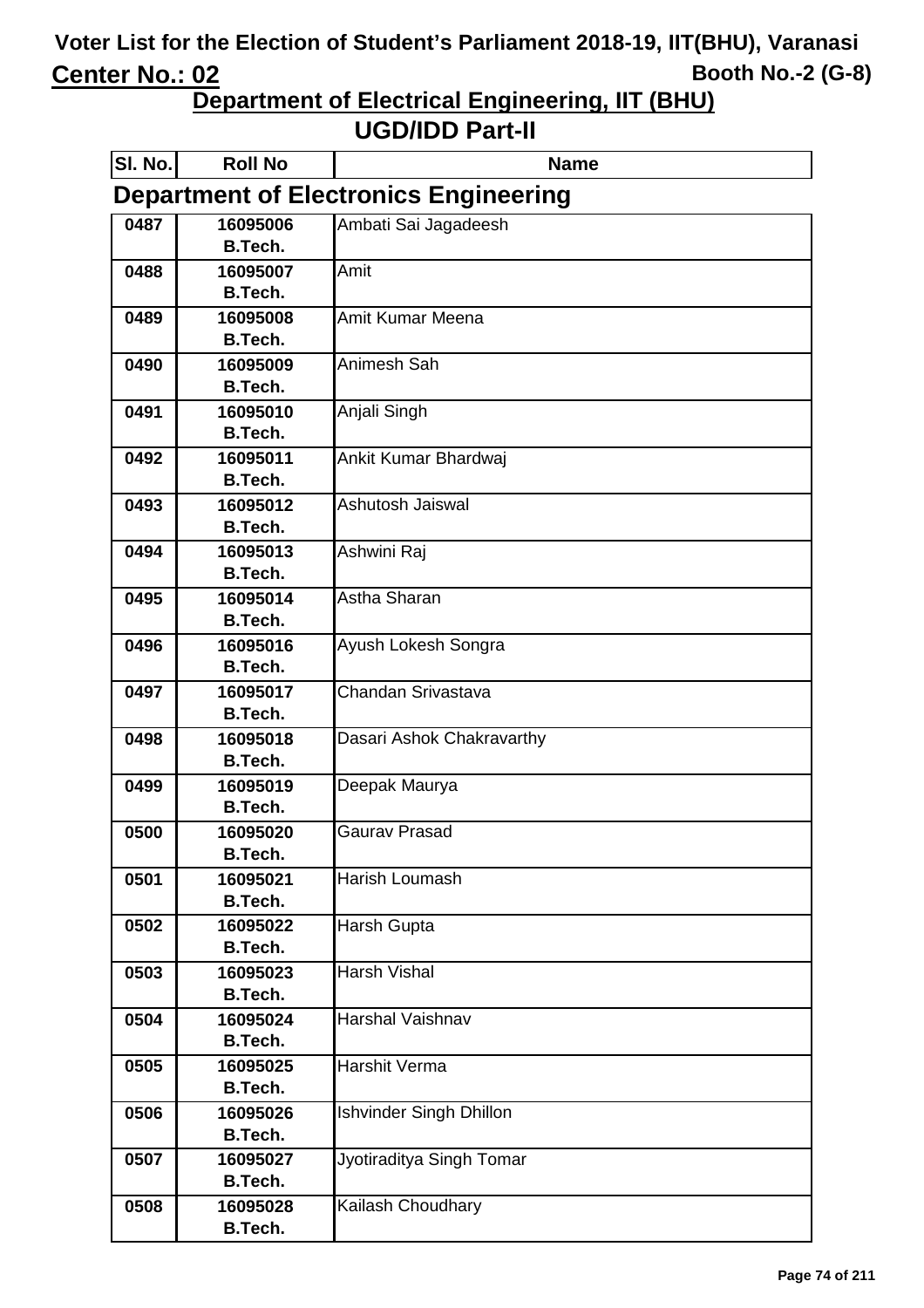**Department of Electrical Engineering, IIT (BHU)**

| SI. No.                                      | <b>Roll No</b>             | <b>Name</b>                 |  |  |
|----------------------------------------------|----------------------------|-----------------------------|--|--|
| <b>Department of Electronics Engineering</b> |                            |                             |  |  |
| 0509                                         | 16095029                   | <b>Kartikey Singh</b>       |  |  |
|                                              | <b>B.Tech.</b>             |                             |  |  |
| 0510                                         | 16095030                   | Karur Srinivasan Thrivikram |  |  |
|                                              | <b>B.Tech.</b>             |                             |  |  |
| 0511                                         | 16095031                   | Kautilya Katiha             |  |  |
|                                              | <b>B.Tech.</b>             |                             |  |  |
| 0512                                         | 16095032                   | Khemraj Gurjar              |  |  |
|                                              | <b>B.Tech.</b>             |                             |  |  |
| 0513                                         | 16095033                   | Kushagra Sharma             |  |  |
|                                              | <b>B.Tech.</b>             |                             |  |  |
| 0514                                         | 16095034                   | Manaswy Dheer Paswan        |  |  |
|                                              | <b>B.Tech.</b>             |                             |  |  |
| 0515                                         | 16095035                   | Mane Hrushikesh Rajendra    |  |  |
|                                              | <b>B.Tech.</b>             |                             |  |  |
| 0516                                         | 16095036<br><b>B.Tech.</b> | Manthan Jain                |  |  |
| 0517                                         | 16095037                   | Mohd. Suleman               |  |  |
|                                              | <b>B.Tech.</b>             |                             |  |  |
| 0518                                         | 16095038                   | <b>Mohit Gupta</b>          |  |  |
|                                              | <b>B.Tech.</b>             |                             |  |  |
| 0519                                         | 16095039                   | <b>Mudit Singh</b>          |  |  |
|                                              | <b>B.Tech.</b>             |                             |  |  |
| 0520                                         | 16095040                   | Mulamalla Sai Teja Reddy    |  |  |
|                                              | <b>B.Tech.</b>             |                             |  |  |
| 0521                                         | 16095041                   | Mulla Pavan Kumar           |  |  |
|                                              | <b>B.Tech.</b>             |                             |  |  |
| 0522                                         | 16095043                   | Neeraj Nagar                |  |  |
|                                              | <b>B.Tech.</b>             |                             |  |  |
| 0523                                         | 16095044                   | Nishit Mahesh Bijlani       |  |  |
|                                              | <b>B.Tech.</b>             |                             |  |  |
| 0524                                         | 16095045                   | Omkar Shrimali              |  |  |
|                                              | B.Tech.                    |                             |  |  |
| 0525                                         | 16095046                   | <b>Pallav Singh</b>         |  |  |
|                                              | <b>B.Tech.</b>             |                             |  |  |
| 0526                                         | 16095047                   | Pendem Leela Venkat         |  |  |
|                                              | <b>B.Tech.</b>             |                             |  |  |
| 0527                                         | 16095048                   | Pradeep Shukla              |  |  |
|                                              | <b>B.Tech.</b>             |                             |  |  |
| 0528                                         | 16095049                   | <b>Prakhar Garg</b>         |  |  |
|                                              | <b>B.Tech.</b>             |                             |  |  |
| 0529                                         | 16095051                   | Raghav Maheshwari           |  |  |
|                                              | <b>B.Tech.</b>             |                             |  |  |
| 0530                                         | 16095052                   | Raghav Sundarka             |  |  |
|                                              | <b>B.Tech.</b>             |                             |  |  |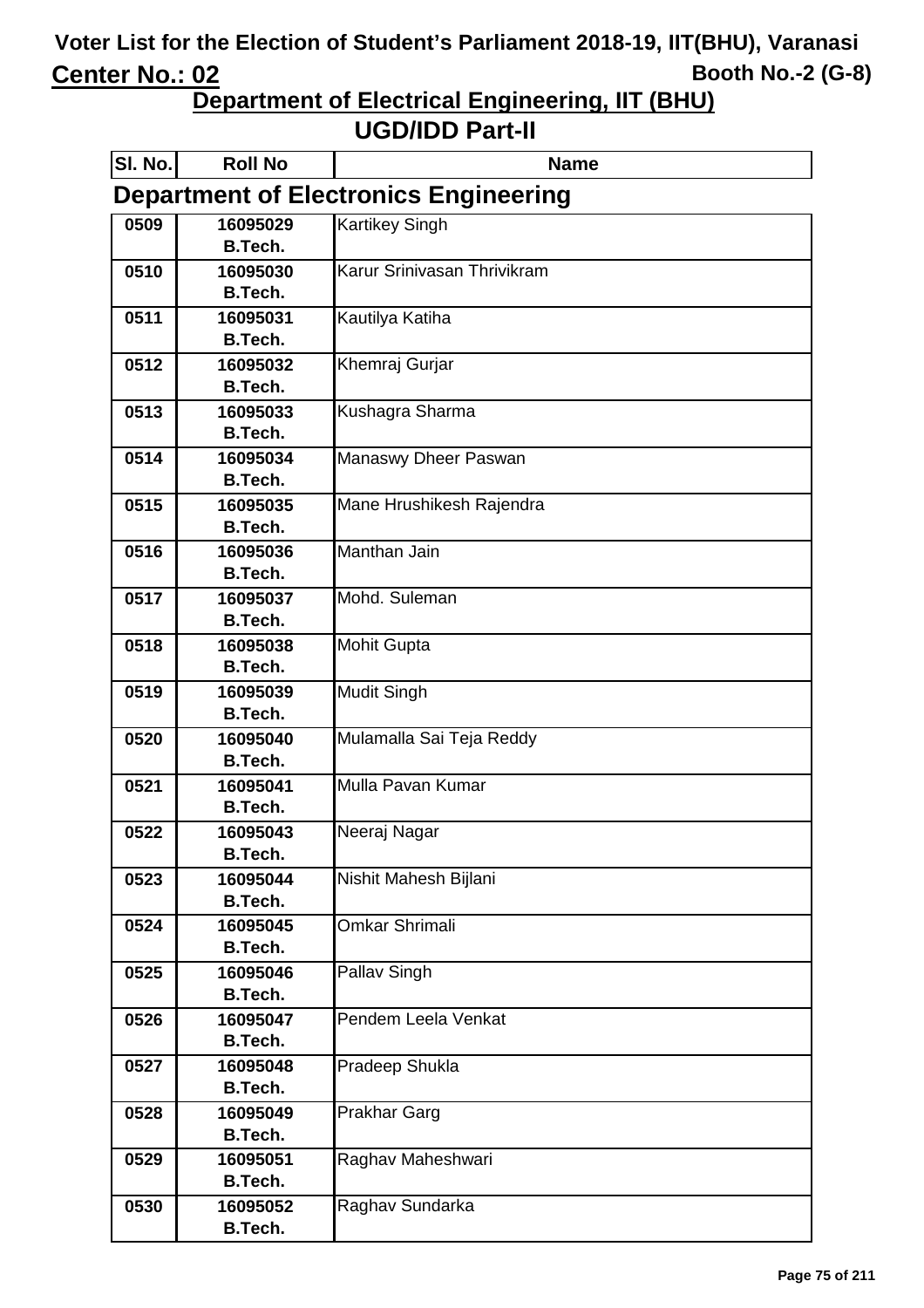**Department of Electrical Engineering, IIT (BHU)**

| SI. No.                                      | <b>Roll No</b>             | <b>Name</b>                    |  |  |
|----------------------------------------------|----------------------------|--------------------------------|--|--|
| <b>Department of Electronics Engineering</b> |                            |                                |  |  |
| 0531                                         | 16095053                   | Rahul Meena                    |  |  |
|                                              | <b>B.Tech.</b>             |                                |  |  |
| 0532                                         | 16095054                   | Rajat Kumar                    |  |  |
|                                              | <b>B.Tech.</b>             |                                |  |  |
| 0533                                         | 16095055                   | Rajat Singh Bhadoria           |  |  |
| 0534                                         | <b>B.Tech.</b><br>16095056 | Ravi Kant                      |  |  |
|                                              | <b>B.Tech.</b>             |                                |  |  |
| 0535                                         | 16095057                   | Ridam Jain                     |  |  |
|                                              | <b>B.Tech.</b>             |                                |  |  |
| 0536                                         | 16095058                   | Rishabh Kumar Ameria           |  |  |
|                                              | <b>B.Tech.</b>             |                                |  |  |
| 0537                                         | 16095059                   | Ritik Ranjan                   |  |  |
|                                              | <b>B.Tech.</b>             |                                |  |  |
| 0538                                         | 16095060                   | Rochit Joshi                   |  |  |
|                                              | <b>B.Tech.</b>             |                                |  |  |
| 0539                                         | 16095061                   | <b>Rohit Kumar</b>             |  |  |
|                                              | B.Tech.                    |                                |  |  |
| 0540                                         | 16095062                   | <b>Rohit Yadav</b>             |  |  |
|                                              | B.Tech.                    |                                |  |  |
| 0541                                         | 16095063                   | Samyak Jain                    |  |  |
|                                              | B.Tech.                    |                                |  |  |
| 0542                                         | 16095064<br><b>B.Tech.</b> | Sandeep Kumar                  |  |  |
| 0543                                         | 16095065                   | Sanjay Kumar Meena             |  |  |
|                                              | <b>B.Tech.</b>             |                                |  |  |
| 0544                                         | 16095066                   | Satwik Kumar Sharma            |  |  |
|                                              | <b>B.Tech.</b>             |                                |  |  |
| 0545                                         | 16095067                   | Shaik Fareeha Najmi            |  |  |
|                                              | <b>B.Tech.</b>             |                                |  |  |
| 0546                                         | 16095068                   | Shivam Varshney                |  |  |
|                                              | <b>B.Tech.</b>             |                                |  |  |
| 0547                                         | 16095069                   | Shreya Krishnamurthy Padgalwar |  |  |
|                                              | <b>B.Tech.</b>             |                                |  |  |
| 0548                                         | 16095070                   | Shreyas Tripathi               |  |  |
|                                              | <b>B.Tech.</b>             |                                |  |  |
| 0549                                         | 16095071                   | Shubhanshu                     |  |  |
|                                              | <b>B.Tech.</b>             |                                |  |  |
| 0550                                         | 16095072                   | Sriman Kumar Upadhyaya         |  |  |
|                                              | <b>B.Tech.</b>             |                                |  |  |
| 0551                                         | 16095073<br><b>B.Tech.</b> | Tanmay Agarwal                 |  |  |
| 0552                                         | 16095074                   | Tayade Ajinkya Sahebrao        |  |  |
|                                              | <b>B.Tech.</b>             |                                |  |  |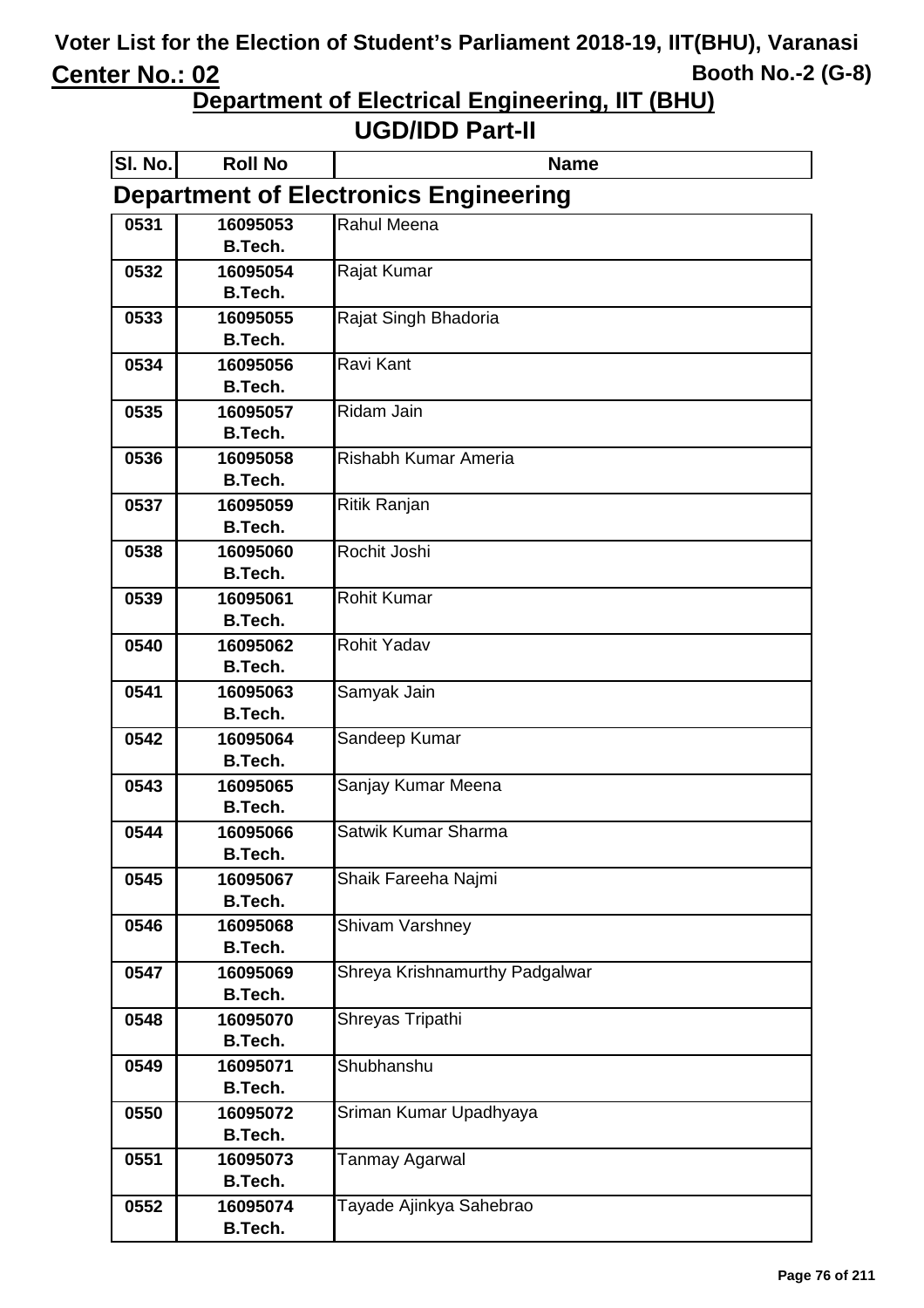**Department of Electrical Engineering, IIT (BHU)**

| <b>SI. No.</b> | <b>Roll No</b> | <b>Name</b>                                  |
|----------------|----------------|----------------------------------------------|
|                |                | <b>Department of Electronics Engineering</b> |
| 0553           | 16095075       | Vansadia Kuldeep                             |
|                | <b>B.Tech.</b> |                                              |
| 0554           | 16095076       | Vikas Santwani                               |
|                | <b>B.Tech.</b> |                                              |
| 0555           | 16095077       | Vishal Singh                                 |
|                | <b>B.Tech.</b> |                                              |
| 0556           | 16095078       | Vuppu Sricharan                              |
|                | <b>B.Tech.</b> |                                              |
| 0557           | 16095079       | Vuppu Sritharun                              |
|                | <b>B.Tech.</b> |                                              |
| 0558           | 16095080       | Yash Sharma                                  |
|                | B.Tech.        |                                              |
| 0559           | 16095081       | <b>Aniket Kathil</b>                         |
|                | <b>B.Tech.</b> |                                              |
| 0560           | 16095082       | Aayush Maheshwari                            |
|                | <b>B.Tech.</b> |                                              |
| 0561           | 16095083       | <b>Adit Chanchal</b>                         |
|                | <b>B.Tech.</b> |                                              |
| 0562           | 16095084       | Asif Hasan                                   |
|                | B.Tech.        |                                              |
| 0563           | 16095085       | <b>Arpit Gupta</b>                           |
|                | <b>B.Tech.</b> |                                              |
| 0564           | 16095086       | Tanish Jain                                  |
|                | B.Tech.        |                                              |
| 0565           | 16095087       | Rajdeep Pal                                  |
|                | <b>B.Tech.</b> |                                              |
| 0566           | 16095088       | Tejesh Garvit                                |
|                | <b>B.Tech.</b> |                                              |
| 0567           | 16095089       | Anshi Jain                                   |
|                | B.Tech.        |                                              |
| 0568           | 16095090       | Shivakant Kushwaha                           |
|                | <b>B.Tech.</b> |                                              |
| 0569           | 16095091       | Parag Dawani                                 |
|                | B.Tech.        |                                              |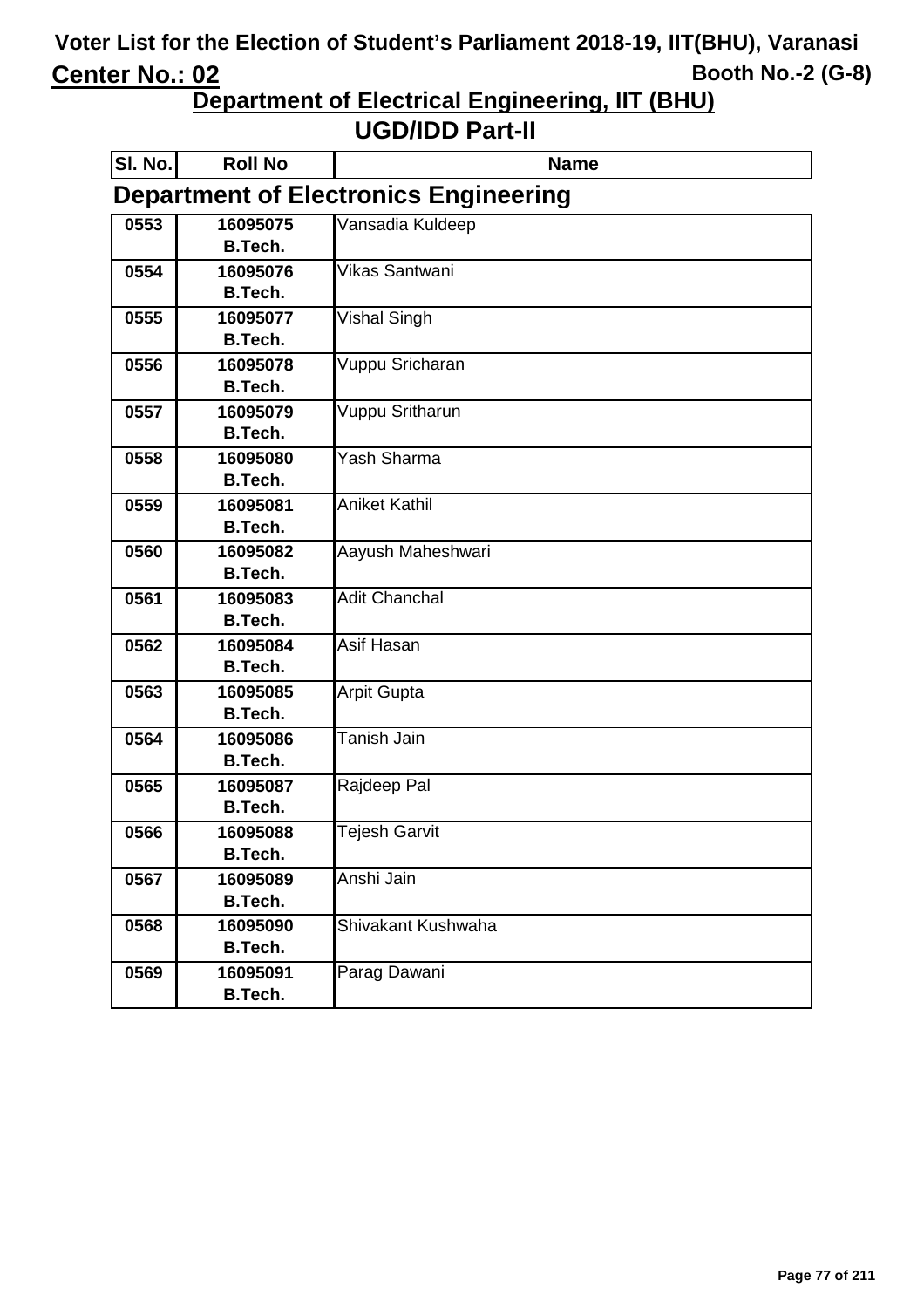**Department of Electrical Engineering, IIT (BHU)**

| SI. No.                                    | <b>Roll No</b>         | <b>Name</b>                       |  |  |
|--------------------------------------------|------------------------|-----------------------------------|--|--|
| <b>Department of Mathematical Sciences</b> |                        |                                   |  |  |
| 0570                                       | 16123001<br><b>IDD</b> | <b>Abhinav Patel</b>              |  |  |
| 0571                                       | 16123002<br><b>IDD</b> | Abhishek Sharma                   |  |  |
| 0572                                       | 16123003<br><b>IDD</b> | Akash Kumar Gupta                 |  |  |
| 0573                                       | 16123004<br><b>IDD</b> | Akshay Sharma                     |  |  |
| 0574                                       | 16123005<br><b>IDD</b> | Aman Kumar                        |  |  |
| 0575                                       | 16123006<br><b>IDD</b> | Anshuman Singh                    |  |  |
| 0576                                       | 16123007<br><b>IDD</b> | Ashutosh Palania                  |  |  |
| 0577                                       | 16123008<br><b>IDD</b> | <b>Bhamare Amey Manoj</b>         |  |  |
| 0578                                       | 16123009<br><b>IDD</b> | Chintalapally Harishwar Reddy     |  |  |
| 0579                                       | 16123010<br><b>IDD</b> | Konakandla Hemanth Naga Sai Sujan |  |  |
| 0580                                       | 16123011<br><b>IDD</b> | Mukesh Kumar Purbey               |  |  |
| 0581                                       | 16123012<br><b>IDD</b> | <b>Nishant Kumar</b>              |  |  |
| 0582                                       | 16123013<br><b>IDD</b> | Paladugula Sai Praneetha          |  |  |
| 0583                                       | 16123014<br><b>IDD</b> | Pranshu Prakash Vaish             |  |  |
| 0584                                       | 16123015<br><b>IDD</b> | Ramanpreet Singh                  |  |  |
| 0585                                       | 16123016<br><b>IDD</b> | Savita Meena                      |  |  |
| 0586                                       | 16123017<br><b>IDD</b> | Swapnil Kourav                    |  |  |
| 0587                                       | 16123018<br><b>IDD</b> | Vaibhav Kumar Dixit               |  |  |
| 0588                                       | 16123019<br><b>IDD</b> | Vikas Patidar                     |  |  |
| 0589                                       | 16123020<br><b>IDD</b> | Yash Goyal                        |  |  |
| 0590                                       | 16123021<br><b>IDD</b> | Apoorv Bansal                     |  |  |
| 0591                                       | 16123022<br><b>IDD</b> | Yadav Amit Bhupendrasingh         |  |  |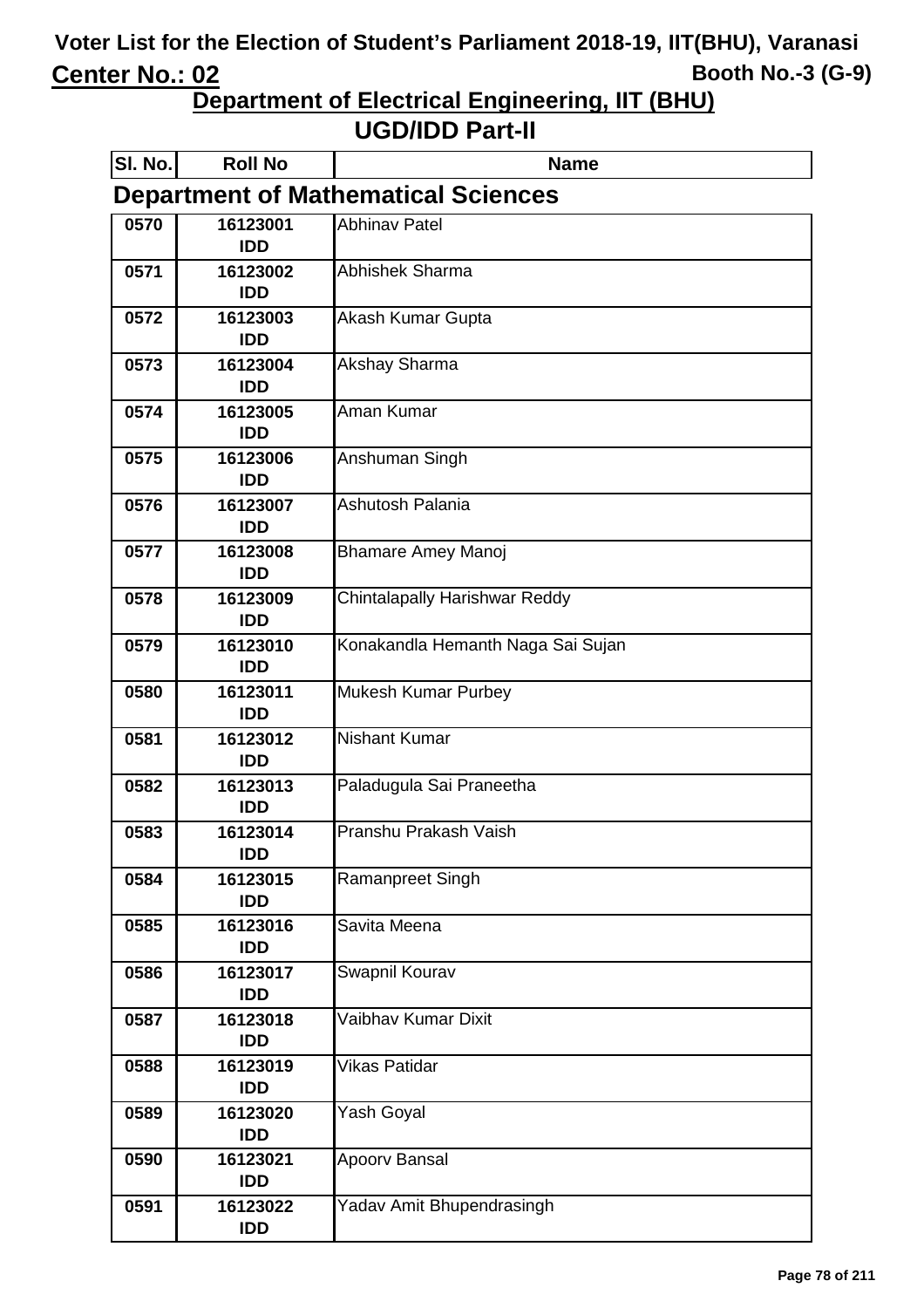**Department of Electrical Engineering, IIT (BHU)**

| SI. No.                                     | <b>Roll No</b>             | <b>Name</b>                 |  |  |
|---------------------------------------------|----------------------------|-----------------------------|--|--|
| <b>Department of Mechanical Engineering</b> |                            |                             |  |  |
| 0592                                        | 16135001                   | Abhay Sharma                |  |  |
|                                             | B.Tech.                    |                             |  |  |
| 0593                                        | 16135002                   | Abhishek Kumar              |  |  |
|                                             | <b>B.Tech.</b>             |                             |  |  |
| 0594                                        | 16135003                   | Abhishek Yadav              |  |  |
|                                             | <b>B.Tech.</b>             |                             |  |  |
| 0595                                        | 16135004                   | Aditya Kulhari              |  |  |
|                                             | <b>B.Tech.</b>             |                             |  |  |
| 0596                                        | 16135005<br><b>B.Tech.</b> | <b>Aditya Pandey</b>        |  |  |
|                                             |                            |                             |  |  |
| 0597                                        | 16135006<br><b>B.Tech.</b> | Ajay Kumar                  |  |  |
| 0598                                        | 16135007                   | Akash Kumar                 |  |  |
|                                             | <b>B.Tech.</b>             |                             |  |  |
| 0599                                        | 16135008                   | <b>Akshay Kumar</b>         |  |  |
|                                             | <b>B.Tech.</b>             |                             |  |  |
| 0600                                        | 16135009                   | <b>Allam Bharath Reddy</b>  |  |  |
|                                             | <b>B.Tech.</b>             |                             |  |  |
| 0601                                        | 16135011                   | Amit Ranjan                 |  |  |
|                                             | <b>B.Tech.</b>             |                             |  |  |
| 0602                                        | 16135012                   | <b>Anand Tiwari</b>         |  |  |
|                                             | <b>B.Tech.</b>             |                             |  |  |
| 0603                                        | 16135014                   | <b>Animesh Pathak</b>       |  |  |
|                                             | B.Tech.                    |                             |  |  |
| 0604                                        | 16135015                   | Anurag Anand                |  |  |
|                                             | <b>B.Tech.</b>             |                             |  |  |
| 0605                                        | 16135016<br><b>B.Tech.</b> | <b>Archit Garg</b>          |  |  |
| 0606                                        | 16135017                   | Ashish                      |  |  |
|                                             | B.Tech.                    |                             |  |  |
| 0607                                        | 16135018                   | Ashish Sen                  |  |  |
|                                             | <b>B.Tech.</b>             |                             |  |  |
| 0608                                        | 16135019                   | Ashutosh Sharma             |  |  |
|                                             | <b>B.Tech.</b>             |                             |  |  |
| 0609                                        | 16135020                   | <b>Avinash Dubey</b>        |  |  |
|                                             | <b>B.Tech.</b>             |                             |  |  |
| 0610                                        | 16135021                   | Ayushman Singh              |  |  |
|                                             | <b>B.Tech.</b>             |                             |  |  |
| 0611                                        | 16135022                   | Bandi Venkata Roopesh       |  |  |
|                                             | <b>B.Tech.</b>             |                             |  |  |
| 0612                                        | 16135023                   | <b>Bharat Gupta</b>         |  |  |
|                                             | <b>B.Tech.</b>             |                             |  |  |
| 0613                                        | 16135024                   | <b>Bhuvnesh Kumar Meena</b> |  |  |
|                                             | <b>B.Tech.</b>             |                             |  |  |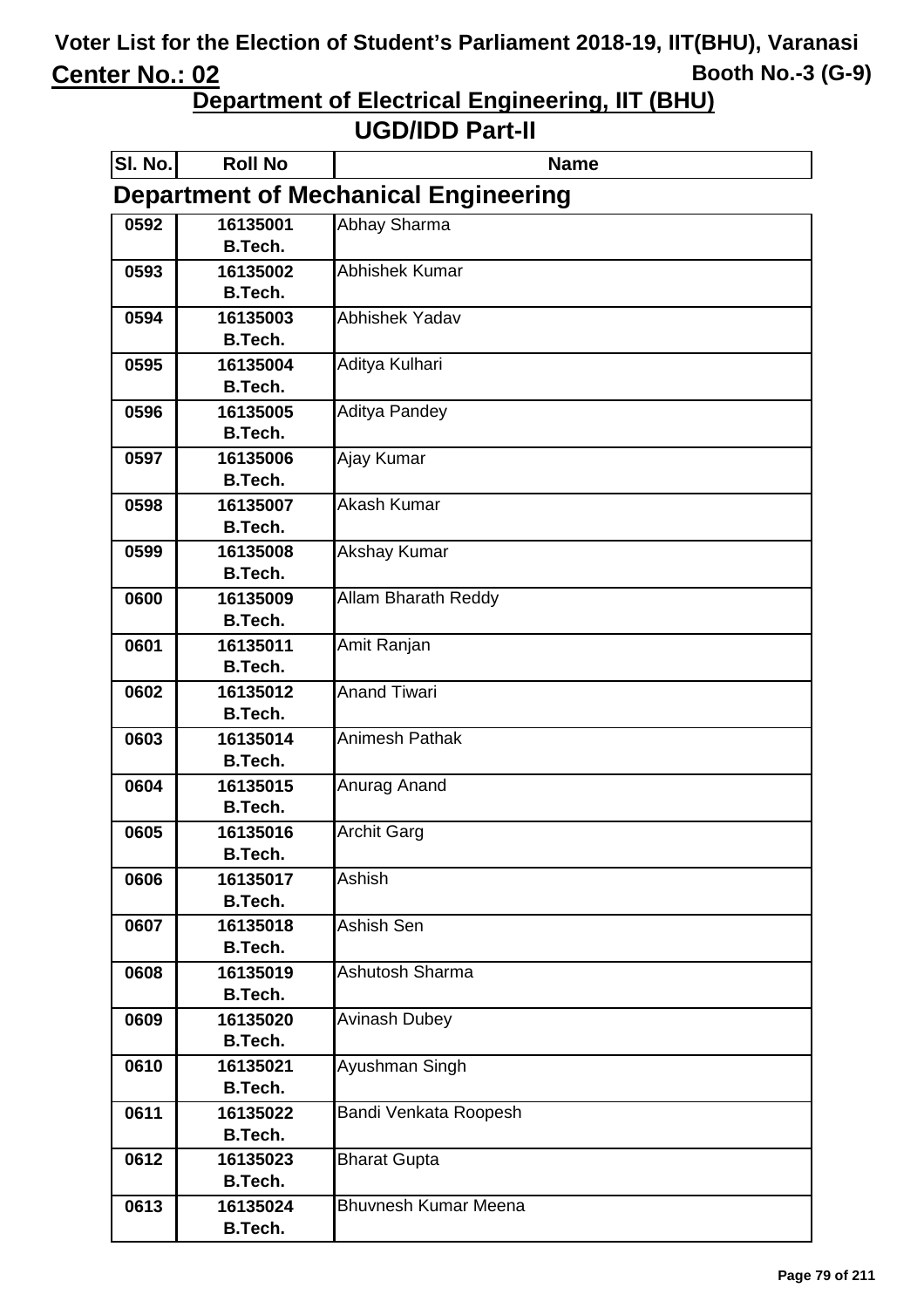**Department of Electrical Engineering, IIT (BHU)**

| SI. No.                                     | <b>Roll No</b>             | <b>Name</b>           |  |  |
|---------------------------------------------|----------------------------|-----------------------|--|--|
| <b>Department of Mechanical Engineering</b> |                            |                       |  |  |
| 0614                                        | 16135025                   | Dait Adarsh Santosh   |  |  |
|                                             | <b>B.Tech.</b>             |                       |  |  |
| 0615                                        | 16135026                   | Deepak Singhanwal     |  |  |
|                                             | <b>B.Tech.</b>             |                       |  |  |
| 0616                                        | 16135027                   | Deepanshu Goyal       |  |  |
|                                             | <b>B.Tech.</b>             | Devashish Meena       |  |  |
| 0617                                        | 16135028<br><b>B.Tech.</b> |                       |  |  |
| 0618                                        | 16135029                   | Dhiraj Kumar Yadav    |  |  |
|                                             | <b>B.Tech.</b>             |                       |  |  |
| 0619                                        | 16135030                   | Divakar Prasad Ashish |  |  |
|                                             | <b>B.Tech.</b>             |                       |  |  |
| 0620                                        | 16135031                   | Gaurav Singh          |  |  |
|                                             | <b>B.Tech.</b>             |                       |  |  |
| 0621                                        | 16135032                   | Gopi Krishna          |  |  |
|                                             | <b>B.Tech.</b>             |                       |  |  |
| 0622                                        | 16135033                   | Gurpreet Singh        |  |  |
|                                             | <b>B.Tech.</b>             |                       |  |  |
| 0623                                        | 16135034                   | Harsh Agarwal         |  |  |
|                                             | B.Tech.                    |                       |  |  |
| 0624                                        | 16135035<br><b>B.Tech.</b> | <b>Harshal Gupta</b>  |  |  |
| 0625                                        | 16135036                   | Hemraj Meena          |  |  |
|                                             | B.Tech.                    |                       |  |  |
| 0626                                        | 16135037                   | Himanshu Sen          |  |  |
|                                             | <b>B.Tech.</b>             |                       |  |  |
| 0627                                        | 16135038                   | Jayesh Karandikar     |  |  |
|                                             | B.Tech.                    |                       |  |  |
| 0628                                        | 16135039                   | Jishnu D I            |  |  |
|                                             | <b>B.Tech.</b>             |                       |  |  |
| 0629                                        | 16135040                   | <b>Kaustav De</b>     |  |  |
|                                             | <b>B.Tech.</b>             |                       |  |  |
| 0630                                        | 16135041                   | Khwaja Sami Baig      |  |  |
|                                             | <b>B.Tech.</b>             |                       |  |  |
| 0631                                        | 16135042<br><b>B.Tech.</b> | Lenka Rakesh          |  |  |
| 0632                                        | 16135043                   | Madhav Maheshwari     |  |  |
|                                             | <b>B.Tech.</b>             |                       |  |  |
| 0633                                        | 16135044                   | Manish Kumar Singh    |  |  |
|                                             | <b>B.Tech.</b>             |                       |  |  |
| 0634                                        | 16135045                   | Manoj Gothwal         |  |  |
|                                             | <b>B.Tech.</b>             |                       |  |  |
| 0635                                        | 16135046                   | Mohit Dholpuria       |  |  |
|                                             | <b>B.Tech.</b>             |                       |  |  |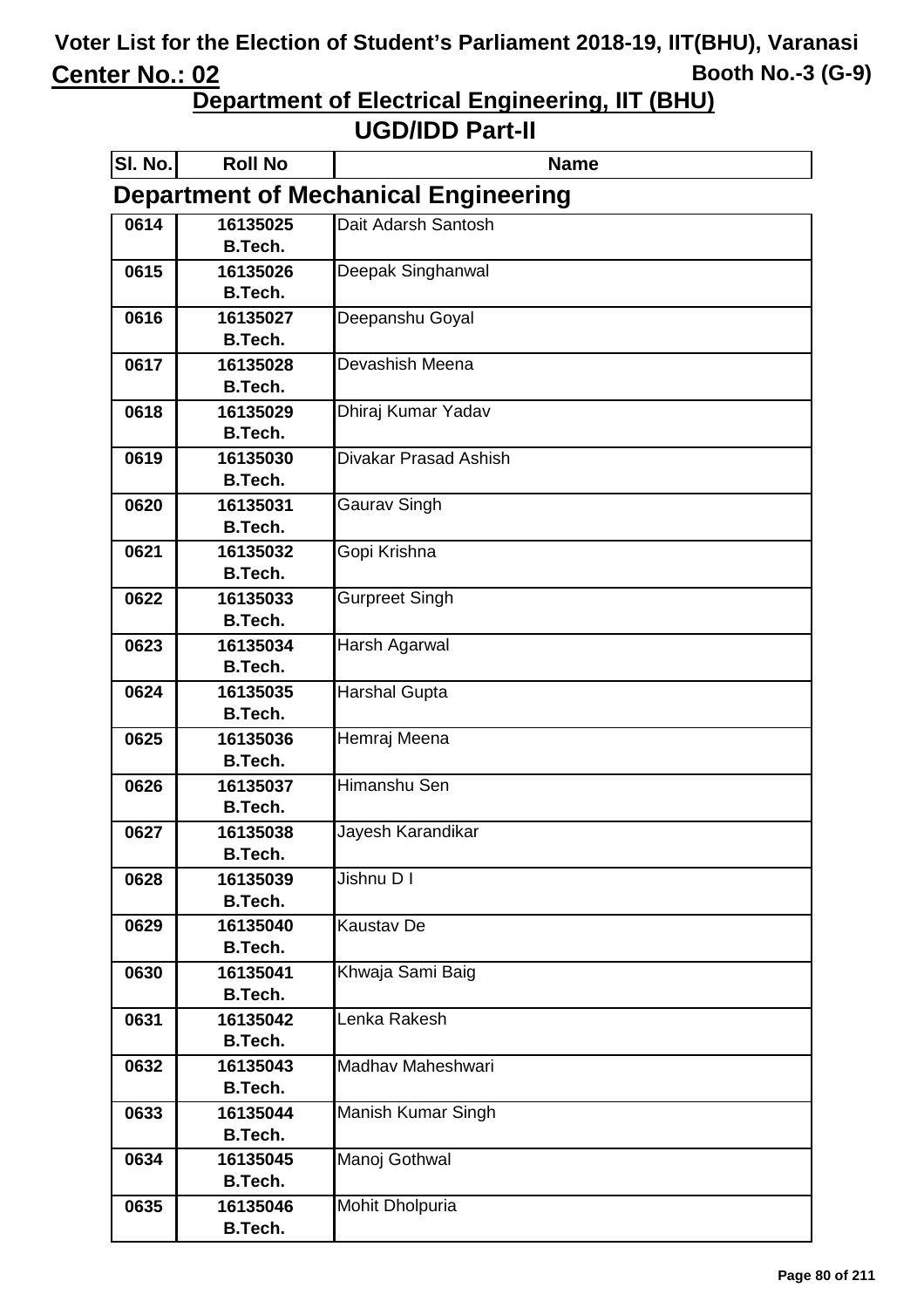**Department of Electrical Engineering, IIT (BHU)**

| SI. No.                                     | <b>Roll No</b>             | <b>Name</b>            |  |  |
|---------------------------------------------|----------------------------|------------------------|--|--|
| <b>Department of Mechanical Engineering</b> |                            |                        |  |  |
| 0636                                        | 16135047                   | <b>Mohit Pandey</b>    |  |  |
|                                             | B.Tech.                    |                        |  |  |
| 0637                                        | 16135048                   | Naman Kumar Jain       |  |  |
|                                             | <b>B.Tech.</b>             |                        |  |  |
| 0638                                        | 16135049                   | Naveen Prakash         |  |  |
|                                             | <b>B.Tech.</b>             |                        |  |  |
| 0639                                        | 16135050                   | <b>Nishant Sharma</b>  |  |  |
|                                             | <b>B.Tech.</b>             |                        |  |  |
| 0640                                        | 16135051                   | Nitin Kumar Jaiswal    |  |  |
|                                             | B.Tech.                    |                        |  |  |
| 0641                                        | 16135052                   | Paramhans Kumar        |  |  |
|                                             | <b>B.Tech.</b>             |                        |  |  |
| 0642                                        | 16135053                   | Pawan Verma            |  |  |
|                                             | <b>B.Tech.</b>             |                        |  |  |
| 0643                                        | 16135054<br><b>B.Tech.</b> | Piyush Golani          |  |  |
|                                             |                            | Prabhakar Kumar        |  |  |
| 0644                                        | 16135055<br><b>B.Tech.</b> |                        |  |  |
| 0645                                        |                            |                        |  |  |
|                                             | 16135056<br><b>B.Tech.</b> | Prakhar Gupta          |  |  |
| 0646                                        | 16135057                   | <b>Pranav Anand</b>    |  |  |
|                                             | <b>B.Tech.</b>             |                        |  |  |
| 0647                                        | 16135058                   | <b>Prashant Baghel</b> |  |  |
|                                             | <b>B.Tech.</b>             |                        |  |  |
| 0648                                        | 16135059                   | Prateek Kamboj         |  |  |
|                                             | <b>B.Tech.</b>             |                        |  |  |
| 0649                                        | 16135060                   | Pratik Raj             |  |  |
|                                             | <b>B.Tech.</b>             |                        |  |  |
| 0650                                        | 16135062                   | Rajat Pugalia          |  |  |
|                                             | <b>B.Tech.</b>             |                        |  |  |
| 0651                                        | 16135064                   | Ravi Lakhlan           |  |  |
|                                             | <b>B.Tech.</b>             |                        |  |  |
| 0652                                        | 16135065                   | Rayala Kartheek        |  |  |
|                                             | <b>B.Tech.</b>             |                        |  |  |
| 0653                                        | 16135066                   | <b>Rishabh Kaushik</b> |  |  |
|                                             | <b>B.Tech.</b>             |                        |  |  |
| 0654                                        | 16135067                   | Rohit Raj              |  |  |
|                                             | <b>B.Tech.</b>             |                        |  |  |
| 0655                                        | 16135068                   | Ronak Soni             |  |  |
|                                             | <b>B.Tech.</b>             |                        |  |  |
| 0656                                        | 16135069                   | Sachin Kumar           |  |  |
|                                             | <b>B.Tech.</b>             |                        |  |  |
| 0657                                        | 16135070                   | Sahit Chavan           |  |  |
|                                             | <b>B.Tech.</b>             |                        |  |  |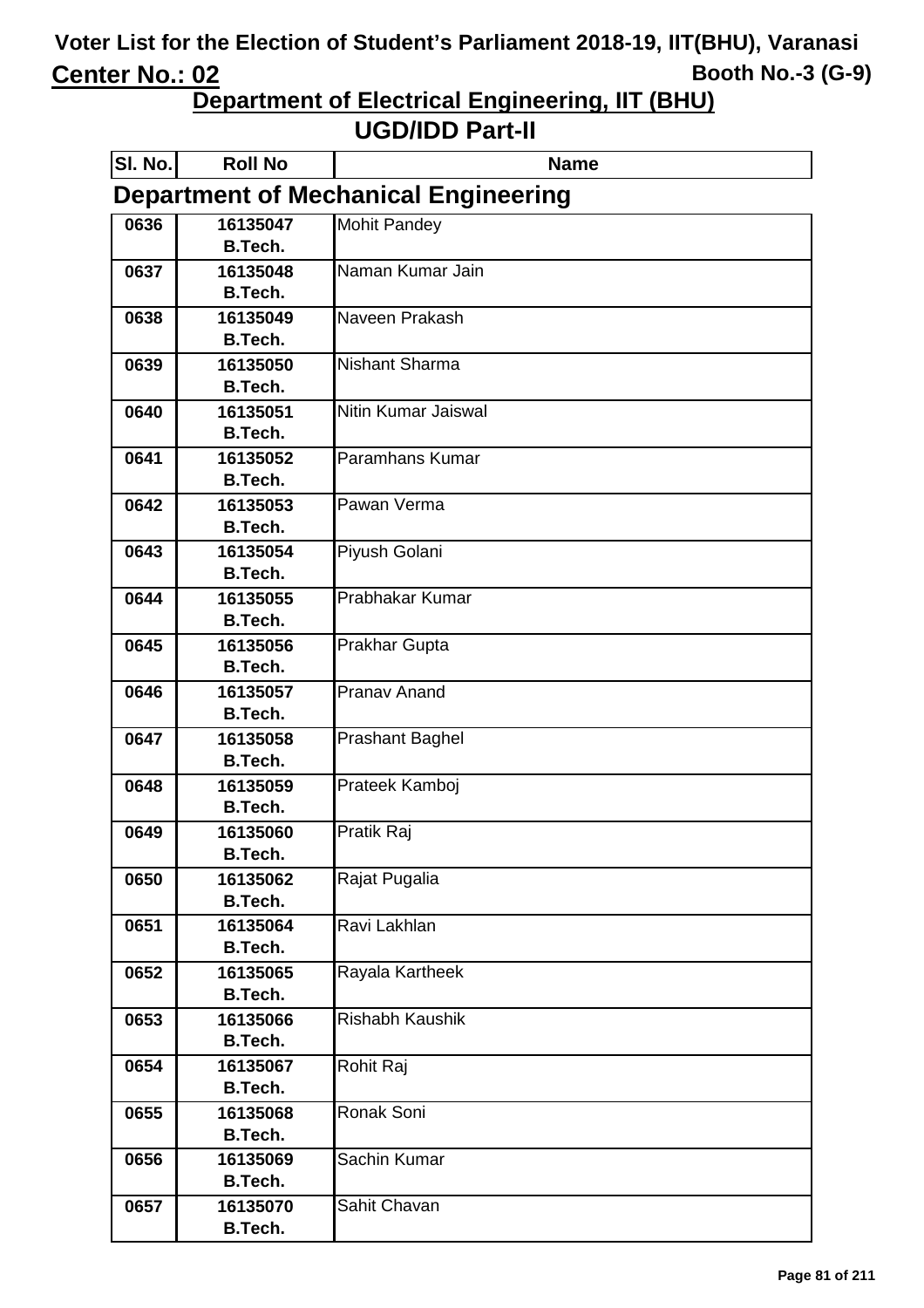**Department of Electrical Engineering, IIT (BHU)**

| SI. No.                                     | <b>Roll No</b>             | <b>Name</b>                      |  |
|---------------------------------------------|----------------------------|----------------------------------|--|
| <b>Department of Mechanical Engineering</b> |                            |                                  |  |
| 0658                                        | 16135071                   | Sameer Sawan                     |  |
|                                             | <b>B.Tech.</b>             |                                  |  |
| 0659                                        | 16135072                   | Sanjay Tanti                     |  |
|                                             | <b>B.Tech.</b>             |                                  |  |
| 0660                                        | 16135073<br><b>B.Tech.</b> | Sankalp Shukla                   |  |
| 0661                                        | 16135074                   | Santosh Swarup Panigrahi         |  |
|                                             | B.Tech.                    |                                  |  |
| 0662                                        | 16135075                   | Sattwik Laskar                   |  |
|                                             | <b>B.Tech.</b>             |                                  |  |
| 0663                                        | 16135076                   | Satyadeep Jha                    |  |
|                                             | B.Tech.                    |                                  |  |
| 0664                                        | 16135077                   | Saurabh Patel                    |  |
|                                             | B.Tech.                    |                                  |  |
| 0665                                        | 16135078                   | <b>Sheel Madhur</b>              |  |
|                                             | <b>B.Tech.</b>             |                                  |  |
| 0666                                        | 16135079                   | Shivam Gupta                     |  |
|                                             | <b>B.Tech.</b>             |                                  |  |
| 0667                                        | 16135081<br>B.Tech.        | Shivansh Tripathi                |  |
| 0668                                        | 16135082                   | Shivanshu Gupta                  |  |
|                                             | <b>B.Tech.</b>             |                                  |  |
| 0669                                        | 16135083                   | Sonu Kumar Meena                 |  |
|                                             | B.Tech.                    |                                  |  |
| 0670                                        | 16135084                   | Swapnil Shukla                   |  |
|                                             | <b>B.Tech.</b>             |                                  |  |
| 0671                                        | 16135085                   | Taneti Aashish Prithwi Raj       |  |
|                                             | <b>B.Tech.</b>             |                                  |  |
| 0672                                        | 16135086                   | <b>Tanmay Singhal</b>            |  |
|                                             | B.Tech.                    |                                  |  |
| 0673                                        | 16135087                   | Thakur Aditya Kumar Naveen Kumar |  |
|                                             | B.Tech.                    |                                  |  |
| 0674                                        | 16135088<br>B.Tech.        | Thirumalasetty Sravan Sai Kumar  |  |
| 0675                                        | 16135089                   | Ujjawal Jangir                   |  |
|                                             | B.Tech.                    |                                  |  |
| 0676                                        | 16135090                   | Ujjwal Richhariya                |  |
|                                             | <b>B.Tech.</b>             |                                  |  |
| 0677                                        | 16135091                   | Unique Agiwal                    |  |
|                                             | <b>B.Tech.</b>             |                                  |  |
| 0678                                        | 16135092                   | Vaibhav Singh                    |  |
|                                             | <b>B.Tech.</b>             |                                  |  |
| 0679                                        | 16135093                   | Vikas Anand                      |  |
|                                             | <b>B.Tech.</b>             |                                  |  |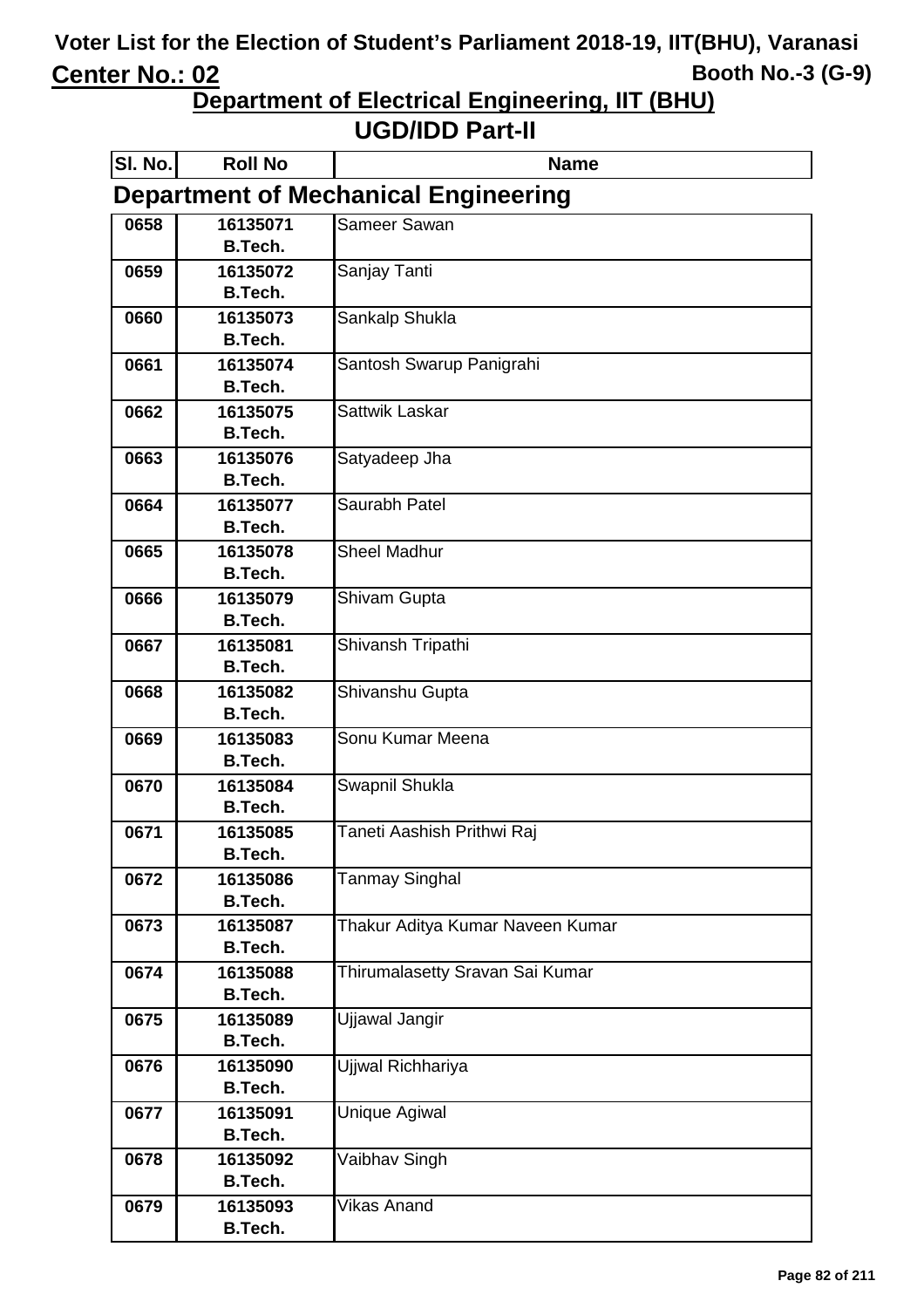**Department of Electrical Engineering, IIT (BHU)**

| SI. No.                                     | <b>Roll No</b>             | <b>Name</b>                |  |
|---------------------------------------------|----------------------------|----------------------------|--|
| <b>Department of Mechanical Engineering</b> |                            |                            |  |
| 0680                                        | 16135094                   | Vipin Kumar                |  |
|                                             | B.Tech.                    |                            |  |
| 0681                                        | 16135095                   | <b>Vivek Kumar</b>         |  |
|                                             | <b>B.Tech.</b>             |                            |  |
| 0682                                        | 16135096                   | Vivek Kumar Singh          |  |
|                                             | <b>B.Tech.</b>             |                            |  |
| 0683                                        | 16135097<br><b>B.Tech.</b> | Vivek Umrao Bangar         |  |
| 0684                                        | 16135098                   | Yudhishtar Charan          |  |
|                                             | <b>B.Tech.</b>             |                            |  |
| 0685                                        | 16135099                   | Shivansh Kaul              |  |
|                                             | <b>B.Tech.</b>             |                            |  |
| 0686                                        | 16135100                   | Anmol Agarwal              |  |
|                                             | <b>B.Tech.</b>             |                            |  |
| 0687                                        | 16135101                   | <b>Pakshal Paulin Shah</b> |  |
|                                             | <b>B.Tech.</b>             |                            |  |
| 0688                                        | 16135102                   | Shreyans Tiwari            |  |
|                                             | <b>B.Tech.</b>             |                            |  |
| 0689                                        | 16135103                   | Dhiraj Srivastava          |  |
|                                             | <b>B.Tech.</b>             |                            |  |
| 0690                                        | 16135104                   | Jayant Chauhan             |  |
|                                             | <b>B.Tech.</b>             |                            |  |
| 0691                                        | 16135105                   | <b>Ankit Kumar Pandey</b>  |  |
|                                             | B.Tech.                    |                            |  |
| 0692                                        | 16135106<br><b>B.Tech.</b> | Shivam Choudhary           |  |
| 0693                                        | 16135107                   | Shivam Tiwari              |  |
|                                             | <b>B.Tech.</b>             |                            |  |
| 0694                                        | 16135108                   | Satyam Bhawsinghka         |  |
|                                             | B.Tech.                    |                            |  |
| 0695                                        | 16135109                   | Ishaan Mahajan             |  |
|                                             | <b>B.Tech.</b>             |                            |  |
| 0696                                        | 16135110                   | Yavnika Chauhan            |  |
|                                             | <b>B.Tech.</b>             |                            |  |
| 0697                                        | 16135111                   | Vishal Kumar               |  |
|                                             | <b>B.Tech.</b>             |                            |  |
| 0698                                        | 16135112                   | Vishal Shekhar Singh       |  |
|                                             | <b>B.Tech.</b>             |                            |  |
| 0699                                        | 16135113<br><b>B.Tech.</b> | Saurabh Jaiswal            |  |
| 0700                                        | 16135114                   | Abhishek Mohapatra         |  |
|                                             | <b>B.Tech.</b>             |                            |  |
| 0701                                        | 16134001                   | <b>Abhinav Dubey</b>       |  |
|                                             | <b>IDD</b>                 |                            |  |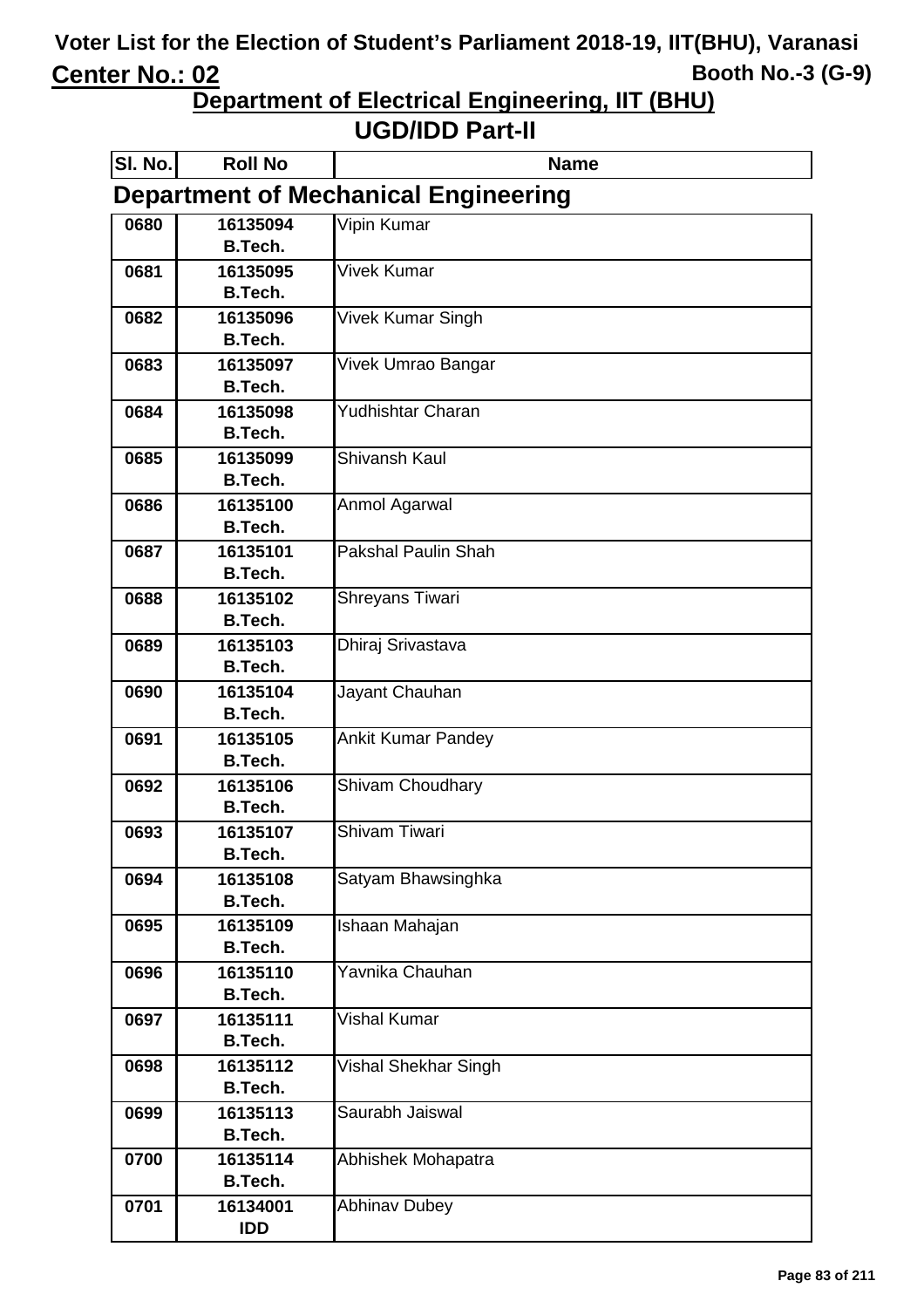**Department of Electrical Engineering, IIT (BHU)**

|  |  | <b>UGD/IDD Part-II</b> |  |
|--|--|------------------------|--|
|--|--|------------------------|--|

| SI. No.                                     | <b>Roll No</b>         | <b>Name</b>                    |  |  |
|---------------------------------------------|------------------------|--------------------------------|--|--|
| <b>Department of Mechanical Engineering</b> |                        |                                |  |  |
| 0702                                        | 16134002<br><b>IDD</b> | Ajit Singh                     |  |  |
| 0703                                        | 16134003<br><b>IDD</b> | <b>Akhilesh Anand</b>          |  |  |
| 0704                                        | 16134004<br><b>IDD</b> | Ankit Vardhan Singh            |  |  |
| 0705                                        | 16134005<br><b>IDD</b> | Chatla Avinash                 |  |  |
| 0706                                        | 16134006<br><b>IDD</b> | Dasari Venkata Chinna Naidu    |  |  |
| 0707                                        | 16134007<br><b>IDD</b> | Himanshu Sahu                  |  |  |
| 0708                                        | 16134008<br><b>IDD</b> | Khandelwal Shreyas Kishor      |  |  |
| 0709                                        | 16134009<br><b>IDD</b> | Naman Kansal                   |  |  |
| 0710                                        | 16134010<br><b>IDD</b> | Navneet Singh                  |  |  |
| 0711                                        | 16134011<br><b>IDD</b> | Pritesh Sanvaliya              |  |  |
| 0712                                        | 16134012<br><b>IDD</b> | Rahul Goswami                  |  |  |
| 0713                                        | 16134013<br><b>IDD</b> | Shivam Keshri                  |  |  |
| 0714                                        | 16134014<br><b>IDD</b> | Shreyas Singh Kunwar           |  |  |
| 0715                                        | 16134015<br><b>IDD</b> | Shubham Kamboj                 |  |  |
| 0716                                        | 16134016<br><b>IDD</b> | Suraj Krishnamurti             |  |  |
| 0717                                        | 16134017<br><b>IDD</b> | <b>Umed Singh</b>              |  |  |
| 0718                                        | 16134018<br><b>IDD</b> | Utsav Gandhi                   |  |  |
| 0719                                        | 16134021<br><b>IDD</b> | <b>Abhishek Das</b>            |  |  |
| 0720                                        | 16134022<br><b>IDD</b> | <b>Shashwat Sharad Agarwal</b> |  |  |
| 0721                                        | 16134023<br><b>IDD</b> | Prakhar Bandil                 |  |  |
| 0722                                        | 16134024<br><b>IDD</b> | Himanshu Chauhan               |  |  |

**Department of Metallurical Engineering**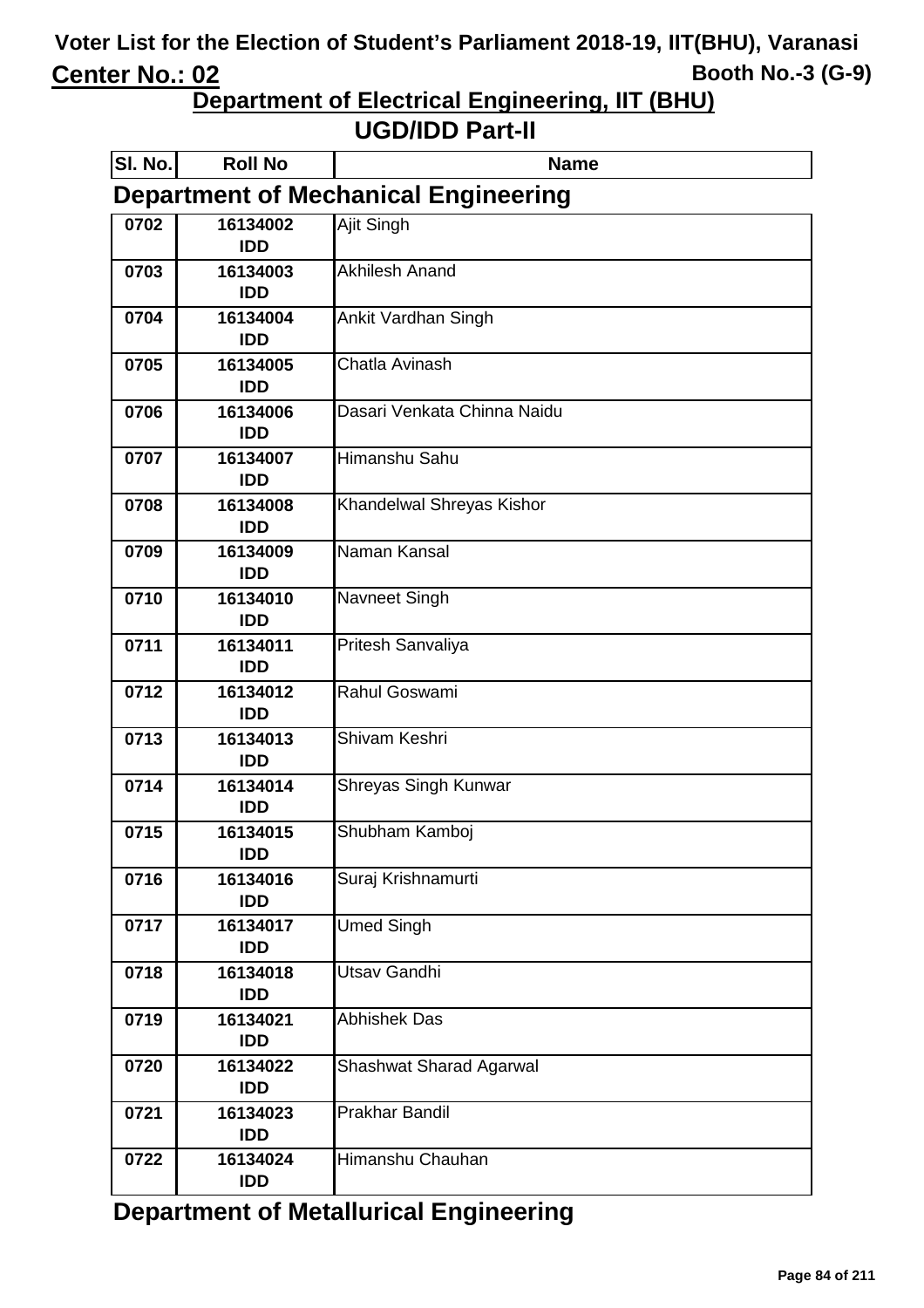**Department of Electrical Engineering, IIT (BHU)**

| SI. No.                                       | <b>Roll No</b>             | <b>Name</b>              |  |
|-----------------------------------------------|----------------------------|--------------------------|--|
| <b>Department of Metallurical Engineering</b> |                            |                          |  |
| 0723                                          | 16145001                   | Abhigyan                 |  |
|                                               | B.Tech.                    |                          |  |
| 0724                                          | 16145002                   | <b>Abhishek Kumar</b>    |  |
|                                               | <b>B.Tech.</b>             |                          |  |
| 0725                                          | 16145003                   | Abhyuday Verma           |  |
|                                               | <b>B.Tech.</b>             |                          |  |
| 0726                                          | 16145004                   | Ajit Ranjan Kumar        |  |
|                                               | B.Tech.                    |                          |  |
| 0727                                          | 16145005                   | Akanksha Prasad          |  |
|                                               | <b>B.Tech.</b>             |                          |  |
| 0728                                          | 16145006                   | <b>Alok Sahu</b>         |  |
|                                               | B.Tech.                    |                          |  |
| 0729                                          | 16145007<br>B.Tech.        | Aman Kumar               |  |
|                                               |                            | <b>Anant Jain</b>        |  |
| 0730                                          | 16145008<br>B.Tech.        |                          |  |
| 0731                                          | 16145009                   | Anant Raj                |  |
|                                               | <b>B.Tech.</b>             |                          |  |
| 0732                                          | 16145011                   | Anoushka Pal             |  |
|                                               | B.Tech.                    |                          |  |
| 0733                                          | 16145013                   | Anuj                     |  |
|                                               | <b>B.Tech.</b>             |                          |  |
| 0734                                          | 16145014                   | Arpit Raj                |  |
|                                               | B.Tech.                    |                          |  |
| 0735                                          | 16145015                   | Damodar Subedi           |  |
|                                               | <b>B.Tech.</b>             |                          |  |
| 0736                                          | 16145016                   | Danveer Singh            |  |
|                                               | B.Tech.                    |                          |  |
| 0737                                          | 16145017                   | Devank Singhai           |  |
|                                               | <b>B.Tech.</b>             |                          |  |
| 0738                                          | 16145018                   | <b>Dhirendra Paswan</b>  |  |
|                                               | B.Tech.                    |                          |  |
| 0739                                          | 16145019                   | Dhruva Agarwal           |  |
|                                               | <b>B.Tech.</b>             |                          |  |
| 0740                                          | 16145020                   | Gupta Shubhant Rakesh    |  |
|                                               | B.Tech.                    |                          |  |
| 0741                                          | 16145021                   | <b>Harsh Paliwal</b>     |  |
|                                               | B.Tech.                    |                          |  |
| 0742                                          | 16145022                   | Harsha Vardhan Saragadam |  |
|                                               | B.Tech.                    |                          |  |
| 0743                                          | 16145023<br>B.Tech.        | <b>Holash Chand</b>      |  |
|                                               |                            | Hriddhi Ghosh            |  |
| 0744                                          | 16145024<br><b>B.Tech.</b> |                          |  |
|                                               |                            |                          |  |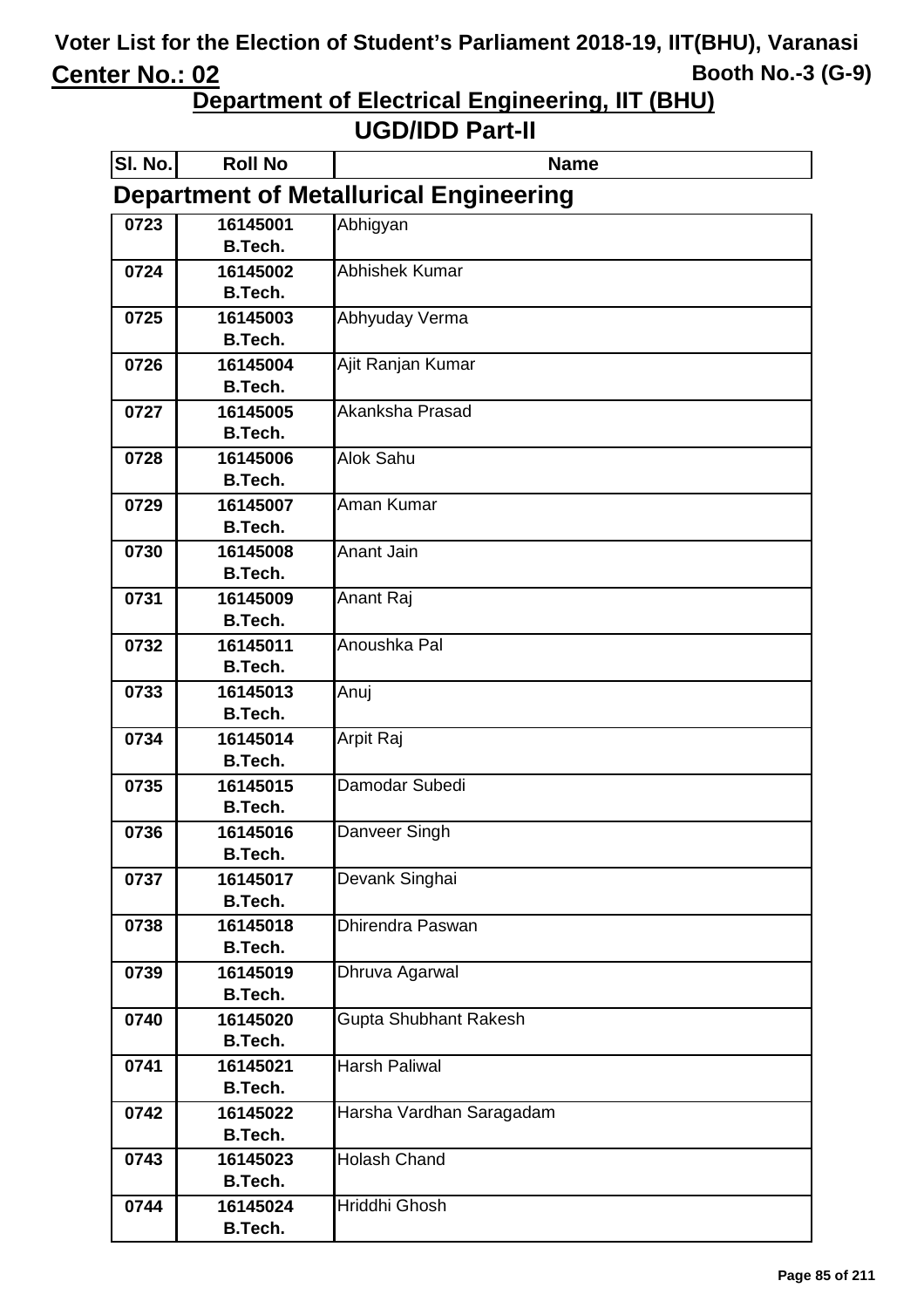**Department of Electrical Engineering, IIT (BHU)**

| SI. No.                                       | <b>Roll No</b>             | <b>Name</b>               |  |
|-----------------------------------------------|----------------------------|---------------------------|--|
| <b>Department of Metallurical Engineering</b> |                            |                           |  |
| 0745                                          | 16145026                   | Jadhav Ketan Arun         |  |
|                                               | B.Tech.                    |                           |  |
| 0746                                          | 16145027                   | Karan Singh               |  |
|                                               | <b>B.Tech.</b>             |                           |  |
| 0747                                          | 16145028                   | Karanveer Singh           |  |
|                                               | <b>B.Tech.</b>             |                           |  |
| 0748                                          | 16145029                   | <b>Kunal Kumar</b>        |  |
|                                               | <b>B.Tech.</b>             |                           |  |
| 0749                                          | 16145030                   | <b>Manish Gandharv</b>    |  |
|                                               | <b>B.Tech.</b>             |                           |  |
| 0750                                          | 16145031                   | Mayank Singh              |  |
|                                               | <b>B.Tech.</b>             |                           |  |
| 0751                                          | 16145032                   | <b>Neelanchal Khelwar</b> |  |
|                                               | <b>B.Tech.</b>             |                           |  |
| 0752                                          | 16145033                   | Neeraj Kumar Singh        |  |
|                                               | B.Tech.                    |                           |  |
| 0753                                          | 16145034<br><b>B.Tech.</b> | Nupur                     |  |
| 0754                                          | 16145035                   | Pankaj Kumar              |  |
|                                               | <b>B.Tech.</b>             |                           |  |
| 0755                                          | 16145037                   | Patil Saurabh Sanjay      |  |
|                                               | <b>B.Tech.</b>             |                           |  |
| 0756                                          | 16145038                   | Pihu Gupta                |  |
|                                               | <b>B.Tech.</b>             |                           |  |
| 0757                                          | 16145039                   | Pinky Meena               |  |
|                                               | <b>B.Tech.</b>             |                           |  |
| 0758                                          | 16145040                   | Prabhat Kumar Kaushik     |  |
|                                               | <b>B.Tech.</b>             |                           |  |
| 0759                                          | 16145041                   | Prachi Tanwar             |  |
|                                               | <b>B.Tech.</b>             |                           |  |
| 0760                                          | 16145044                   | Raghav Bagri              |  |
|                                               | <b>B.Tech.</b>             |                           |  |
| 0761                                          | 16145045                   | Rahul Meena               |  |
|                                               | <b>B.Tech.</b>             |                           |  |
| 0762                                          | 16145046                   | Rahul Ranjan              |  |
|                                               | <b>B.Tech.</b>             |                           |  |
| 0763                                          | 16145047                   | Rahul Sharma              |  |
|                                               | <b>B.Tech.</b>             |                           |  |
| 0764                                          | 16145048                   | Rashi Jain                |  |
|                                               | <b>B.Tech.</b>             |                           |  |
| 0765                                          | 16145049                   | Ravi Prakash Yadav        |  |
|                                               | <b>B.Tech.</b>             |                           |  |
| 0766                                          | 16145050                   | Rishabh Agarwal           |  |
|                                               | <b>B.Tech.</b>             |                           |  |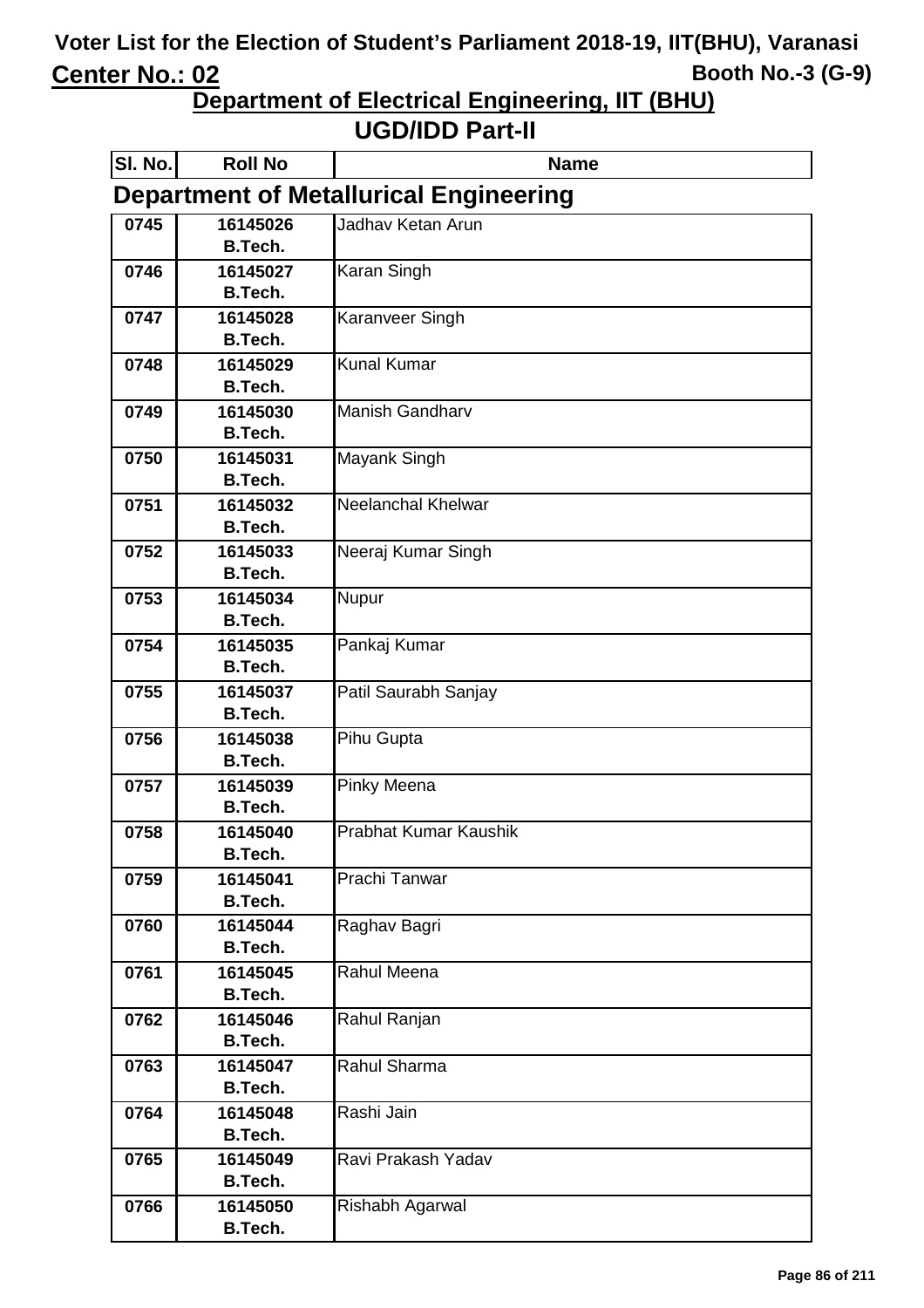**Department of Electrical Engineering, IIT (BHU)**

| <b>Department of Metallurical Engineering</b> |  |  |
|-----------------------------------------------|--|--|
|                                               |  |  |
|                                               |  |  |
|                                               |  |  |
|                                               |  |  |
|                                               |  |  |
|                                               |  |  |
|                                               |  |  |
|                                               |  |  |
|                                               |  |  |
|                                               |  |  |
|                                               |  |  |
|                                               |  |  |
|                                               |  |  |
|                                               |  |  |
|                                               |  |  |
|                                               |  |  |
|                                               |  |  |
|                                               |  |  |
|                                               |  |  |
|                                               |  |  |
|                                               |  |  |
|                                               |  |  |
|                                               |  |  |
|                                               |  |  |
|                                               |  |  |
|                                               |  |  |
|                                               |  |  |
|                                               |  |  |
|                                               |  |  |
|                                               |  |  |
|                                               |  |  |
|                                               |  |  |
|                                               |  |  |
|                                               |  |  |
|                                               |  |  |
|                                               |  |  |
|                                               |  |  |
|                                               |  |  |
|                                               |  |  |
|                                               |  |  |
|                                               |  |  |
|                                               |  |  |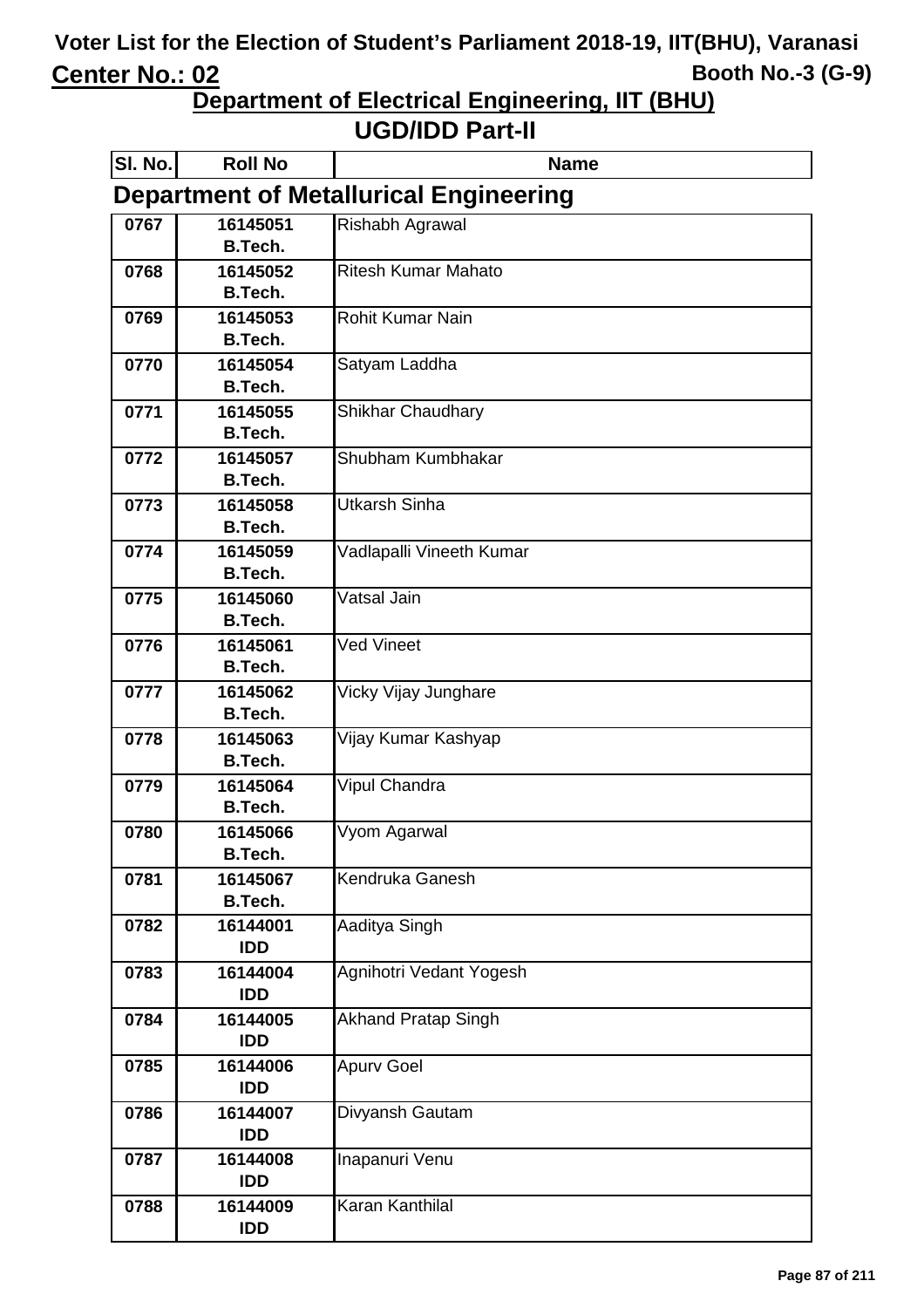**Department of Electrical Engineering, IIT (BHU)**

#### **UGD/IDD Part-II**

| SI. No. | <b>Roll No</b>         | <b>Name</b>                                   |
|---------|------------------------|-----------------------------------------------|
|         |                        | <b>Department of Metallurical Engineering</b> |
| 0789    | 16144010<br><b>IDD</b> | <b>Keshav Singh</b>                           |
| 0790    | 16144011<br><b>IDD</b> | Nallapati Pawan Subhash                       |
| 0791    | 16144012<br><b>IDD</b> | Neeraj Kumar Meena                            |
| 0792    | 16144013<br><b>IDD</b> | <b>Ritik Ushahara</b>                         |
| 0793    | 16144014<br><b>IDD</b> | Ruchika Jangir                                |
| 0794    | 16144015<br><b>IDD</b> | Sachit Maurya                                 |
| 0795    | 16144016<br><b>IDD</b> | Sakshi Sharma                                 |
| 0796    | 16144017<br><b>IDD</b> | <b>Sumit Keshav</b>                           |
| 0797    | 16144018<br><b>IDD</b> | Waghmare Vaibhav Janardhan                    |
| 0798    | 16144019<br><b>IDD</b> | Himanshu Baranwal                             |
| 0799    | 16144020<br><b>IDD</b> | Ashutosh Singh                                |

#### **Department of Mining Engineering**

| 0800 | 16155001       | Aakash Srivastav      |
|------|----------------|-----------------------|
|      | B.Tech.        |                       |
| 0801 | 16155002       | Aashu Gupta           |
|      | <b>B.Tech.</b> |                       |
| 0802 | 16155003       | Abhimaan Bhagat       |
|      | B.Tech.        |                       |
| 0803 | 16155004       | <b>Abhishek Kumar</b> |
|      | <b>B.Tech.</b> |                       |
| 0804 | 16155005       | Abhishek Kumar Meena  |
|      | B.Tech.        |                       |
| 0805 | 16155006       | Abhishek Kushwaha     |
|      | <b>B.Tech.</b> |                       |
| 0806 | 16155008       | <b>Adarsh Kumar</b>   |
|      | B.Tech.        |                       |
| 0807 | 16155009       | Aditya Sachan         |
|      | B.Tech.        |                       |
| 0808 | 16155010       | Akash Gupta           |
|      | B.Tech.        |                       |
| 0809 | 16155011       | <b>Akash Mandal</b>   |
|      | B.Tech.        |                       |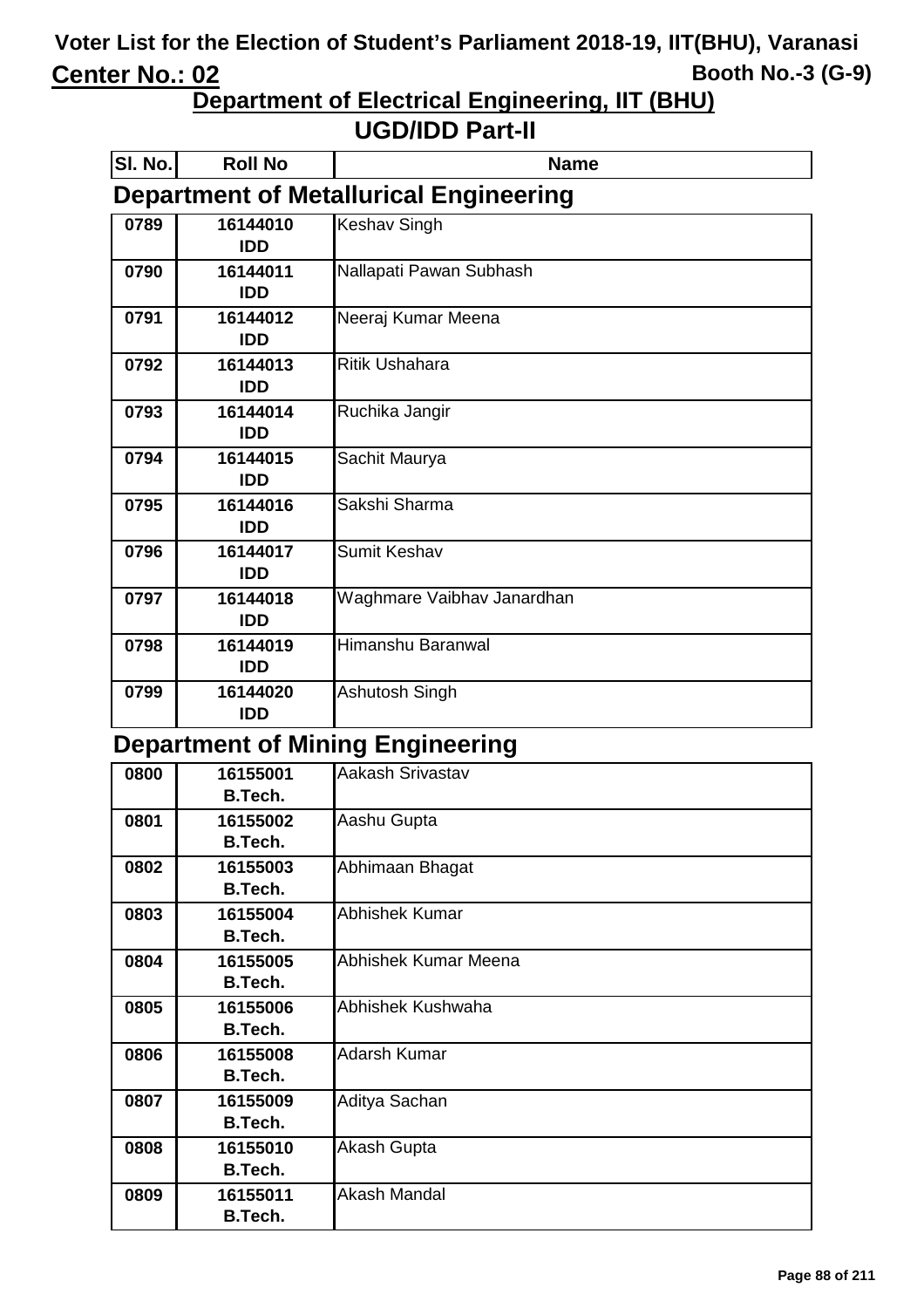**Department of Electrical Engineering, IIT (BHU)**

| SI. No.                                 | <b>Roll No</b>             | <b>Name</b>                 |  |  |
|-----------------------------------------|----------------------------|-----------------------------|--|--|
| <b>Department of Mining Engineering</b> |                            |                             |  |  |
| 0810                                    | 16155012                   | Amit Kumar                  |  |  |
|                                         | <b>B.Tech.</b>             |                             |  |  |
| 0811                                    | 16155013                   | Aniket                      |  |  |
|                                         | <b>B.Tech.</b>             |                             |  |  |
| 0812                                    | 16155014<br><b>B.Tech.</b> | <b>Ankit Kumar</b>          |  |  |
| 0813                                    | 16155015                   | <b>Ashutosh Kumar Patre</b> |  |  |
|                                         | <b>B.Tech.</b>             |                             |  |  |
| 0814                                    | 16155016                   | Ashutosh Tiwari             |  |  |
|                                         | <b>B.Tech.</b>             |                             |  |  |
| 0815                                    | 16155017                   | Atul                        |  |  |
|                                         | <b>B.Tech.</b>             |                             |  |  |
| 0816                                    | 16155019                   | <b>Balram Gupta</b>         |  |  |
|                                         | <b>B.Tech.</b>             |                             |  |  |
| 0817                                    | 16155020                   | Bukya Pruthvi Raj Naik      |  |  |
|                                         | <b>B.Tech.</b>             |                             |  |  |
| 0818                                    | 16155021                   | Chetan                      |  |  |
| 0819                                    | <b>B.Tech.</b><br>16155022 |                             |  |  |
|                                         | <b>B.Tech.</b>             | Deepak Kumar                |  |  |
| 0820                                    | 16155023                   | Deepak Prajapati            |  |  |
|                                         | <b>B.Tech.</b>             |                             |  |  |
| 0821                                    | 16155024                   | Devang Rastogi              |  |  |
|                                         | <b>B.Tech.</b>             |                             |  |  |
| 0822                                    | 16155025                   | Dhananjay Bhuvarya          |  |  |
|                                         | <b>B.Tech.</b>             |                             |  |  |
| 0823                                    | 16155027                   | Divyansh Kumar              |  |  |
|                                         | <b>B.Tech.</b>             |                             |  |  |
| 0824                                    | 16155028<br><b>B.Tech.</b> | Divyansh Sharma             |  |  |
| 0825                                    | 16155029                   | Gaddam Gunasai              |  |  |
|                                         | <b>B.Tech.</b>             |                             |  |  |
| 0826                                    | 16155030                   | Garlapati Srikar            |  |  |
|                                         | <b>B.Tech.</b>             |                             |  |  |
| 0827                                    | 16155031                   | Harshit Mishra              |  |  |
|                                         | <b>B.Tech.</b>             |                             |  |  |
| 0828                                    | 16155032                   | Harshit Singh               |  |  |
|                                         | <b>B.Tech.</b>             |                             |  |  |
| 0829                                    | 16155033                   | Himanshu Choudhary          |  |  |
|                                         | <b>B.Tech.</b>             |                             |  |  |
| 0830                                    | 16155034                   | <b>Hitesh Sahu</b>          |  |  |
|                                         | <b>B.Tech.</b>             |                             |  |  |
| 0831                                    | 16155035<br><b>B.Tech.</b> | Jay Prakash Kumar           |  |  |
|                                         |                            |                             |  |  |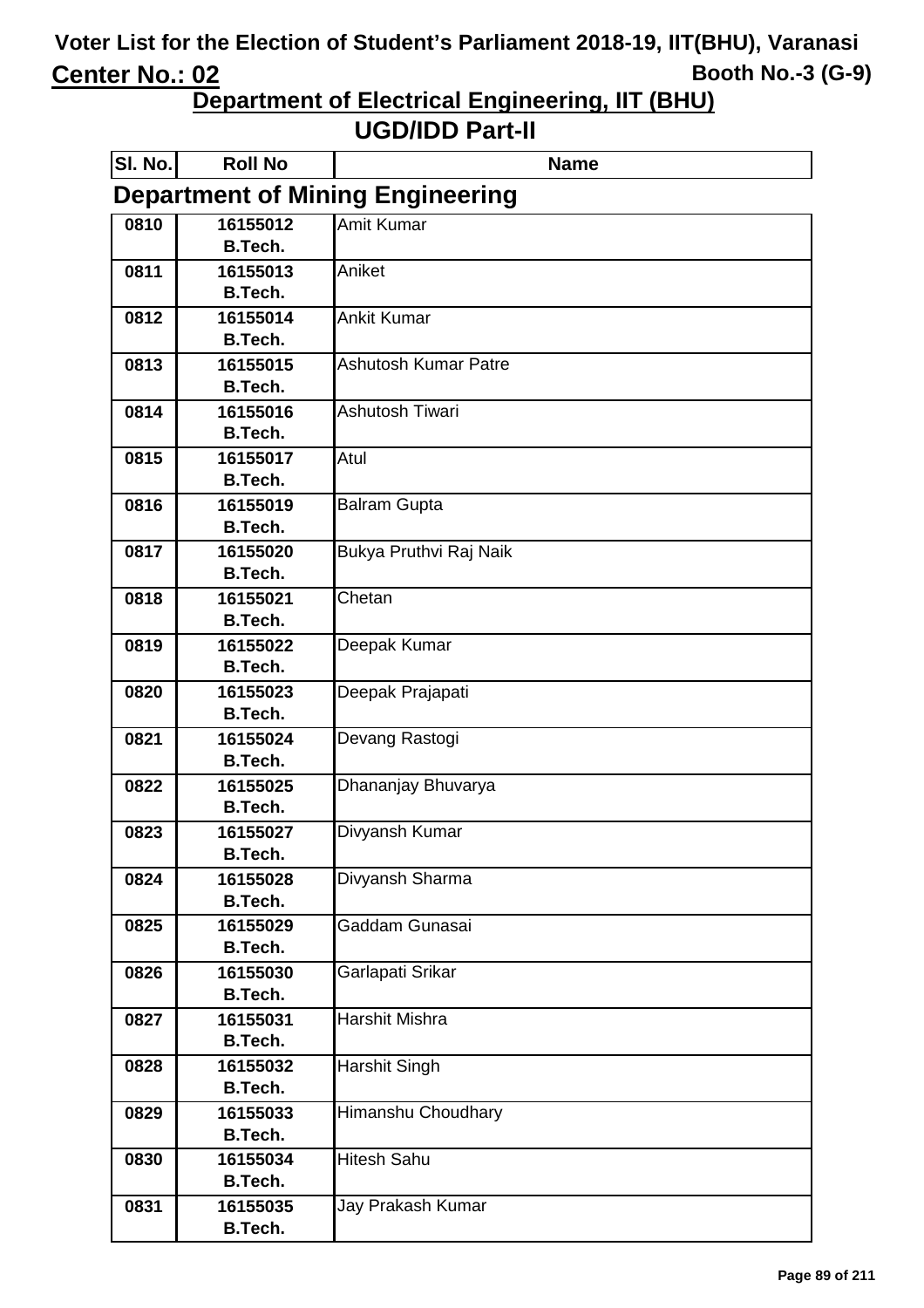**Department of Electrical Engineering, IIT (BHU)**

| SI. No. | <b>Roll No</b>                          | <b>Name</b>                |  |  |
|---------|-----------------------------------------|----------------------------|--|--|
|         | <b>Department of Mining Engineering</b> |                            |  |  |
| 0832    | 16155036                                | Jitendra Patel             |  |  |
|         | <b>B.Tech.</b>                          |                            |  |  |
| 0833    | 16155037                                | Kambham Sai Venkata Srikar |  |  |
|         | <b>B.Tech.</b>                          |                            |  |  |
| 0834    | 16155038                                | <b>Kumar Shubham</b>       |  |  |
|         | <b>B.Tech.</b>                          |                            |  |  |
| 0835    | 16155039                                | <b>Madan Kumar</b>         |  |  |
|         | <b>B.Tech.</b>                          |                            |  |  |
| 0836    | 16155040<br><b>B.Tech.</b>              | Mahendra Kumar             |  |  |
|         |                                         |                            |  |  |
| 0837    | 16155041<br><b>B.Tech.</b>              | Mandeep Kumar              |  |  |
| 0838    | 16155042                                | <b>Manish Kumar</b>        |  |  |
|         | <b>B.Tech.</b>                          |                            |  |  |
| 0839    | 16155043                                | Mayank Kumar               |  |  |
|         | <b>B.Tech.</b>                          |                            |  |  |
| 0840    | 16155044                                | Mayank Lakhani             |  |  |
|         | <b>B.Tech.</b>                          |                            |  |  |
| 0841    | 16155045                                | Md Muzzammil               |  |  |
|         | <b>B.Tech.</b>                          |                            |  |  |
| 0842    | 16155046                                | Mitesh Kumar Gautam        |  |  |
|         | <b>B.Tech.</b>                          |                            |  |  |
| 0843    | 16155047                                | <b>Mohit Dadhich</b>       |  |  |
|         | <b>B.Tech.</b>                          |                            |  |  |
| 0844    | 16155048                                | <b>Mohit Gupta</b>         |  |  |
|         | <b>B.Tech.</b>                          |                            |  |  |
| 0845    | 16155049                                | Monender Meena             |  |  |
|         | <b>B.Tech.</b>                          |                            |  |  |
| 0846    | 16155050<br><b>B.Tech.</b>              | <b>Mukesh Kumar Bais</b>   |  |  |
| 0847    | 16155051                                | Nallamalli Hari Laxman     |  |  |
|         | <b>B.Tech.</b>                          |                            |  |  |
| 0848    | 16155052                                | <b>Niket</b>               |  |  |
|         | <b>B.Tech.</b>                          |                            |  |  |
| 0849    | 16155053                                | Nirdesh Gangwar            |  |  |
|         | <b>B.Tech.</b>                          |                            |  |  |
| 0850    | 16155054                                | <b>Nitesh Kumar</b>        |  |  |
|         | <b>B.Tech.</b>                          |                            |  |  |
| 0851    | 16155055                                | P Sai Prasanth             |  |  |
|         | <b>B.Tech.</b>                          |                            |  |  |
| 0852    | 16155056                                | Pankaj P N Jarha           |  |  |
|         | <b>B.Tech.</b>                          |                            |  |  |
| 0853    | 16155057                                | Parash Sonowal             |  |  |
|         | <b>B.Tech.</b>                          |                            |  |  |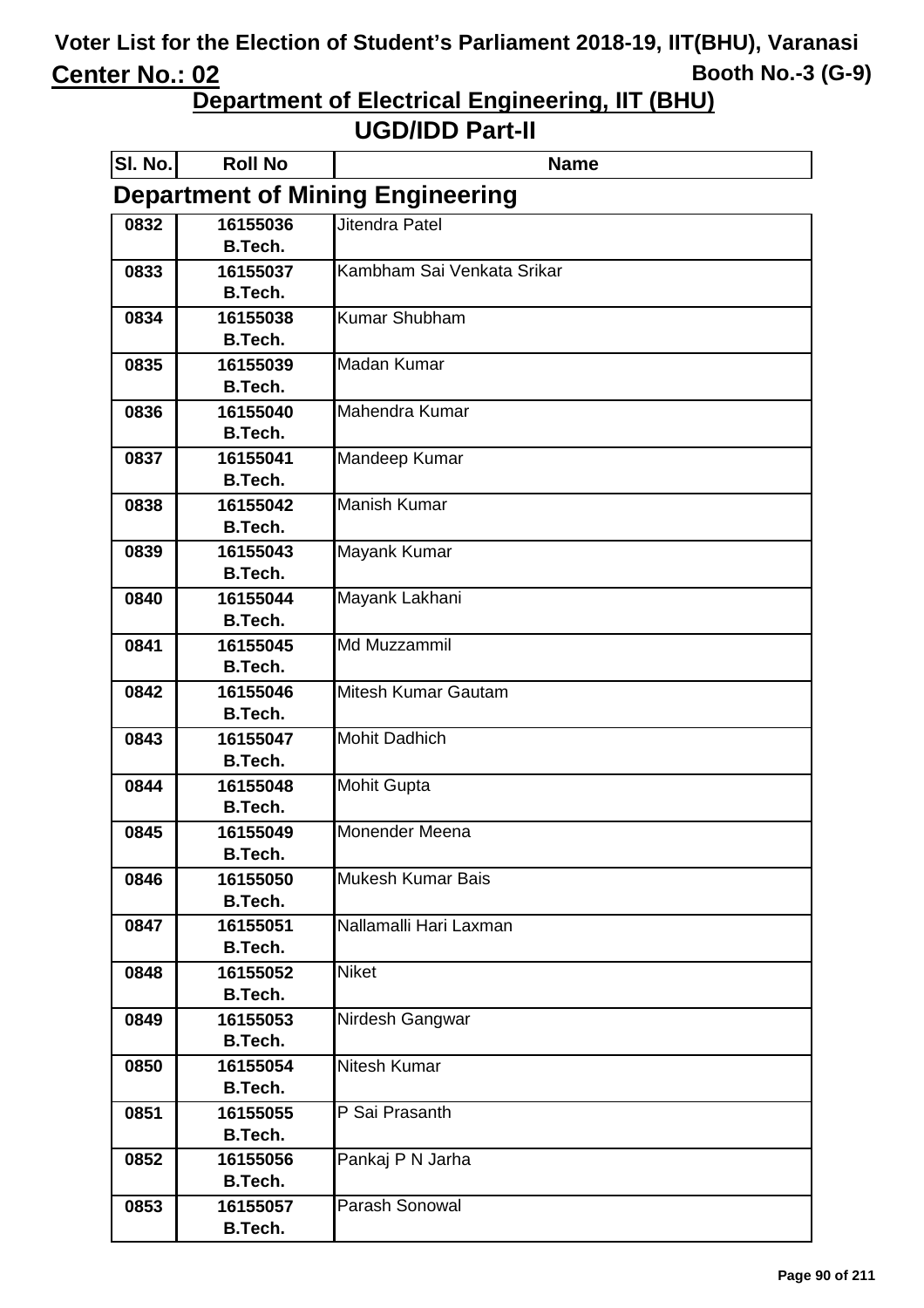**Department of Electrical Engineering, IIT (BHU)**

| SI. No. | <b>Roll No</b>             | <b>Name</b>                             |
|---------|----------------------------|-----------------------------------------|
|         |                            | <b>Department of Mining Engineering</b> |
| 0854    | 16155059<br>B.Tech.        | Piyush Pratap Singh                     |
| 0855    | 16155060<br><b>B.Tech.</b> | Prabhjyot Singh                         |
| 0856    | 16155061<br><b>B.Tech.</b> | Pradeep Khangar                         |
| 0857    | 16155062<br><b>B.Tech.</b> | Pradeep Kumar Meena                     |
| 0858    | 16155063<br><b>B.Tech.</b> | <b>Prateek Sahoo</b>                    |
| 0859    | 16155064<br>B.Tech.        | Pratyush Kumar Sahoo                    |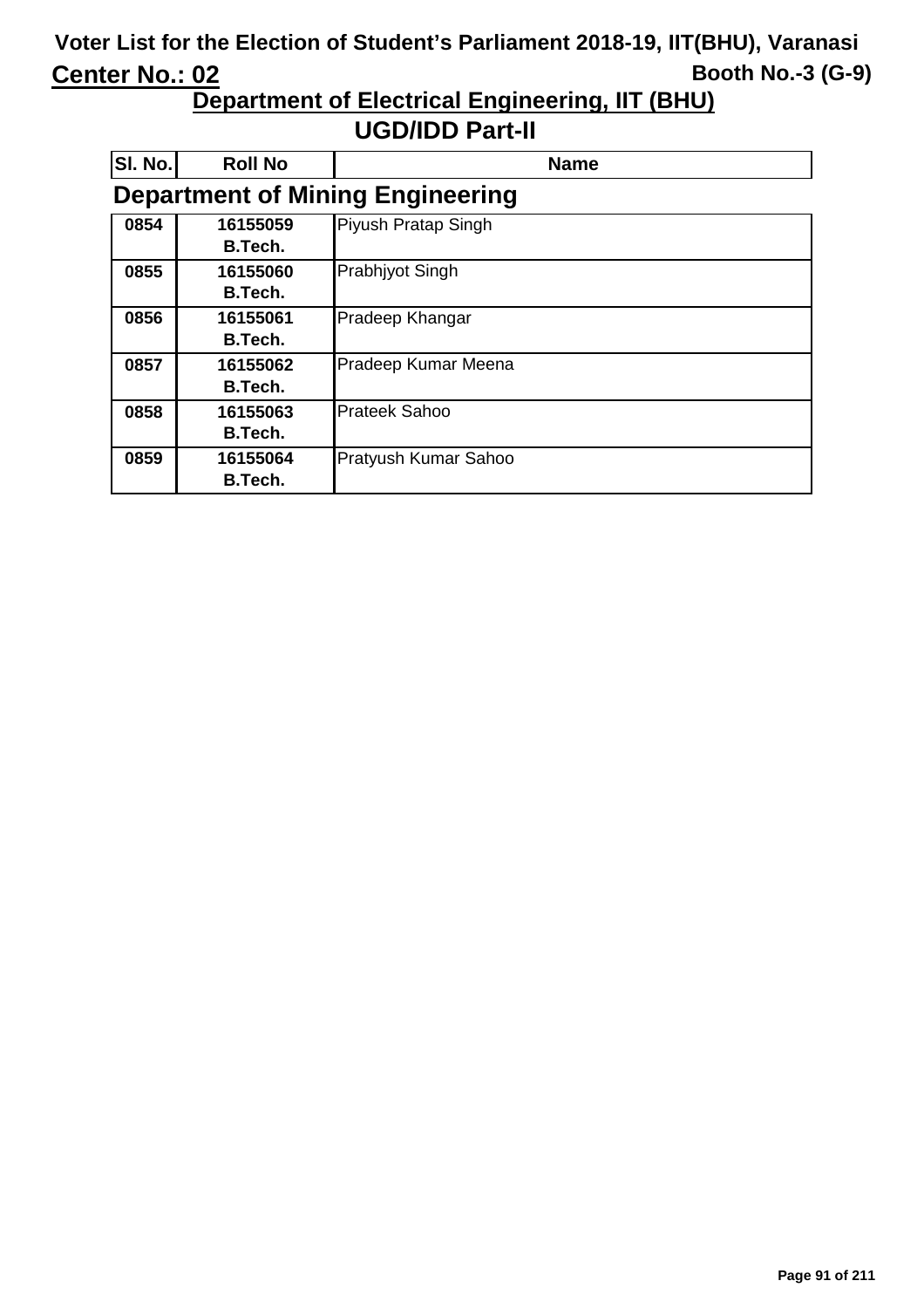**Department of Electrical Engineering, IIT (BHU)**

| SI. No. | <b>Roll No</b>             | <b>Name</b>                             |
|---------|----------------------------|-----------------------------------------|
|         |                            | <b>Department of Mining Engineering</b> |
| 0860    | 16155065                   | <b>Praveen Dabral</b>                   |
|         | <b>B.Tech.</b>             |                                         |
| 0861    | 16155066                   | Preetam Soni                            |
|         | <b>B.Tech.</b>             |                                         |
| 0862    | 16155068                   | <b>Prince Kumar Singh</b>               |
|         | <b>B.Tech.</b>             |                                         |
| 0863    | 16155069                   | Raghuwansh Raj                          |
|         | <b>B.Tech.</b>             |                                         |
| 0864    | 16155070<br><b>B.Tech.</b> | Rahul Kumar Singh                       |
| 0865    | 16155071                   | Ravi Singh                              |
|         | <b>B.Tech.</b>             |                                         |
| 0866    | 16155072                   | <b>Reetik Abhishek</b>                  |
|         | <b>B.Tech.</b>             |                                         |
| 0867    | 16155074                   | Sahil Siddiqui                          |
|         | <b>B.Tech.</b>             |                                         |
| 0868    | 16155075                   | Sanket Ranjan                           |
|         | <b>B.Tech.</b>             |                                         |
| 0869    | 16155077                   | Saurav Kumar                            |
|         | <b>B.Tech.</b>             |                                         |
| 0870    | 16155078                   | Saurav Kumar Yadav                      |
|         | <b>B.Tech.</b>             |                                         |
| 0871    | 16155079                   | Sayed Mohd Ahsan                        |
|         | <b>B.Tech.</b>             |                                         |
| 0872    | 16155081                   | Shivam Gupta                            |
|         | <b>B.Tech.</b>             | Shubham Kumar Mahato                    |
| 0873    | 16155083<br><b>B.Tech.</b> |                                         |
| 0874    | 16155084                   | Shubham Mishra                          |
|         | <b>B.Tech.</b>             |                                         |
| 0875    | 16155086                   | Tarang Srivastava                       |
|         | <b>B.Tech.</b>             |                                         |
| 0876    | 16155087                   | Thakare Satyajit Rajendra               |
|         | <b>B.Tech.</b>             |                                         |
| 0877    | 16155088                   | Varun Maheshwari                        |
|         | <b>B.Tech.</b>             |                                         |
| 0878    | 16155089                   | Vetri Selvan S                          |
|         | <b>B.Tech.</b>             |                                         |
| 0879    | 16155090                   | Vijay Kumar Meena                       |
|         | <b>B.Tech.</b>             |                                         |
| 0880    | 16155091                   | Vikash Kumar                            |
|         | <b>B.Tech.</b>             | Vikram Kumar Meena                      |
| 0881    | 16155092<br><b>B.Tech.</b> |                                         |
|         |                            |                                         |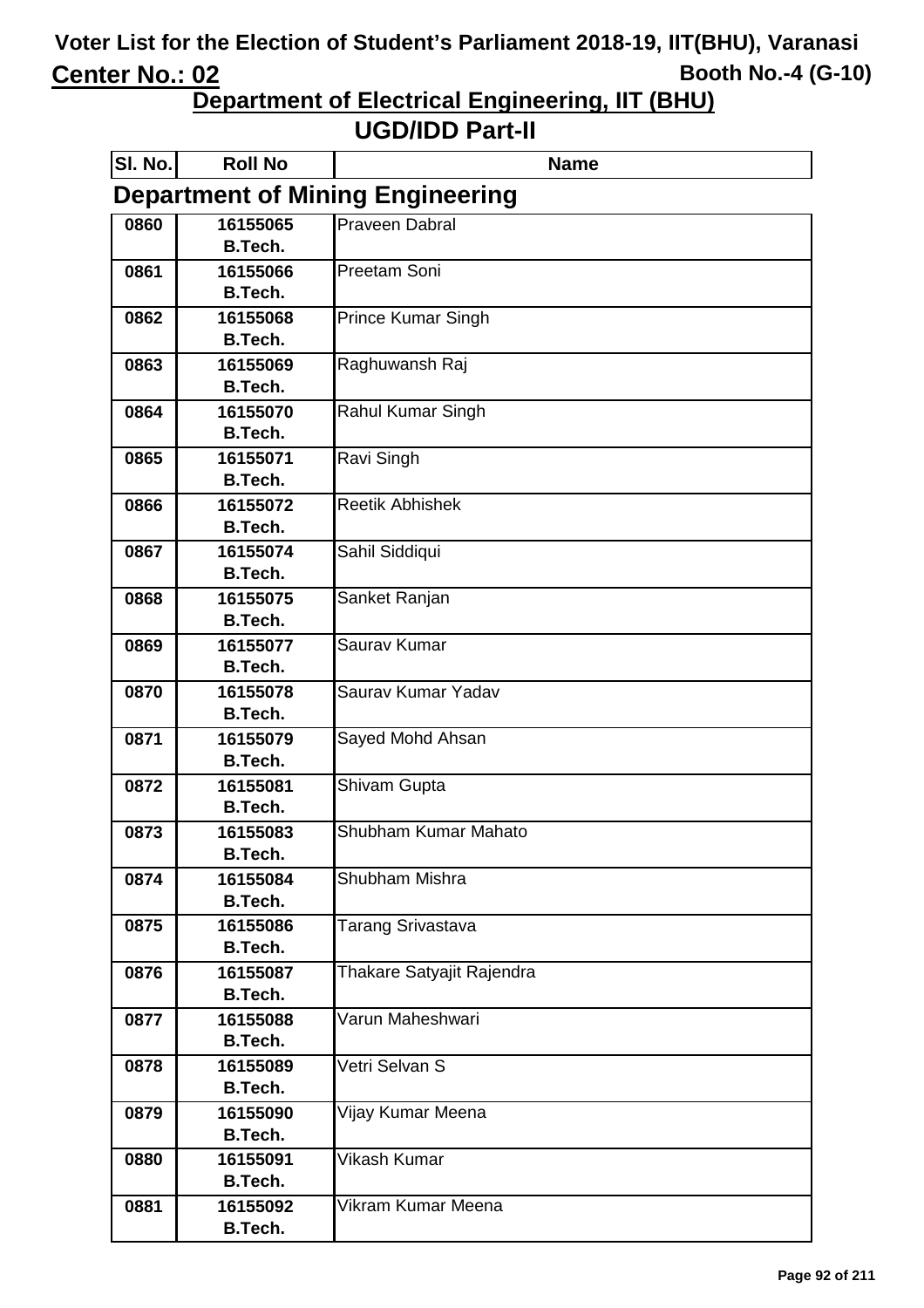**Department of Electrical Engineering, IIT (BHU)**

| SI. No.                                 | <b>Roll No</b>             | <b>Name</b>                |
|-----------------------------------------|----------------------------|----------------------------|
| <b>Department of Mining Engineering</b> |                            |                            |
| 0882                                    | 16155093                   | Vimlesh Kumar              |
|                                         | <b>B.Tech.</b>             |                            |
| 0883                                    | 16155094                   | Vinay Sharma               |
|                                         | <b>B.Tech.</b>             |                            |
| 0884                                    | 16155095<br><b>B.Tech.</b> | Vipin Chandra              |
| 0885                                    | 16155096                   | Vivek Kumar                |
|                                         | <b>B.Tech.</b>             |                            |
| 0886                                    | 16154001                   | Abhishek Ranjan            |
|                                         | <b>IDD</b>                 |                            |
| 0887                                    | 16154002                   | Aditya Borwankar           |
|                                         | <b>IDD</b>                 |                            |
| 0888                                    | 16154003                   | Aditya Patra               |
|                                         | <b>IDD</b>                 |                            |
| 0889                                    | 16154004                   | Akash Kumar Rao            |
|                                         | <b>IDD</b>                 | <b>Ankur Tomar</b>         |
| 0890                                    | 16154005<br><b>IDD</b>     |                            |
| 0891                                    | 16154006                   | Ashish Bara                |
|                                         | <b>IDD</b>                 |                            |
| 0892                                    | 16154008                   | Diddi Vamshi Krishna       |
|                                         | <b>IDD</b>                 |                            |
| 0893                                    | 16154009                   | <b>Harshit Dixit</b>       |
|                                         | <b>IDD</b>                 |                            |
| 0894                                    | 16154010                   | Himanshu Kumar             |
|                                         | <b>IDD</b>                 |                            |
| 0895                                    | 16154011<br>IDD            | Krishna Mohan              |
| 0896                                    | 16154012                   | <b>Kumar Saurav</b>        |
|                                         | <b>IDD</b>                 |                            |
| 0897                                    | 16154013                   | Piyush Sharma              |
|                                         | <b>IDD</b>                 |                            |
| 0898                                    | 16154015                   | Pratik Saroj               |
|                                         | <b>IDD</b>                 |                            |
| 0899                                    | 16154016                   | Rajbhushan                 |
|                                         | <b>IDD</b>                 |                            |
| 0900                                    | 16154017                   | Sachin Kumar Singh         |
|                                         | <b>IDD</b>                 |                            |
| 0901                                    | 16154018<br><b>IDD</b>     | Satyaprakash               |
| 0902                                    | 16154019                   | Utkarsh Tripathi           |
|                                         | <b>IDD</b>                 |                            |
| 0903                                    | 16154020                   | Vijay Utkarsh Pratap Singh |
|                                         | <b>IDD</b>                 |                            |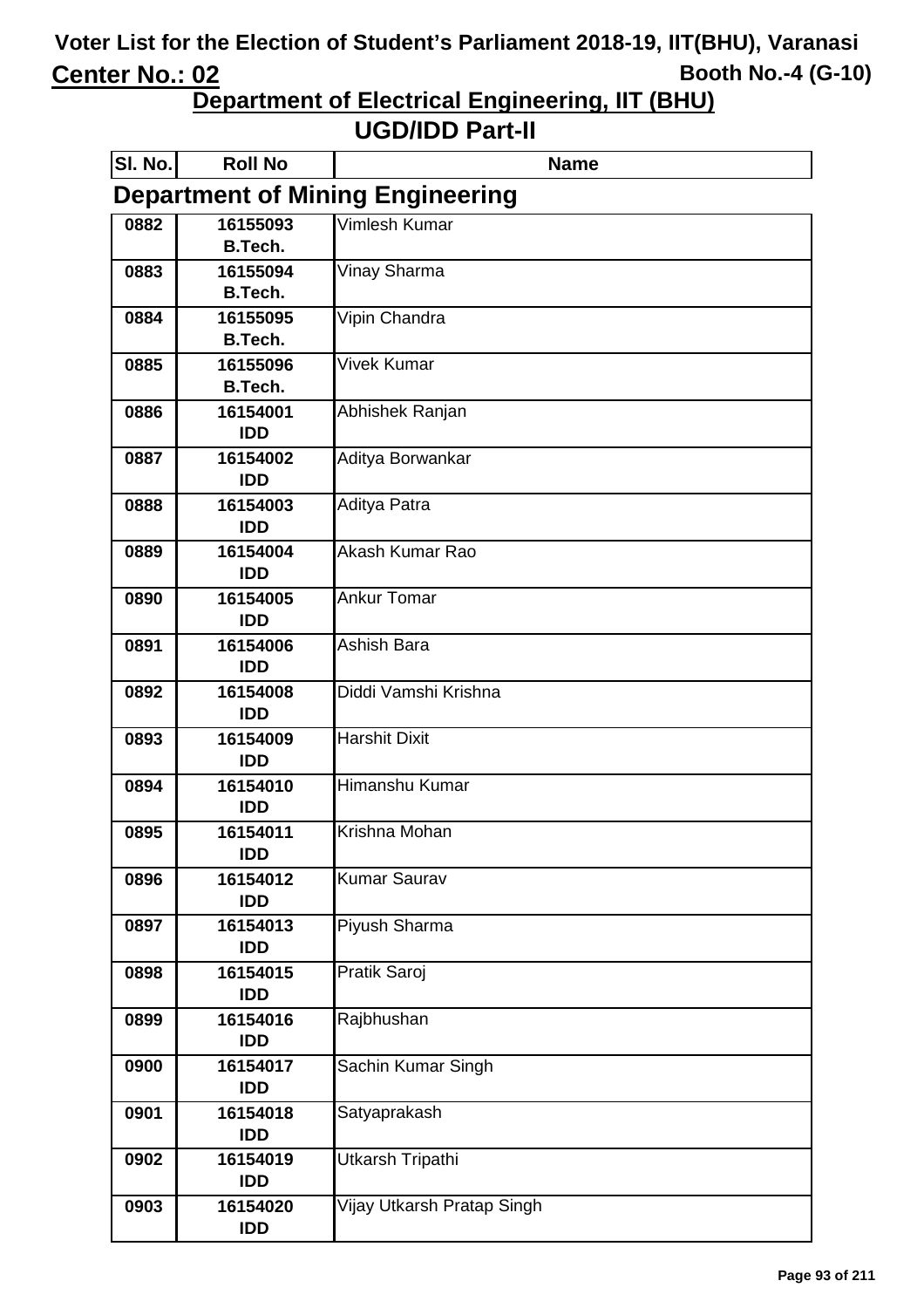**Department of Electrical Engineering, IIT (BHU)**

| SI. No. | <b>Roll No</b>             | <b>Name</b>                                           |
|---------|----------------------------|-------------------------------------------------------|
|         |                            | Department of Pharmaceutical Engineering and Technolo |
| 0904    | 16165002                   | Akshay                                                |
|         | <b>B.Tech.</b>             |                                                       |
| 0905    | 16165003                   | Aman Kumar                                            |
|         | <b>B.Tech.</b>             |                                                       |
| 0906    | 16165004                   | <b>Aniket Kumar Singh</b>                             |
|         | <b>B.Tech.</b>             |                                                       |
| 0907    | 16165005                   | Ankur Sanodiya                                        |
|         | <b>B.Tech.</b>             |                                                       |
| 0908    | 16165006                   | Arjun Kumar Meena                                     |
|         | <b>B.Tech.</b>             |                                                       |
| 0909    | 16165007                   | <b>Ashok Kumar</b>                                    |
|         | <b>B.Tech.</b>             |                                                       |
| 0910    | 16165008                   | <b>Bhavesh Pancholi</b>                               |
|         | <b>B.Tech.</b>             |                                                       |
| 0911    | 16165010                   | Chithukati Vijay Babu                                 |
|         | <b>B.Tech.</b>             |                                                       |
| 0912    | 16165011                   | Deepak Yadav                                          |
|         | <b>B.Tech.</b>             |                                                       |
| 0913    | 16165012                   | <b>Dharmesh</b>                                       |
|         | <b>B.Tech.</b>             |                                                       |
| 0914    | 16165014                   | Dilesh Yadav                                          |
|         | <b>B.Tech.</b>             |                                                       |
| 0915    | 16165015                   | Gagandeepa                                            |
|         | <b>B.Tech.</b>             |                                                       |
| 0916    | 16165016                   | Gauri Katiyar                                         |
|         | <b>B.Tech.</b>             |                                                       |
| 0917    | 16165017                   | <b>Harmeet Singh</b>                                  |
|         | <b>B.Tech.</b>             |                                                       |
| 0918    | 16165018                   | <b>Haroon Nazir</b>                                   |
|         | <b>B.Tech.</b>             |                                                       |
| 0919    | 16165019                   | Harshit Pokharna                                      |
|         | <b>B.Tech.</b>             |                                                       |
| 0920    | 16165020<br><b>B.Tech.</b> | Jasminder Singh                                       |
|         |                            |                                                       |
| 0921    | 16165021<br><b>B.Tech.</b> | Johari Nikhilesh Sanjay                               |
|         |                            |                                                       |
| 0922    | 16165022<br><b>B.Tech.</b> | Khem Singh Meena                                      |
|         |                            | Kriti Kumari                                          |
| 0923    | 16165023<br><b>B.Tech.</b> |                                                       |
|         |                            |                                                       |
| 0924    | 16165024<br><b>B.Tech.</b> | Kulkarni Swapnil Shivaji                              |
|         |                            | <b>Kushal Ram</b>                                     |
| 0925    | 16165025<br><b>B.Tech.</b> |                                                       |
|         |                            |                                                       |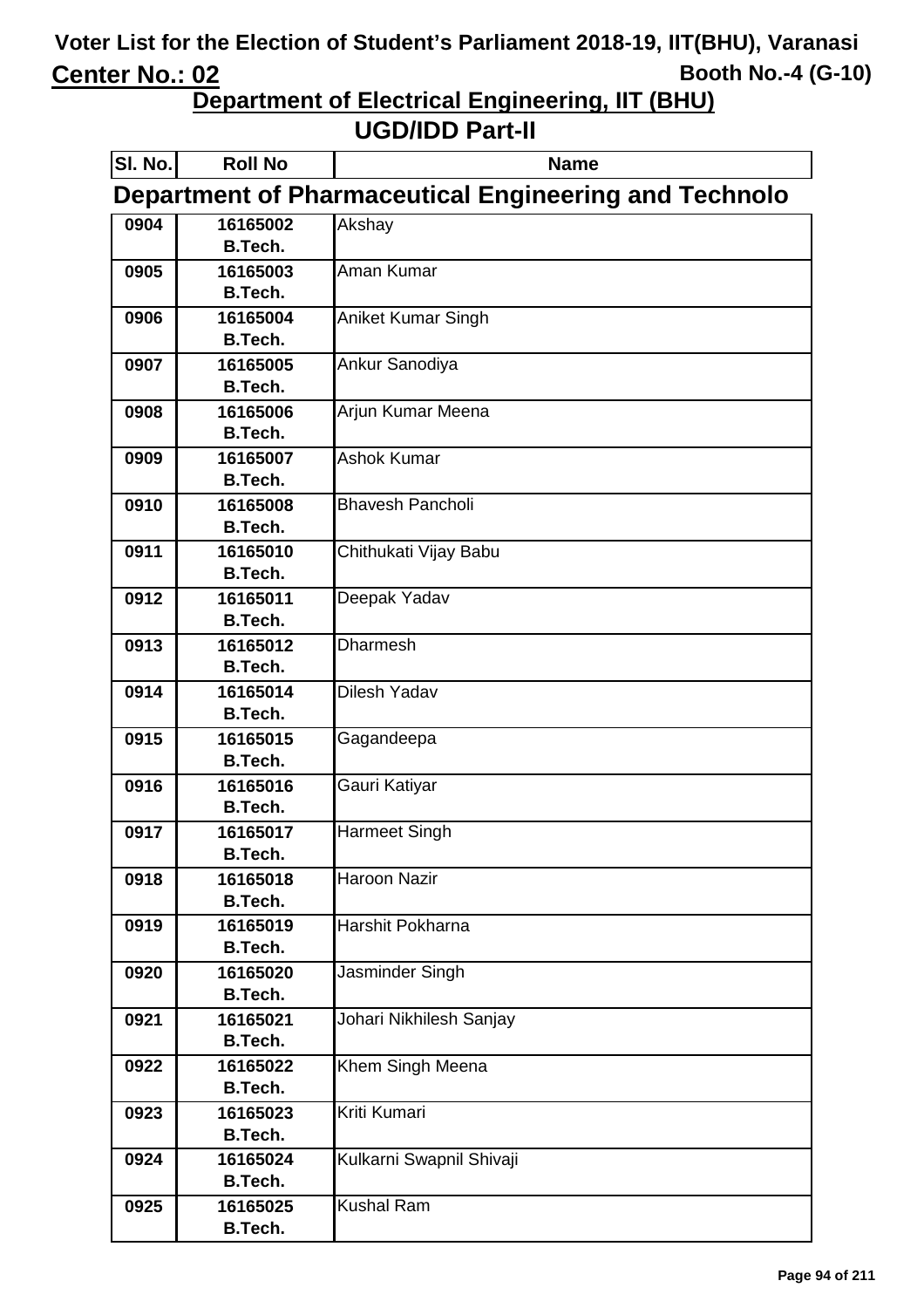**Department of Electrical Engineering, IIT (BHU)**

| SI. No. | <b>Roll No</b>             | <b>Name</b>                                                  |
|---------|----------------------------|--------------------------------------------------------------|
|         |                            | <b>Department of Pharmaceutical Engineering and Technolo</b> |
| 0926    | 16165026                   | Loveprit Singh                                               |
|         | <b>B.Tech.</b>             |                                                              |
| 0927    | 16165027                   | Naveen Garg                                                  |
|         | <b>B.Tech.</b>             |                                                              |
| 0928    | 16165028                   | Nikita Gupta                                                 |
|         | <b>B.Tech.</b>             |                                                              |
| 0929    | 16165029                   | Pankaj Singh                                                 |
|         | <b>B.Tech.</b>             |                                                              |
| 0930    | 16165030                   | Parth Ajmera                                                 |
|         | <b>B.Tech.</b>             |                                                              |
| 0931    | 16165031                   | Piyush Priyadarshi                                           |
|         | <b>B.Tech.</b>             |                                                              |
| 0932    | 16165032                   | <b>Prashant Singh</b>                                        |
|         | <b>B.Tech.</b>             | <b>Pratiush Amrit</b>                                        |
| 0933    | 16165033<br><b>B.Tech.</b> |                                                              |
| 0934    | 16165034                   | Prem Chopra                                                  |
|         | <b>B.Tech.</b>             |                                                              |
| 0935    | 16165035                   | Pukkalla Suresh Kumar                                        |
|         | <b>B.Tech.</b>             |                                                              |
| 0936    | 16165036                   | <b>Rakesh Das</b>                                            |
|         | <b>B.Tech.</b>             |                                                              |
| 0937    | 16165037                   | Ranjana Kumari                                               |
|         | <b>B.Tech.</b>             |                                                              |
| 0938    | 16165038                   | Rohan Bhardwai                                               |
|         | <b>B.Tech.</b>             |                                                              |
| 0939    | 16165039                   | Saloni Gupta                                                 |
|         | B.Tech.                    |                                                              |
| 0940    | 16165040                   | Satyendra Kumar                                              |
|         | <b>B.Tech.</b>             |                                                              |
| 0941    | 16165043                   | Shubham Jain                                                 |
|         | <b>B.Tech.</b>             |                                                              |
| 0942    | 16165044                   | Shubham Singh                                                |
|         | <b>B.Tech.</b>             |                                                              |
| 0943    | 16165045<br><b>B.Tech.</b> | Sumit Kumar Kashyap                                          |
| 0944    | 16165046                   | <b>Trilok Meena</b>                                          |
|         | <b>B.Tech.</b>             |                                                              |
| 0945    | 16165047                   | Vardan Gupta                                                 |
|         | <b>B.Tech.</b>             |                                                              |
| 0946    | 16165048                   | Varnit Sharan                                                |
|         | <b>B.Tech.</b>             |                                                              |
| 0947    | 16165049                   | Vikash Kumar                                                 |
|         | <b>B.Tech.</b>             |                                                              |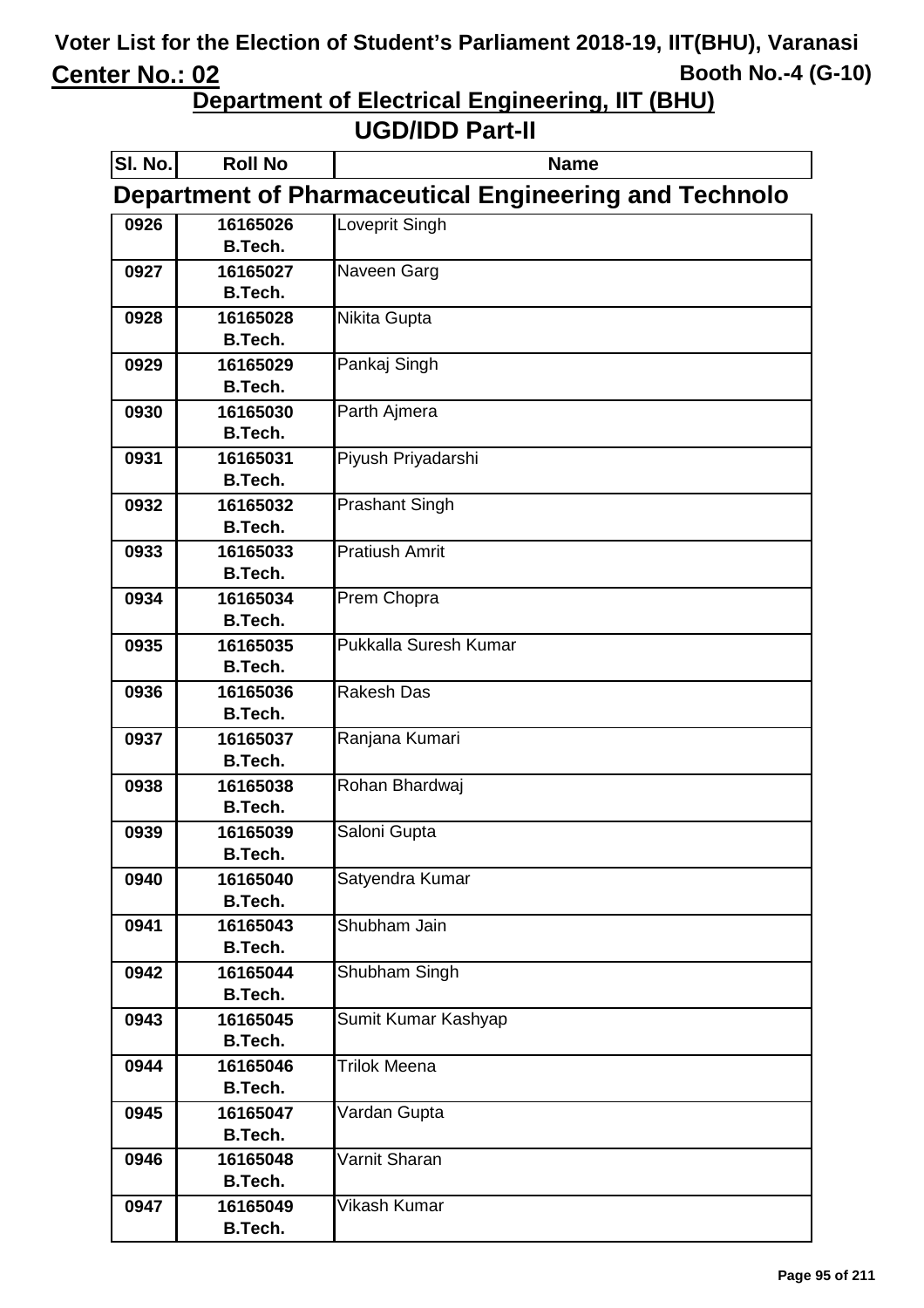**Department of Electrical Engineering, IIT (BHU)**

#### **UGD/IDD Part-II**

| SI. No. | <b>Roll No</b>                                               | <b>Name</b>            |  |
|---------|--------------------------------------------------------------|------------------------|--|
|         | <b>Department of Pharmaceutical Engineering and Technolo</b> |                        |  |
| 0948    | 16164001<br><b>IDD</b>                                       | Ajay Kumar Singh       |  |
| 0949    | 16164002<br><b>IDD</b>                                       | Aman Khurana           |  |
| 0950    | 16164003<br><b>IDD</b>                                       | Amit Kumar             |  |
| 0951    | 16164004<br><b>IDD</b>                                       | <b>Avinav Kumar</b>    |  |
| 0952    | 16164005<br><b>IDD</b>                                       | Harsh Raj              |  |
| 0953    | 16164007<br><b>IDD</b>                                       | Jatin Kapoor           |  |
| 0954    | 16164008<br><b>IDD</b>                                       | <b>Kaushik Sarkar</b>  |  |
| 0955    | 16164009<br><b>IDD</b>                                       | Nilesh Vithoba Khapre  |  |
| 0956    | 16164011<br><b>IDD</b>                                       | Rajesh Kumar Meena     |  |
| 0957    | 16164012<br><b>IDD</b>                                       | Romil Gothi            |  |
| 0958    | 16164013<br><b>IDD</b>                                       | <b>Shreshth Poddar</b> |  |
| 0959    | 16164014<br><b>IDD</b>                                       | Shubham Patel          |  |
| 0960    | 16164015<br><b>IDD</b>                                       | Sourav Singh           |  |

#### **Department of Physics**

| 0961 | 16173001<br><b>IDD</b> | Abhijit Pravin Chaudhari   |
|------|------------------------|----------------------------|
| 0962 | 16173002<br><b>IDD</b> | Abhishek Jain              |
| 0963 | 16173003<br><b>IDD</b> | Aditya N Meshram           |
| 0964 | 16173004<br><b>IDD</b> | Aman Gupta                 |
| 0965 | 16173005<br>IDD.       | <b>Ashutosh Pal</b>        |
| 0966 | 16173006<br><b>IDD</b> | Astha Jain                 |
| 0967 | 16173007<br><b>IDD</b> | <b>Ishank Kumar Mittal</b> |
| 0968 | 16173008<br>IDD        | Kalva Aravind              |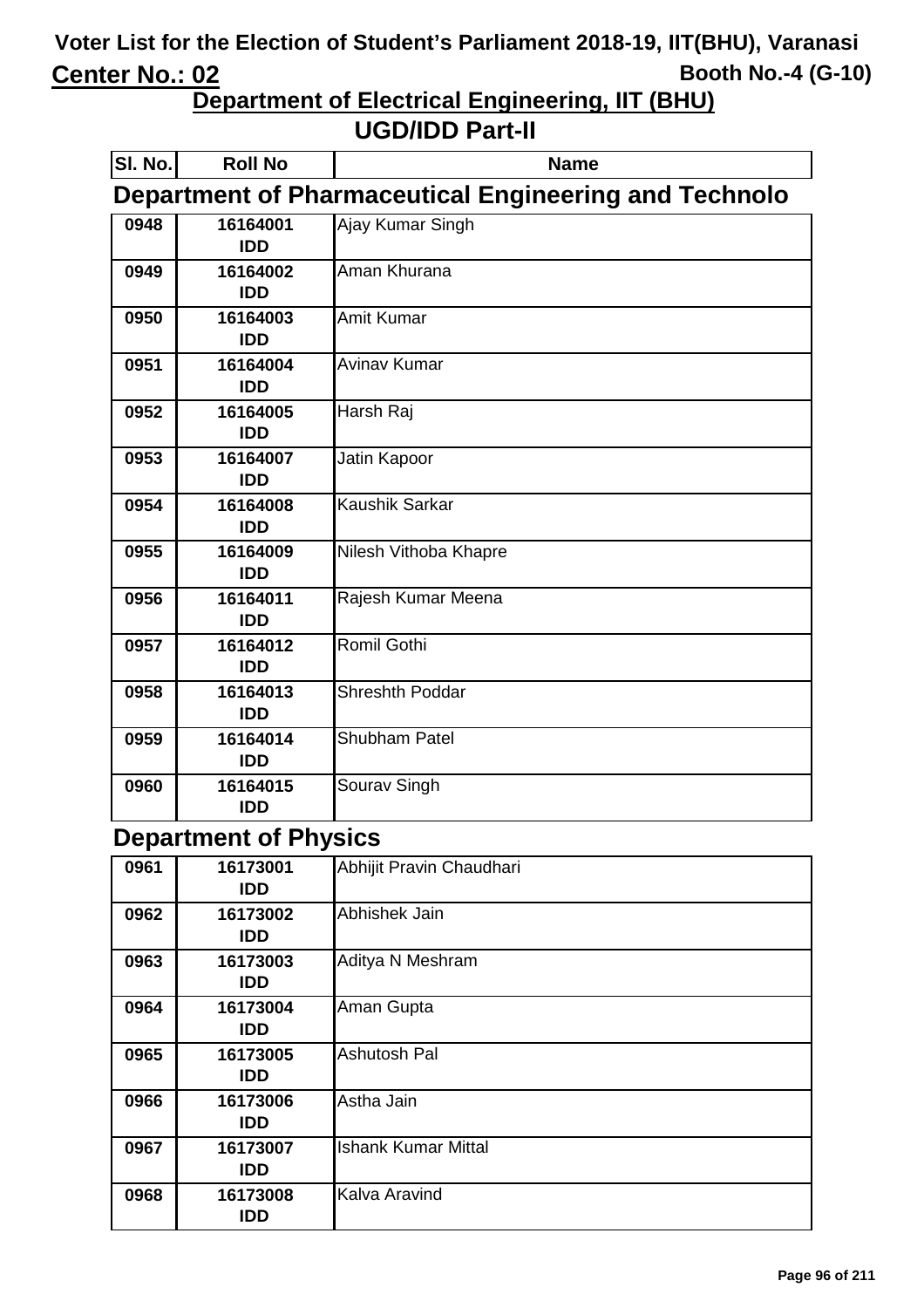**Department of Electrical Engineering, IIT (BHU)**

#### **UGD/IDD Part-II**

| SI. No. | <b>Roll No</b>               | <b>Name</b>                |  |
|---------|------------------------------|----------------------------|--|
|         | <b>Department of Physics</b> |                            |  |
| 0969    | 16173010                     | <b>Pranay Bimal Sampat</b> |  |
|         | <b>IDD</b>                   |                            |  |
| 0970    | 16173011                     | Raibagkar Pranav Pravin    |  |
|         | <b>IDD</b>                   |                            |  |
| 0971    | 16173012                     | Rishabh Kumar Bhalavi      |  |
|         | <b>IDD</b>                   |                            |  |
| 0972    | 16173013                     | Shashank Sharma            |  |
|         | <b>IDD</b>                   |                            |  |
| 0973    | 16173014                     | <b>Shubham Kureel</b>      |  |
|         | <b>IDD</b>                   |                            |  |
| 0974    | 16173015                     | Sunarkani Rajesh           |  |
|         | <b>IDD</b>                   |                            |  |
| 0975    | 16173016                     | <b>Utkarsh Agarwal</b>     |  |
|         | <b>IDD</b>                   |                            |  |
| 0976    | 16173017                     | Vaibhav Verma              |  |
|         | <b>IDD</b>                   |                            |  |
| 0977    | 16173018                     | Yogesh Kumar Meena         |  |
|         | <b>IDD</b>                   |                            |  |
| 0978    | 16173019                     | <b>Richa Goyal</b>         |  |
|         | <b>IDD</b>                   |                            |  |

#### **School of Biochemical Engineering**

| 0979 | 16014001<br><b>IDD</b> | Anuj Singh                   |
|------|------------------------|------------------------------|
| 0980 | 16014002<br><b>IDD</b> | Ayush Shukla                 |
| 0981 | 16014003<br><b>IDD</b> | Daniel Pegu                  |
| 0982 | 16014004<br><b>IDD</b> | Harsh Narayan Tiwari         |
| 0983 | 16014005<br><b>IDD</b> | Kalagura Abhishek            |
| 0984 | 16014006<br><b>IDD</b> | <b>Kumar Prithvijeet</b>     |
| 0985 | 16014007<br><b>IDD</b> | Mali Reddy Brahmatheja Reddy |
| 0986 | 16014008<br><b>IDD</b> | <b>Mihir Anand</b>           |
| 0987 | 16014009<br><b>IDD</b> | <b>Mohit</b>                 |
| 0988 | 16014010<br><b>IDD</b> | <b>Mohit Sharma</b>          |
| 0989 | 16014011<br><b>IDD</b> | Pratap Digvijay              |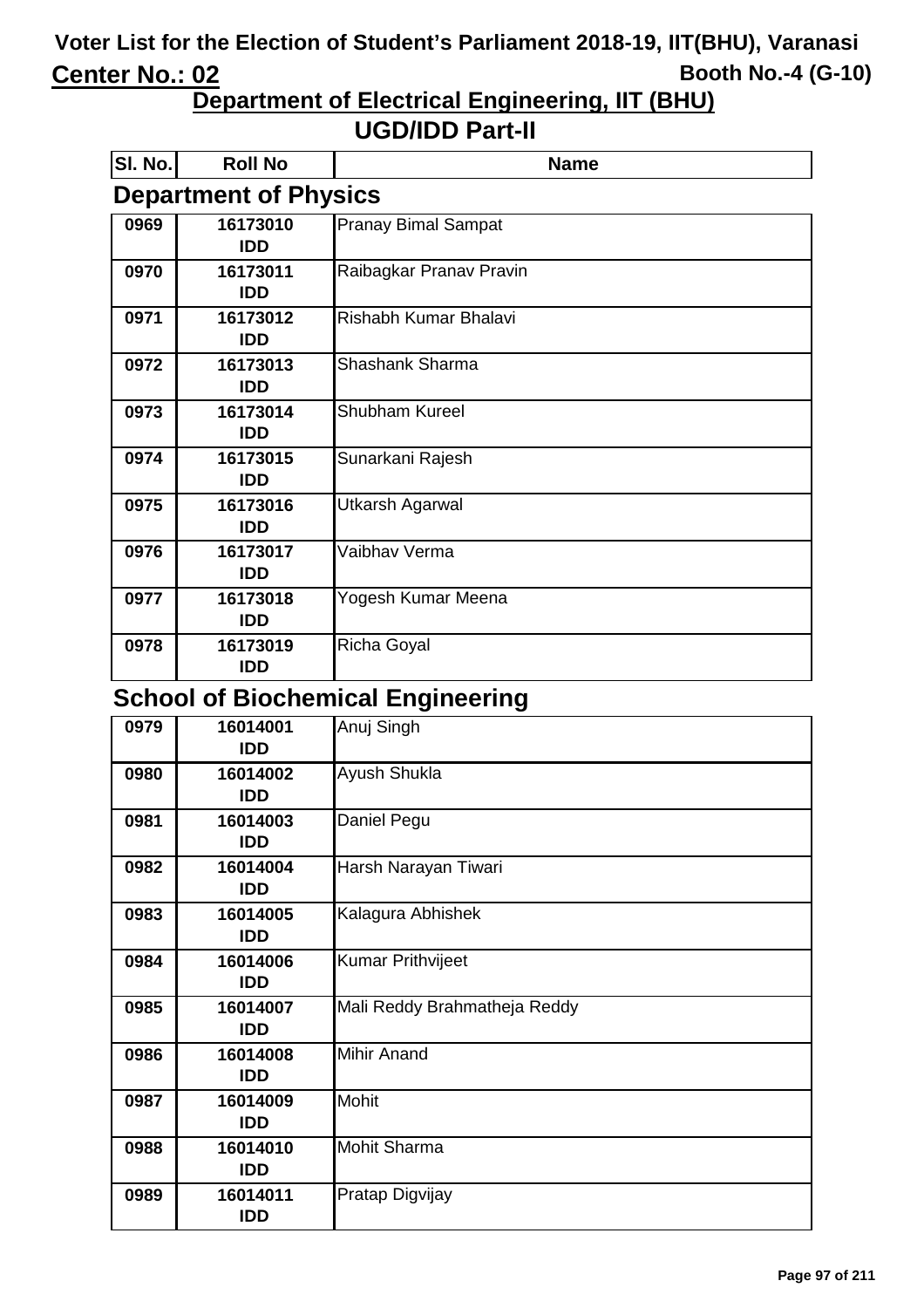**Department of Electrical Engineering, IIT (BHU)** 

| SI. No. | <b>Roll No</b>         | <b>Name</b>                              |
|---------|------------------------|------------------------------------------|
|         |                        | <b>School of Biochemical Engineering</b> |
| 0990    | 16014013<br><b>IDD</b> | Ravi Kumar Gadwal                        |
| 0991    | 16014015<br><b>IDD</b> | Shubhang Tripathi                        |
| 0992    | 16014016<br><b>IDD</b> | Yukti Jangra                             |
|         |                        | <b>School of Biomedical Engineering</b>  |
| 0993    | 16024001               | <b>Alankrit Singh</b>                    |
|         | <b>IDD</b>             |                                          |
| 0994    | 16024002<br><b>IDD</b> | Amogh Amrit Mohanty                      |
| 0995    | 16024003               | Aneesh Gadhwal                           |
| 0996    | <b>IDD</b><br>16024004 | <b>Arvind Thomas</b>                     |
|         | <b>IDD</b>             |                                          |
| 0997    | 16024005<br><b>IDD</b> | Bandari Pranaya                          |
| 0998    | 16024006<br><b>IDD</b> | Fahad Abdulla Fazjar                     |
| 0999    | 16024007               | Kailash Chandra Bhakta                   |
|         | <b>IDD</b>             |                                          |
| 1000    | 16024008<br><b>IDD</b> | Kazi Arshad Aslam                        |
| 1001    | 16024009               | Lokesh Kumar Meena                       |
|         | <b>IDD</b>             |                                          |
| 1002    | 16024011<br><b>IDD</b> | Pradyumn Agarwal                         |
| 1003    | 16024012<br><b>IDD</b> | Prasun Naskar                            |
| 1004    | 16024013<br><b>IDD</b> | Raj Sagar                                |
| 1005    | 16024014<br><b>IDD</b> | Rohan Kandhari                           |
| 1006    | 16024015<br><b>IDD</b> | Saksham Maheshwari                       |
| 1007    | 16024016<br><b>IDD</b> | Sandeep Verma                            |
| 1008    | 16024017<br><b>IDD</b> | Swapnil Prasad                           |
| 1009    | 16024018<br><b>IDD</b> | Vinayak Bhardwaj                         |
| 1010    | 16024019<br><b>IDD</b> | Yashasvi                                 |